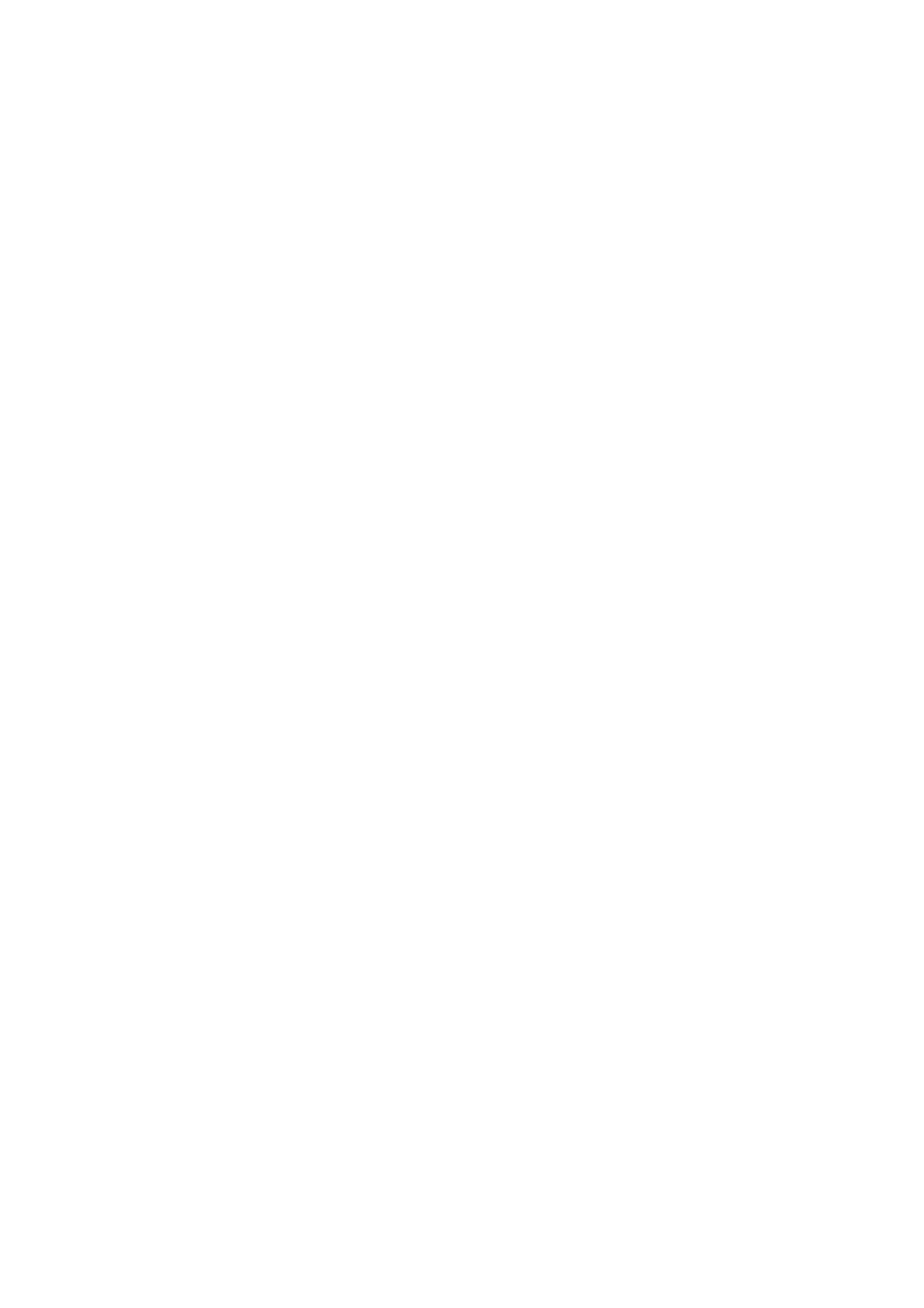## **Metallic materials and semi-finished products (alloys)**



## **Definition:**

- Metallic materials as products to be mechanically processed.<br>- Metallic semi-finished materials as products to be mechanically processed<br>Note: The ingredients of metal alloys are considered as declared if they are listed

| Supplier data                                                |  |
|--------------------------------------------------------------|--|
| Name of the contact                                          |  |
| Department                                                   |  |
| <b>Email address</b>                                         |  |
| Phone                                                        |  |
| Fax                                                          |  |
| Post code and city                                           |  |
| <b>Street</b>                                                |  |
|                                                              |  |
| Recipient (responsible purchasing department of Carl Zeiss): |  |
| Department                                                   |  |
|                                                              |  |
| Carl Zeiss cat. no.:                                         |  |
| Material ordered:                                            |  |
| Carl Zeiss material number (SAP):                            |  |

## Overview **To be completed by supplier**

| <b>Substance</b>                                                                                                            | CAS **            | Bamedos Messa | Limit value and right<br>Concentration, in | Tomoseege on a delay of the<br>Ingregient subsect of | decision design<br>1/89ay bays                        | Bantaging Manage | Ingregient expector<br>Contained U estate | reader to construct and any<br>oecoalidation is contacted<br>max Weight began | I omgeweng is manifestation<br>Esemporante de Castro de Castro | (numbers as responsible) |
|-----------------------------------------------------------------------------------------------------------------------------|-------------------|---------------|--------------------------------------------|------------------------------------------------------|-------------------------------------------------------|------------------|-------------------------------------------|-------------------------------------------------------------------------------|----------------------------------------------------------------|--------------------------|
| Aluminum                                                                                                                    |                   |               |                                            |                                                      | EC and D: waste                                       |                  |                                           |                                                                               |                                                                |                          |
|                                                                                                                             | 7429-90-5         |               |                                            | yes                                                  | water legislation                                     |                  |                                           |                                                                               |                                                                |                          |
| Antimony                                                                                                                    | 7440-36-0         |               |                                            | yes                                                  | EC and D: waste<br>water legislation                  |                  |                                           |                                                                               |                                                                |                          |
| <b>Arsenic</b>                                                                                                              | 7440-38-2         |               |                                            | yes                                                  | EC and D: waste<br>water legislation                  |                  |                                           |                                                                               |                                                                |                          |
| <b>Barium</b>                                                                                                               | 7440-39-3         |               |                                            | yes                                                  | EC and D: waste                                       |                  |                                           |                                                                               |                                                                |                          |
| <b>Beryllium</b>                                                                                                            | 7440-41-7         |               |                                            | yes                                                  | water legislation<br>EC and D:<br>occupational safety |                  |                                           |                                                                               |                                                                |                          |
| Lead                                                                                                                        |                   |               |                                            |                                                      | legislation<br>EC and D: waste                        |                  |                                           |                                                                               |                                                                |                          |
|                                                                                                                             |                   |               |                                            |                                                      | water legislation;<br>EC:                             |                  |                                           |                                                                               |                                                                |                          |
|                                                                                                                             | 7439-92-1         |               | $0.1^{*}$                                  | yes                                                  | 1907/2006/EG; Dir.<br>2011/65/EC*); D:                |                  |                                           |                                                                               |                                                                |                          |
| Cadmium                                                                                                                     |                   |               |                                            |                                                      | ElektroG*)<br>EC and D: waste                         |                  |                                           |                                                                               |                                                                |                          |
|                                                                                                                             |                   |               |                                            |                                                      | water legislation<br>EC:                              |                  |                                           |                                                                               |                                                                |                          |
|                                                                                                                             | 7440-43-9         |               | $0.01^{*}$                                 | yes                                                  | 1907/2006/EG; Dir.<br>76/769/EC, Dir.                 |                  |                                           |                                                                               |                                                                |                          |
|                                                                                                                             |                   |               |                                            |                                                      | 2011/65/EC*); D:<br>ChemVerbotsV,                     |                  |                                           |                                                                               |                                                                |                          |
| Chromium                                                                                                                    | 7440-47-3         |               |                                            | yes                                                  | ElektroG*)<br>EC and D: waste                         |                  |                                           |                                                                               |                                                                |                          |
| Cromium(VI) **)                                                                                                             |                   |               |                                            |                                                      | water legislation<br>EC and D: waste                  |                  |                                           |                                                                               |                                                                |                          |
|                                                                                                                             | $(14977-61-8)$    |               | $0.1*$                                     | yes                                                  | water legislation;<br>EC:<br>1907/2006/EG; Dir.       |                  |                                           |                                                                               |                                                                |                          |
|                                                                                                                             |                   |               |                                            |                                                      | 2011/65/EC*); D:<br>ElektroG*)                        |                  |                                           |                                                                               |                                                                |                          |
| <b>Cobalt</b>                                                                                                               | 7440-48-4         |               |                                            | yes                                                  | EC and D: waste<br>water legislation                  |                  |                                           |                                                                               |                                                                |                          |
| Cobalt<br>and its compounds                                                                                                 | $(7440 - 48 - 4)$ |               | 0.1                                        |                                                      | EC and D:<br>occupational safety<br>legislation       |                  |                                           |                                                                               |                                                                |                          |
| Iron                                                                                                                        | 7439-89-6         |               |                                            | yes                                                  | EC and D: waste                                       |                  |                                           |                                                                               |                                                                |                          |
| Copper                                                                                                                      | 7440-50-8         |               |                                            | yes                                                  | water legislation<br>EC and D: waste                  |                  |                                           |                                                                               |                                                                |                          |
| <b>Nickel</b>                                                                                                               | 7440-02-0         |               |                                            |                                                      | water legislation<br>EC and D: waste                  |                  |                                           |                                                                               |                                                                |                          |
| <b>Nickel</b>                                                                                                               |                   |               |                                            | yes                                                  | water legislation<br>EC and D:                        |                  |                                           |                                                                               |                                                                |                          |
| and its compounds (only with skin contact)                                                                                  | $(7440-02-0)$     |               | 0.5                                        |                                                      | occupational safety<br>legislation                    |                  |                                           |                                                                               |                                                                |                          |
| <b>Mercury</b>                                                                                                              |                   |               |                                            |                                                      | EC and D: waste                                       |                  |                                           |                                                                               |                                                                |                          |
|                                                                                                                             | 7439-97-6         |               | $0.1^{*}$                                  | yes                                                  | water legislation;<br>EC: Dir.                        |                  |                                           |                                                                               |                                                                |                          |
|                                                                                                                             |                   |               |                                            |                                                      | 2011/65/EC*); D:<br>ElektroG*)                        |                  |                                           |                                                                               |                                                                |                          |
| Selenium                                                                                                                    | 7782-49-2         |               |                                            | yes                                                  | EC and D: waste                                       |                  |                                           |                                                                               |                                                                |                          |
| <b>Silver</b>                                                                                                               | 7440-22-4         |               |                                            | yes                                                  | water legislation<br>EC and D: waste                  |                  |                                           |                                                                               |                                                                |                          |
| Zinc                                                                                                                        | 7440-31-5         |               |                                            | yes                                                  | water legislation<br>EC and D: waste                  |                  |                                           |                                                                               |                                                                |                          |
| Tin                                                                                                                         | 7440-66-6         |               |                                            | yes                                                  | water legislation<br>EC and D: waste                  |                  |                                           |                                                                               |                                                                |                          |
| Specification of major/minor components                                                                                     |                   |               |                                            |                                                      | water legislation                                     |                  |                                           |                                                                               |                                                                |                          |
| acc. to safety data sheet and technical<br>standard                                                                         |                   |               |                                            | yes                                                  |                                                       |                  |                                           |                                                                               |                                                                |                          |
| REACH candidate list of substances of very<br>high concern (SVHC), latest issue acc. to<br>clause 33 of the REACH directive |                   |               | $0,1^{*}$                                  | yes                                                  | EC: 1907/2006/EC                                      |                  |                                           |                                                                               |                                                                |                          |
| **) for surface coatings                                                                                                    |                   |               |                                            |                                                      |                                                       |                  |                                           |                                                                               |                                                                |                          |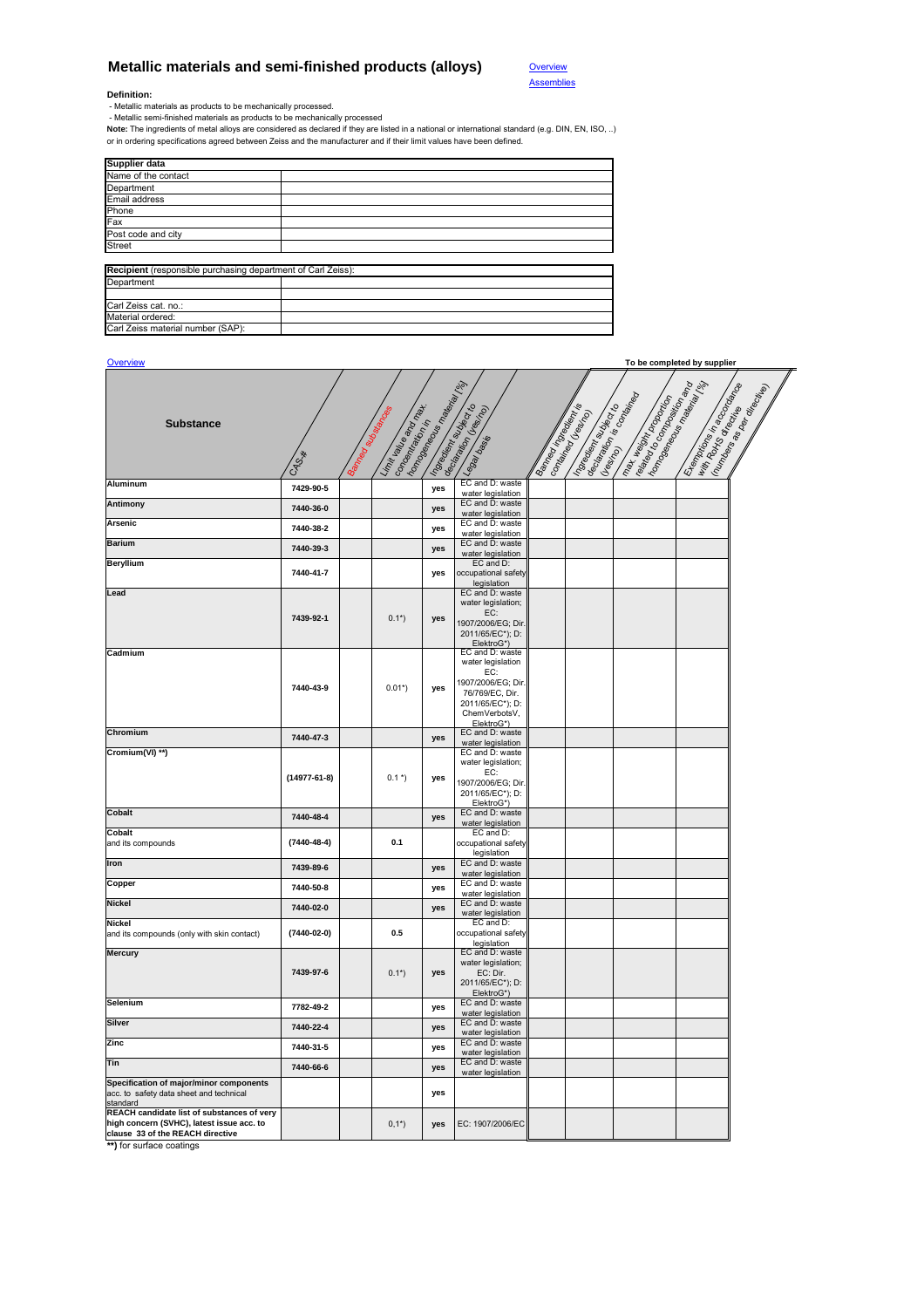# **Glass types, monocrystals, glass ceramics and ceramics**

Assemblies **Overview** 

## **Definition:**

Glass materials in the form of bars, panes, blanks, blocks, flat glass (= glass materials as products to be mechanically processed) glass ceramics, monocrystals (e.g.  $CaF<sub>2</sub>$ ), ceramic materials, each as finished products to be mechanically processed

| <b>Supplier data</b> |  |
|----------------------|--|
| Name of the contact  |  |
| Department           |  |
| Email address        |  |
| Phone                |  |
| Fax                  |  |
| Post code and city   |  |
| <b>Street</b>        |  |

| <b>Recipient</b> (responsible purchasing department of Carl Zeiss): |  |  |  |  |  |  |
|---------------------------------------------------------------------|--|--|--|--|--|--|
| Department                                                          |  |  |  |  |  |  |
|                                                                     |  |  |  |  |  |  |
| Carl Zeiss cat. no.:                                                |  |  |  |  |  |  |
| Material ordered:                                                   |  |  |  |  |  |  |
| Carl Zeiss material number (SAP):                                   |  |  |  |  |  |  |

## **Overview** To be completed by supplier<br>
To be completed by supplier<br>
So the state of the state of the state of the state of the state of the state of the state of the state of the state of the state of the state of the state of the s **Substance**A strategy of the contract of the contract of the contract of the contract of the contract of the contract of the contract of the contract of the contract of the contract of the contract of the contract of the contract of **Substance**<br> **Antimony**<br> **Antimony**<br> **Antimony**<br> **Antimony**<br> **Antimony**<br> **Paramic Prince of the Cand D: waste water**<br> **Paramic Prince of the Cand D: waste water**<br> **Paramic Prince of the Cand D: waste water**<br> **Paramic Princ Arsenicr 7440-38-2 b yes** EC and D: waste water **legislation Barium7440-39-3**<br>**7440-39-3**<br>**PEC** and D: waste water legislation **Beryllium**<br> **FREC and D: waste water** legislation<br> **Read B: waste water** legislation EC and D: waste water **Lead7439-92-1** 0.1\*) **yes** legislation; EC: 1907/2006/EG; Dir. 2011/65/EC\*); D: ElektroG\*) EC and D: waste water **Cadmium7440-43-9** 0.01\*) **yes** legislation; EC: 1907/2006/EG; Dir. 76/769/EC, Dir. 2011/65/EC\*); D: ChemVerbotsV, ElektroG\*)<br>EC and D: waste water **Chromium7440-47-3**<br>*7440-47-3 yes* EC and D: waste water legislation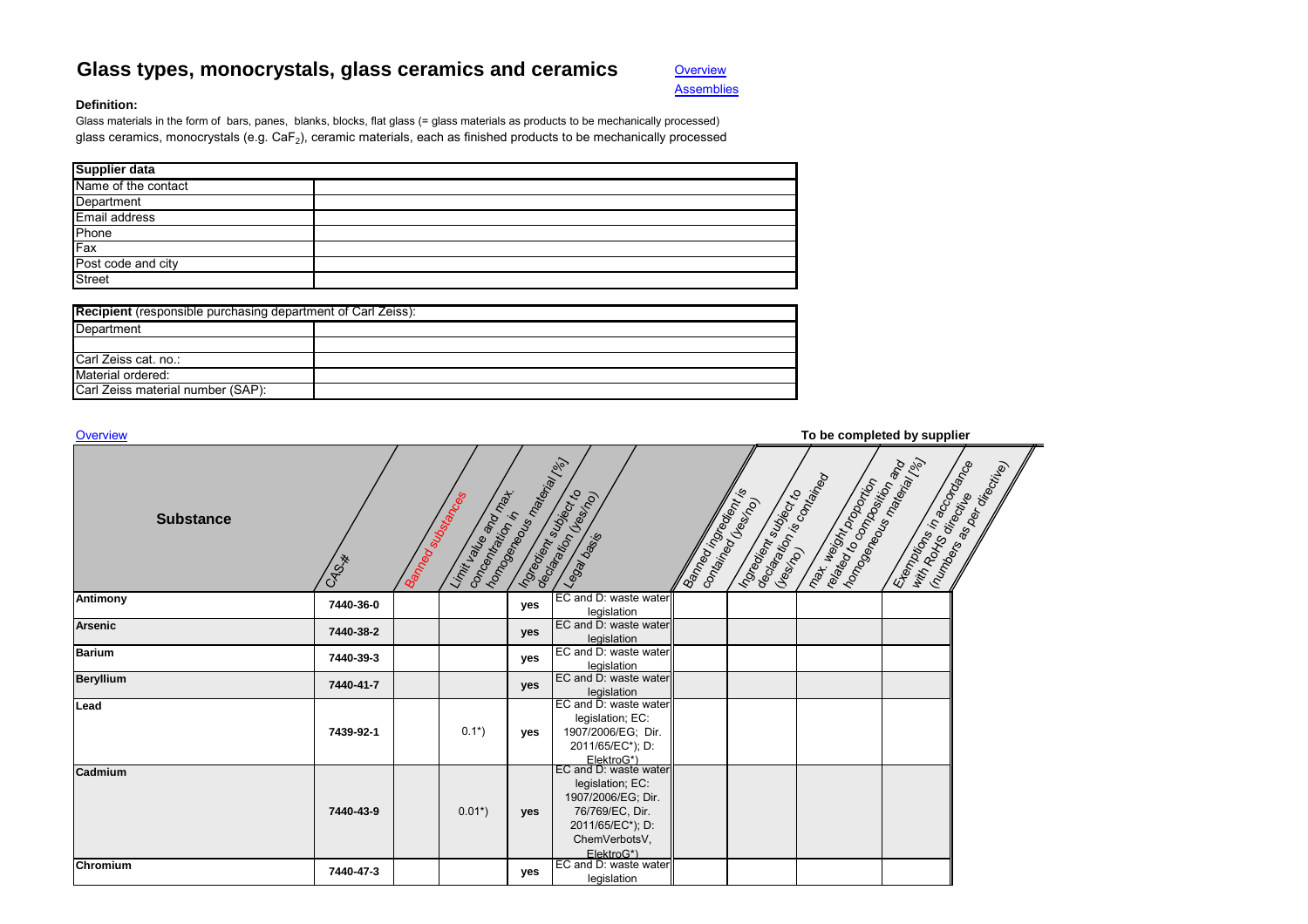| <b>Substance</b>                                                                                                            | CAS-*     | Banneo | Limit balle and the<br><b>Nudstances</b><br>Concentration in | homogeneous maister des<br>Ingegraphy subject to | decaming desired                     | Banned Indeed | Ingredient expect to<br>Contained (Egsp) | max. Weight proposition<br>esare do on desiron | Inomogene Capitalista Indiana<br>Examples of the door of day | with roys of active and developing |
|-----------------------------------------------------------------------------------------------------------------------------|-----------|--------|--------------------------------------------------------------|--------------------------------------------------|--------------------------------------|---------------|------------------------------------------|------------------------------------------------|--------------------------------------------------------------|------------------------------------|
| Copper                                                                                                                      | 7440-50-8 |        |                                                              | yes                                              | EC and D: waste water<br>legislation |               |                                          |                                                |                                                              |                                    |
| <b>Nickel</b>                                                                                                               | 7440-02-0 |        |                                                              | yes                                              | EC and D: waste water<br>legislation |               |                                          |                                                |                                                              |                                    |
| Specification of major/minor components<br>acc. to safety data sheet and technical<br>standard                              |           |        |                                                              | yes                                              |                                      |               |                                          |                                                |                                                              |                                    |
| REACH candidate list of substances of very<br>high concern (SVHC), latest issue acc. to<br>clause 33 of the REACH directive |           |        | $0.1^{*}$                                                    | <b>ves</b>                                       | EC: 1907/2006/EC                     |               |                                          |                                                |                                                              |                                    |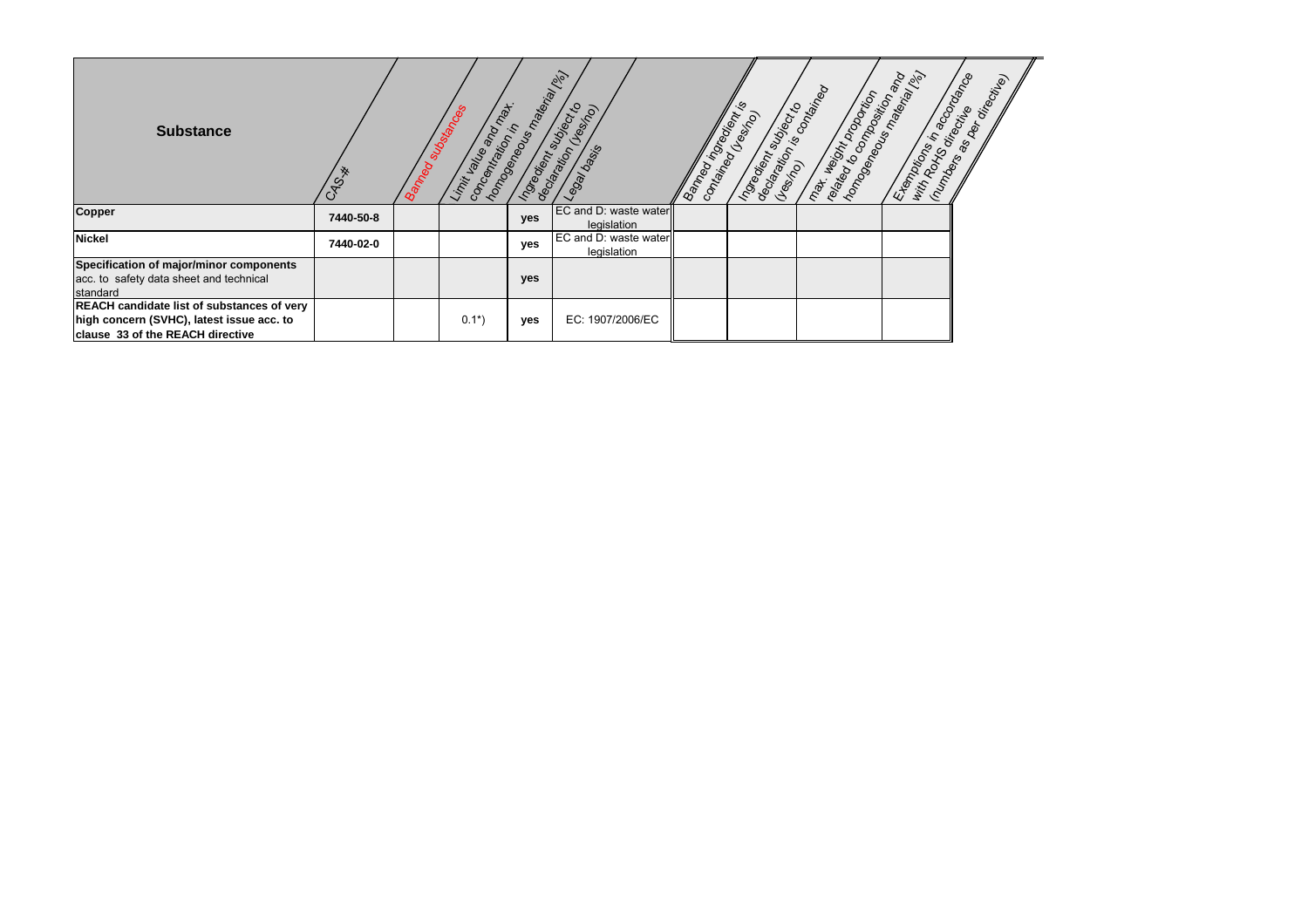# **Plastic (polymer) materials**

## **Definition:**

- Thermoplasts
- Duroplasts
- Elastomers
- Polymeric coating materials
- Insulations (e.g. cable insulations)

| <b>Supplier data</b> |  |
|----------------------|--|
| Name of the contact  |  |
| Department           |  |
| Email address        |  |
| Phone                |  |
| Fax                  |  |
| Post code and city   |  |
| <b>Street</b>        |  |

| Recipient (responsible purchasing department of Carl Zeiss): |  |  |  |  |  |  |
|--------------------------------------------------------------|--|--|--|--|--|--|
| Department                                                   |  |  |  |  |  |  |
|                                                              |  |  |  |  |  |  |
| Carl Zeiss cat. no.:                                         |  |  |  |  |  |  |
| Material ordered:                                            |  |  |  |  |  |  |
| Carl Zeiss material number (SAP):                            |  |  |  |  |  |  |

| Overview                                            | To be completed by supplier |                    |                                             |                                                    |                                                                           |                        |                                                        |                                                                                                                                                                                                                                                           |                                |  |
|-----------------------------------------------------|-----------------------------|--------------------|---------------------------------------------|----------------------------------------------------|---------------------------------------------------------------------------|------------------------|--------------------------------------------------------|-----------------------------------------------------------------------------------------------------------------------------------------------------------------------------------------------------------------------------------------------------------|--------------------------------|--|
| <b>Substance</b>                                    | CAS *                       | Bamed subsequences | Limit value and drawing<br>Concentration in | homogeneous Reteiring (e)<br>Ingegraphy subject to | laeolainn (Issan)<br>LECALGASS                                            | Bamed right of Maritim | Ingreview where the contained<br>lon <sub>taring</sub> | reaked to discontinue of the control of the discontinue of the discontinue of the control of the control of the control of the control of the control of the control of the control of the control of the control of the contr<br>max. Height proposition | Examples of a according to the |  |
| Acrylonitrile (as residual monomer)                 | 107-13-1                    |                    | 0,0000002                                   | yes                                                | EC: Dir. 90/128/EC; D:<br>BedarfsgegV                                     |                        |                                                        |                                                                                                                                                                                                                                                           |                                |  |
| <b>Aniline</b> and its salts                        |                             |                    |                                             | <b>ves</b>                                         | EC: 1907/2006/EC                                                          |                        |                                                        |                                                                                                                                                                                                                                                           |                                |  |
| <b>Antimony trioxide</b>                            | 1309-64-4                   |                    |                                             | <b>ves</b>                                         | EC: 1907/2006/EC                                                          |                        |                                                        |                                                                                                                                                                                                                                                           |                                |  |
| Azo compounds with carconogenic amine<br>components |                             |                    |                                             | yes                                                | EC: 1907/2006/EC; Dir.<br>76/769/EC; D:<br>ChemVerbotsV                   |                        |                                                        |                                                                                                                                                                                                                                                           |                                |  |
| <b>Lead and its compounds</b>                       | $(7439-92-1)$               |                    | $0.1^{*}$                                   | <b>ves</b>                                         | EC: 1907/2006/EC; Dir.<br>2011/65/EC*); D:<br>ChemVerbotsV,<br>ElektroG*) |                        |                                                        |                                                                                                                                                                                                                                                           |                                |  |
| Butadiene (as residual monomer)                     | 106-99-0                    |                    | 0.000002                                    | yes                                                | EC: Dir. 90/128/EC; D:<br>BedarfsgegV                                     |                        |                                                        |                                                                                                                                                                                                                                                           |                                |  |
| <b>Cadmium</b> and its compounds                    | $(7440 - 43 - 9)$           | $\mathbf x$        | $0.01^{*}$                                  | yes                                                | EC: 1907/2006/EC; Dir.<br>2011/65/EC*); D:<br>ElektroG*)                  |                        |                                                        |                                                                                                                                                                                                                                                           |                                |  |

Assemblies **Overview**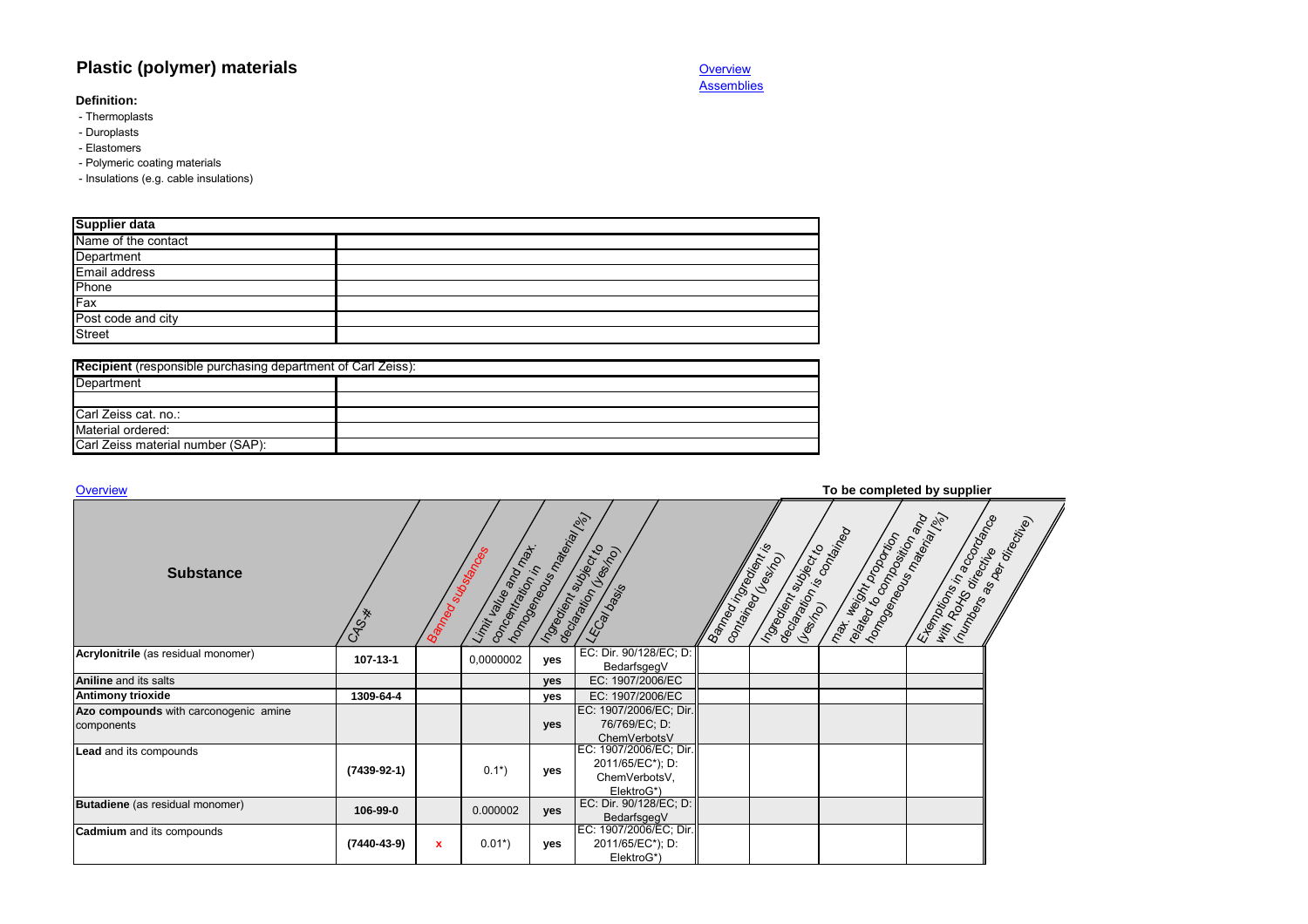| <b>Substance</b>                                                                                                                     | CAS-*                      | Bamed sure des des        | Concentration in Manuscript<br>Limit alle empty |     | Ingegraphy superior of<br>LECal basis                     | <b>Isameoripalista (Marchines)</b> | Ingream March 1976<br>Constance (Legation) | max. Weight book on the control of the data of the data of the data of the data of the data of the data of the data of the data of the data of the data of the data of the data of the data of the data of the data of the dat | Etemporas in according to |  |
|--------------------------------------------------------------------------------------------------------------------------------------|----------------------------|---------------------------|-------------------------------------------------|-----|-----------------------------------------------------------|------------------------------------|--------------------------------------------|--------------------------------------------------------------------------------------------------------------------------------------------------------------------------------------------------------------------------------|---------------------------|--|
| Chlorinated compounds, e.g. polychlorinated<br>biphenyls and triphenyls, pentachlorophenol,<br>polychlorinated diphenyl ether        | 336-36-3 und<br>61788-33-8 | $\boldsymbol{\mathsf{x}}$ |                                                 |     | EC: 1907/2006/EC; Dir.<br>76/769/EC; D:<br>ChemVerbotsV   |                                    |                                            |                                                                                                                                                                                                                                |                           |  |
| <b>Chloroparaffins</b>                                                                                                               |                            | $\boldsymbol{\mathsf{x}}$ |                                                 |     | EC: 1907/2006/EC; Dir.<br>76/769/EC; D:<br>ChemVerbotsV   |                                    |                                            |                                                                                                                                                                                                                                |                           |  |
| Cr(VI) compounds                                                                                                                     | $(14977-61-8)$             | $\boldsymbol{\mathsf{X}}$ | $0.1*$                                          | yes | EC: 1907/2006/EC; Dir.<br>2011/65/EC*); D:<br>ElektroG*)  |                                    |                                            |                                                                                                                                                                                                                                |                           |  |
| Methane diphenyl diisocyanate (MDI)                                                                                                  | 101-68-8                   |                           |                                                 | yes |                                                           |                                    |                                            |                                                                                                                                                                                                                                |                           |  |
| Other halogenated flame retardants                                                                                                   |                            |                           |                                                 | yes |                                                           |                                    |                                            |                                                                                                                                                                                                                                |                           |  |
| Organophosphorous compounds<br>(flame retardant)                                                                                     |                            |                           |                                                 | yes |                                                           |                                    |                                            |                                                                                                                                                                                                                                |                           |  |
| Formaldehyde                                                                                                                         | 50-00-0                    |                           | 0.1                                             | yes | EC: 1907/2006/EC; D:<br>ChemVerbotsV                      |                                    |                                            |                                                                                                                                                                                                                                |                           |  |
| Hexane diisocyanat / 1.6 hexamethylene<br>diisocyanat (HDI)                                                                          | 822-06-0                   |                           |                                                 | yes | EC: 1907/2006/EC                                          |                                    |                                            |                                                                                                                                                                                                                                |                           |  |
| <b>Hydrazine</b>                                                                                                                     | 302-01-2                   |                           |                                                 |     |                                                           |                                    |                                            |                                                                                                                                                                                                                                |                           |  |
| Methylacrylamidomethoxy acetate                                                                                                      | 77402-03-0                 |                           |                                                 | yes | EC: 1907/2006/EC                                          |                                    |                                            |                                                                                                                                                                                                                                |                           |  |
| Monomethyl-dibromo-diphenyl methane (DBBT)                                                                                           | 99688-47-8                 | $\boldsymbol{\mathsf{X}}$ |                                                 |     | EC: 1907/2006/EC; Dir.<br>76/769/EC; D:<br>ChemVerbotsV   |                                    |                                            |                                                                                                                                                                                                                                |                           |  |
| monomethyl-dichloro-diphenyl methane (Ugilec<br>121 or 21)                                                                           | 81161-70-8                 | $\mathbf x$               |                                                 |     | EC: 1907/2006/EC; Dir.<br>76/769/EC; D:<br>ChemVerbotsV   |                                    |                                            |                                                                                                                                                                                                                                |                           |  |
| Monomethyltetrachlorodiphenylmethane (Ugilec<br>141)                                                                                 | 76253-60-6                 | $\mathbf{x}$              |                                                 |     | EC: 1907/2006/EC; Dir.<br>76/769/EC; D:<br>ChemVerbotsV   |                                    |                                            |                                                                                                                                                                                                                                |                           |  |
| Natural and artificial mineral fibers<br>with carcinogenic features acc. to EU classification<br>of Chmicals Act, Category 1, 2 or 3 |                            | $\mathbf x$               |                                                 | yes | EC: 1907/2006/EC                                          |                                    |                                            |                                                                                                                                                                                                                                |                           |  |
| Organotin compounds                                                                                                                  |                            |                           |                                                 | yes | EC: 1907/2006/EC                                          |                                    |                                            |                                                                                                                                                                                                                                |                           |  |
| Phenol                                                                                                                               | 108-95.2                   |                           |                                                 | yes | EC: 1907/2006/EC                                          |                                    |                                            |                                                                                                                                                                                                                                |                           |  |
| Phenyl-ß-naphthylamine                                                                                                               | 4606-15-9                  | $\boldsymbol{\mathsf{X}}$ |                                                 |     |                                                           |                                    |                                            |                                                                                                                                                                                                                                |                           |  |
| Polybrominated biphenyls (PBB)                                                                                                       |                            |                           | $0.1*$                                          | yes | EC: 1907/2006/EC; Dir.<br>$2011/65/EC$ ; D:<br>ElektroG*) |                                    |                                            |                                                                                                                                                                                                                                |                           |  |
| Polybrominated biphenyl ether (PBDE)                                                                                                 |                            |                           | $0.1*$                                          | yes | EC: 1907/2006/EC; Dir.<br>2011/65/EC*); D:<br>ElektroG*)  |                                    |                                            |                                                                                                                                                                                                                                |                           |  |
| Mercury and its compounds                                                                                                            | $(7439-97-6)$              |                           | $0.1^*$                                         | yes | EC: Dir. 2011/65/EC*);<br>D: ElektroG*)                   |                                    |                                            |                                                                                                                                                                                                                                |                           |  |
| <b>Styrene</b>                                                                                                                       | 100-42-5                   |                           |                                                 | yes | EC: 1907/2006/EC                                          |                                    |                                            |                                                                                                                                                                                                                                |                           |  |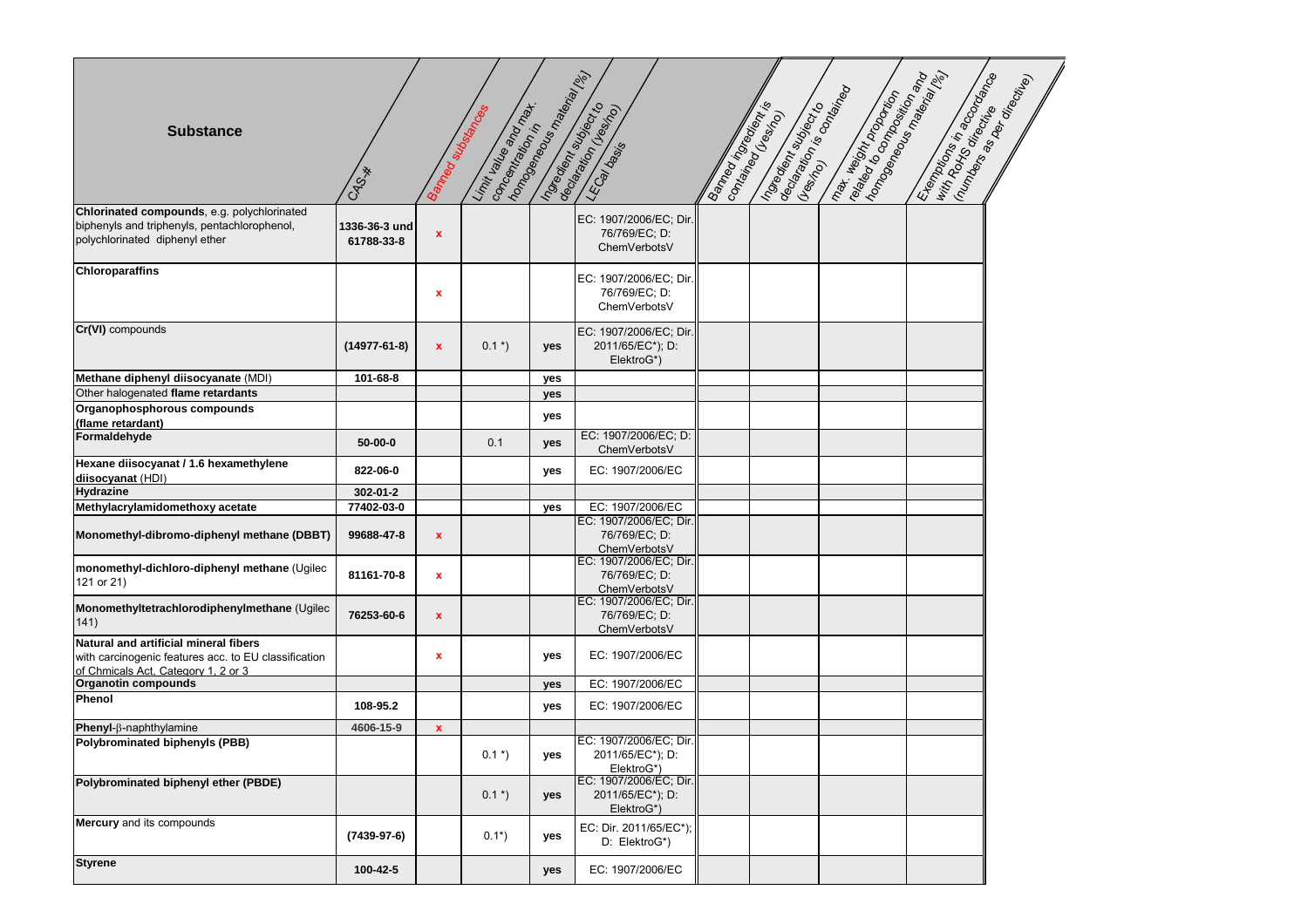| <b>Substance</b>                                                                                                                   | CAS-*         | Bamed subsequences | Limit alle early max<br>Concentration in | homogeneous Retail Island | Ingegraphy superinte<br>LECardags                        | Bamed in Breading | Ingerign adject to<br>Contained (Legation) | max. Weight before the control of the data of the data of the data of the data of the data of the data of the data of the data of the data of the data of the data of the data of the data of the data of the data of the data | Etampologia in according data |  |
|------------------------------------------------------------------------------------------------------------------------------------|---------------|--------------------|------------------------------------------|---------------------------|----------------------------------------------------------|-------------------|--------------------------------------------|--------------------------------------------------------------------------------------------------------------------------------------------------------------------------------------------------------------------------------|-------------------------------|--|
| <b>Tetrabrombisphenol A (TBBA)</b>                                                                                                 | 79-94-7       |                    |                                          | yes                       |                                                          |                   |                                            |                                                                                                                                                                                                                                |                               |  |
| 2,4-Toluene diisocyanate (TDI)                                                                                                     | 584-84-9      |                    |                                          | <b>ves</b>                |                                                          |                   |                                            |                                                                                                                                                                                                                                |                               |  |
| 2,6-Toluene diisocyanate(TDI)                                                                                                      | $91 - 08 - 7$ |                    |                                          | yes                       |                                                          |                   |                                            |                                                                                                                                                                                                                                |                               |  |
| Vinyl chloride (VC)                                                                                                                | 75-01-04      | $\mathbf{x}$       |                                          |                           | EC: Dir. 90/128/EC; D:<br>BedarfsgegV                    |                   |                                            |                                                                                                                                                                                                                                |                               |  |
| Di(2-ethylhexyl)phthalate (DEHP)                                                                                                   | 117-81-7      |                    | $0,1^*$                                  | ja                        | EC: 1907/2006/EC; Dir.<br>2011/65/EC*); D:<br>ElektroG*) |                   |                                            |                                                                                                                                                                                                                                |                               |  |
| <b>Butylbenzylphthalate (BBP)</b>                                                                                                  | 85-68-7       |                    | $0,1^{*}$                                | ja                        | EC: 1907/2006/EC; Dir.<br>2011/65/EC*); D:<br>ElektroG*) |                   |                                            |                                                                                                                                                                                                                                |                               |  |
| Dibutylphthalate (DBP)                                                                                                             | $84 - 74 - 2$ |                    | $0,1^{*}$                                | ja                        | EC: 1907/2006/EC; Dir.<br>2011/65/EC*); D:<br>ElektroG*) |                   |                                            |                                                                                                                                                                                                                                |                               |  |
| Diisobutylphthalate (DIBP)                                                                                                         | 84-69-5       |                    | $0,1^{*}$                                | ja                        | EC: 1907/2006/EC; Dir.<br>2011/65/EC*); D:<br>ElektroG*) |                   |                                            |                                                                                                                                                                                                                                |                               |  |
| <b>Other Plasticizers/Phthalates</b><br>(like e.g. Dimethylphthalate DMP, Dioctylphthalate<br>DOP, Diisononylphthalate DINP, etc.) |               |                    |                                          | ja                        | EC: 1907/2006/EC                                         |                   |                                            |                                                                                                                                                                                                                                |                               |  |
| REACH candidate list of substances of very high<br>concern (SVHC), latest issue acc. to clause 33<br>of the REACH directive        |               |                    | $0.1^{*}$                                | yes                       | EC: 1907/2006/EC                                         |                   |                                            |                                                                                                                                                                                                                                |                               |  |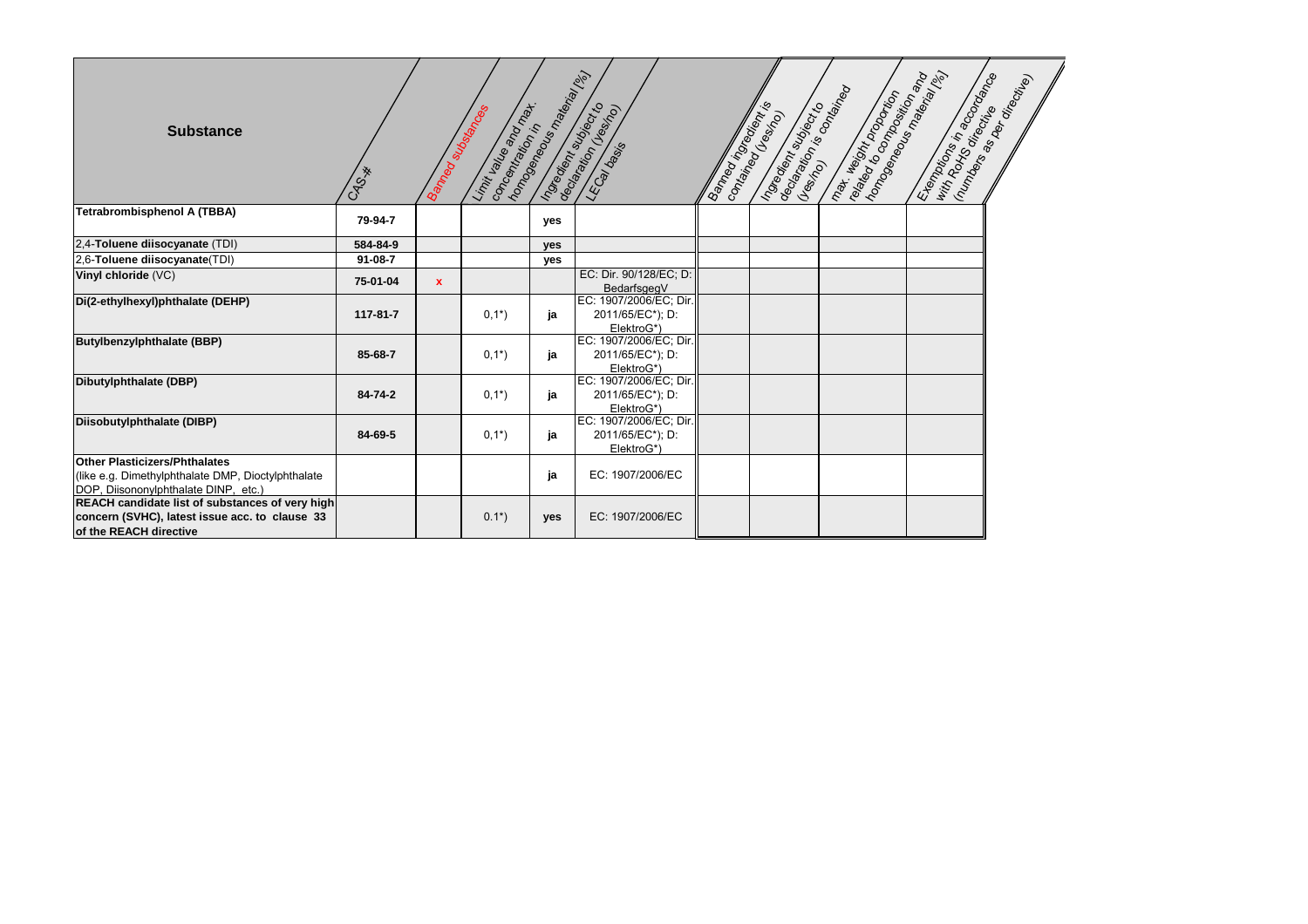## **Batteries and accumulators**

## **Assemblies Overview**

**Definition:** Batteries (primary cells) or accumulators (secondary cells) for use in instruments, vehicles and industry

| <b>Supplier data</b>                                        |  |  |  |  |  |  |  |
|-------------------------------------------------------------|--|--|--|--|--|--|--|
| Name of the contact                                         |  |  |  |  |  |  |  |
| Department                                                  |  |  |  |  |  |  |  |
| Email address                                               |  |  |  |  |  |  |  |
| Phone                                                       |  |  |  |  |  |  |  |
| Fax                                                         |  |  |  |  |  |  |  |
| Post code and city                                          |  |  |  |  |  |  |  |
| <b>Street</b>                                               |  |  |  |  |  |  |  |
|                                                             |  |  |  |  |  |  |  |
| Recipient (responsible purchasing department of Carl Zeiss) |  |  |  |  |  |  |  |
| Department                                                  |  |  |  |  |  |  |  |
|                                                             |  |  |  |  |  |  |  |
| Carl Zeiss cat. no.:                                        |  |  |  |  |  |  |  |
| Material ordered:                                           |  |  |  |  |  |  |  |
| Carl Zeiss material number (SAP):                           |  |  |  |  |  |  |  |

| Overview                                                                                                                    |           |                     |                                                 |                        |                                     |                    |                       |                                                                                            | To be completed by supplier                                                                                                                                                                                                                                |                                                               |
|-----------------------------------------------------------------------------------------------------------------------------|-----------|---------------------|-------------------------------------------------|------------------------|-------------------------------------|--------------------|-----------------------|--------------------------------------------------------------------------------------------|------------------------------------------------------------------------------------------------------------------------------------------------------------------------------------------------------------------------------------------------------------|---------------------------------------------------------------|
| <b>Substance</b>                                                                                                            | CAS-*     | Banned subsidingles | Limit balle and Manufacture<br>concentration in | formed ends many after | Ingerience de Capital               | Banned in Breadway | lon <sub>taried</sub> | Ingreening superior Contractor<br>max. Height proposition<br>reader to compromise the form | <b>I one of the department of the Contract of Contract of Contract of Contract of Contract of Contract of Contract of Contract of Contract of Contract of Contract of Contract of Contract of Contract of Contract of Contract o</b><br>Espringer Readance | <b>Intrades as permitted as a contract of the development</b> |
| <b>Mercury</b>                                                                                                              | 7439-97-6 |                     | 0.0005                                          | yes                    | EU: Dir.<br>2006/66/EC;<br>D: BattG |                    |                       |                                                                                            |                                                                                                                                                                                                                                                            |                                                               |
| Cadmium                                                                                                                     | 7440-43-9 |                     | 0.002                                           | yes                    | EU: Dir.<br>2006/66/EC;<br>D: BattG |                    |                       |                                                                                            |                                                                                                                                                                                                                                                            |                                                               |
| Specification of battery type and heavy<br>metal content in batteries (e.g. Pb-<br>accumulator, silver oxide cell, etc.)    |           |                     |                                                 | yes                    | EU: Dir.<br>2006/66/EC;<br>D: BattG |                    |                       |                                                                                            |                                                                                                                                                                                                                                                            |                                                               |
| REACH candidate list of substances of very<br>high concern (SVHC), latest issue acc. to<br>clause 33 of the REACH directive |           |                     | $0.1^*$                                         | yes                    | EU:<br>1907/2006/EC                 |                    |                       |                                                                                            |                                                                                                                                                                                                                                                            |                                                               |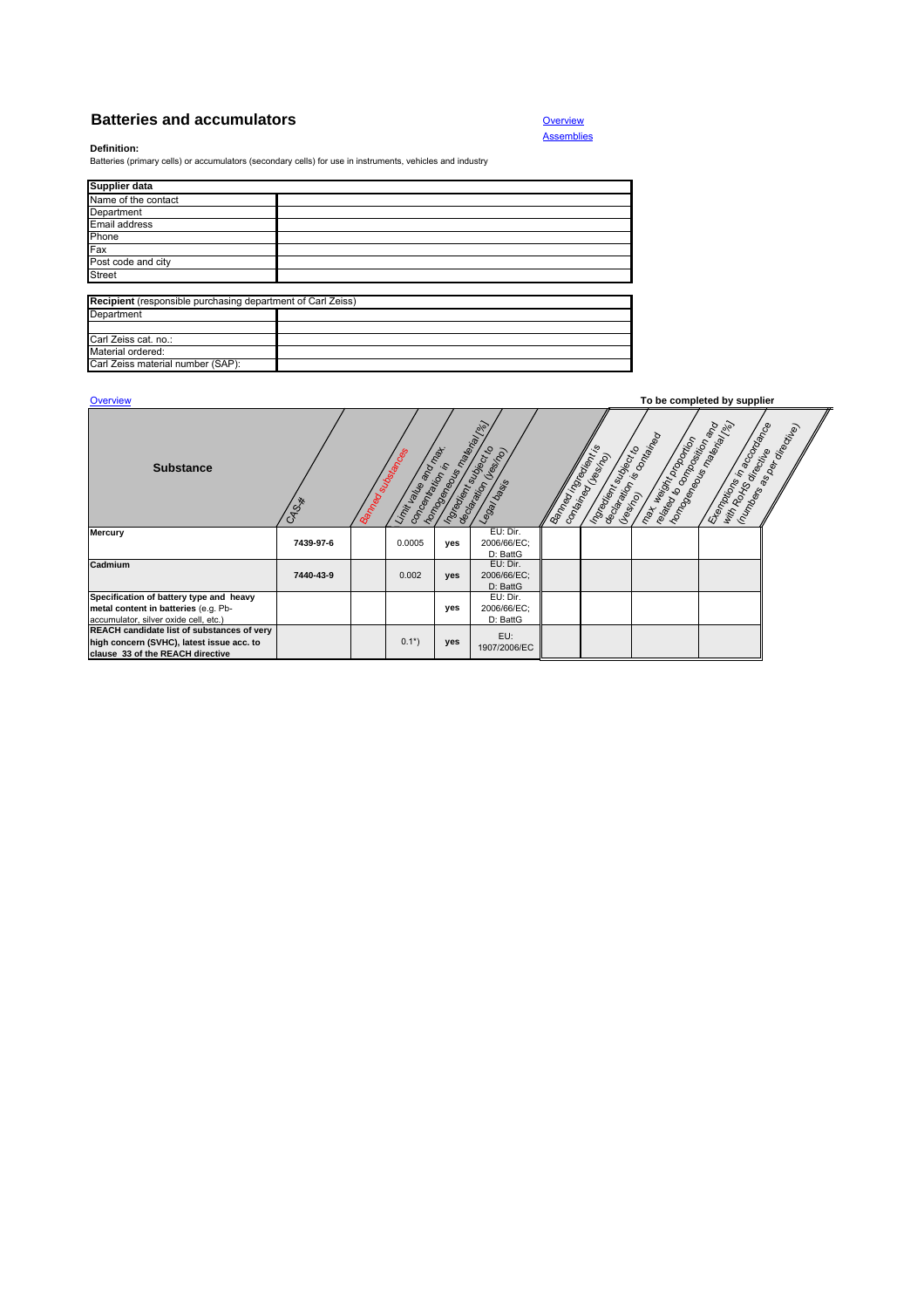# **Adhesives**

Overview

Assemblies

**Definition:**

Cured adhesives

| <b>Supplier data</b> |  |
|----------------------|--|
| Name of the contact  |  |
| Department           |  |
| Email address        |  |
| Phone                |  |
| Fax                  |  |
| Post code and city   |  |
| <b>Street</b>        |  |

| Recipient (responsible purchasing department of Carl Zeiss): |  |  |  |  |  |  |
|--------------------------------------------------------------|--|--|--|--|--|--|
| Department                                                   |  |  |  |  |  |  |
|                                                              |  |  |  |  |  |  |
| Carl Zeiss cat. no.:                                         |  |  |  |  |  |  |
| Material ordered:                                            |  |  |  |  |  |  |
| Carl Zeiss material number (SAP):                            |  |  |  |  |  |  |

| Overview               |               |        |                                                     |                          |                                                                                |                                       |                                     |                           | To be completed by supplier                |  |
|------------------------|---------------|--------|-----------------------------------------------------|--------------------------|--------------------------------------------------------------------------------|---------------------------------------|-------------------------------------|---------------------------|--------------------------------------------|--|
| <b>Substance</b>       | CAS.          | Banned | SUDSTATIONS<br>concentration in<br>Limit balles and | homogeneous material (b) | Ingregient subject to<br>ECal basis                                            | Ramed its collection<br><b>Banned</b> | Indeeping Section of the Contractor | max. Height expression of | <b>97000</b><br>Exemption of Recognization |  |
| Lead and its compounds | $(7439-92-1)$ |        | $0.1*)$                                             | yes                      | EC: Dir.<br>2011/65/EC*)<br>1907/2006/EC;<br>D:<br>ChemVerbotsV,<br>ElektroG*) |                                       |                                     |                           |                                            |  |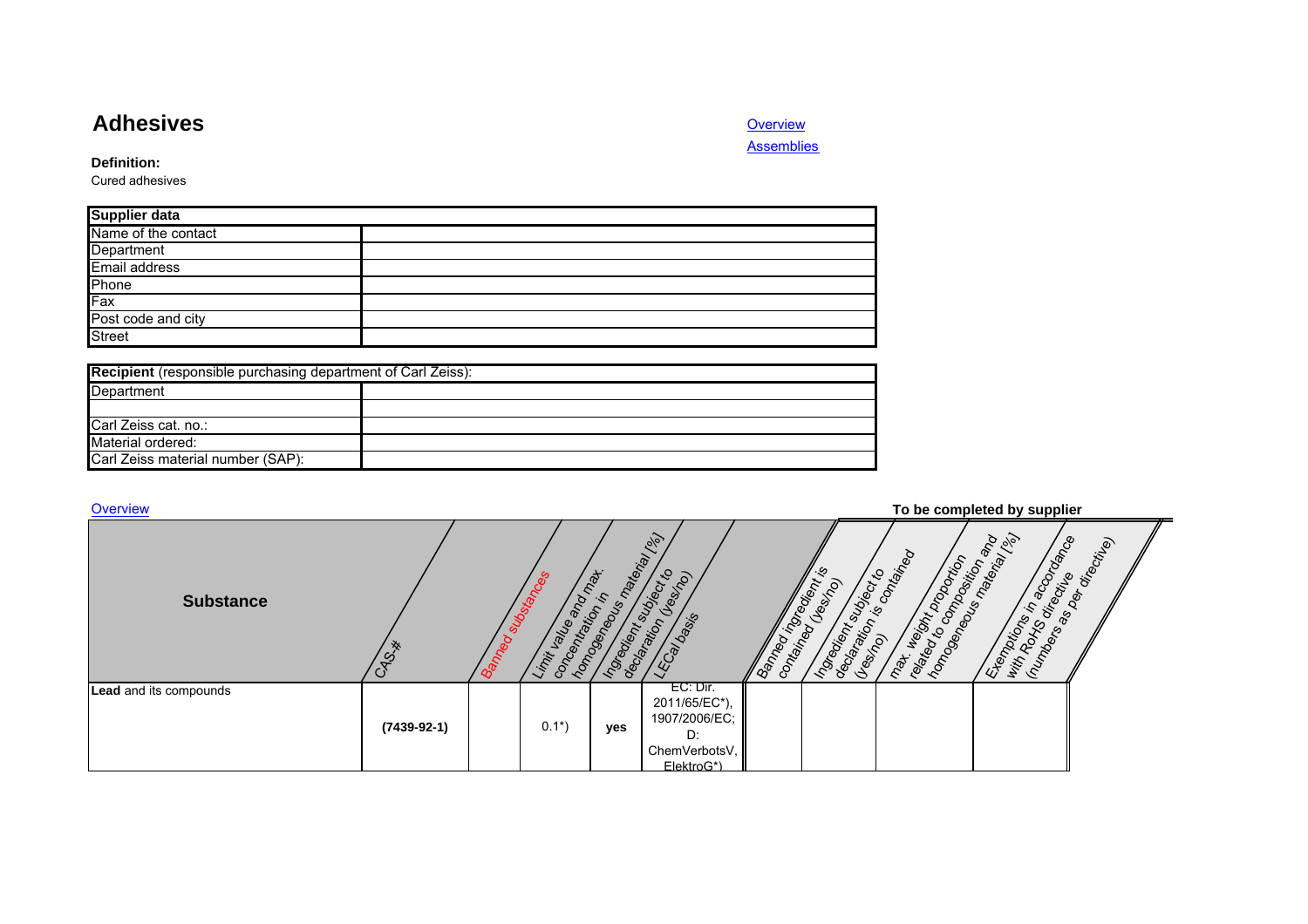|                                                                                                                                                                                                                   |                   |            |     | EC: Dir.                                                                                       |  |  |
|-------------------------------------------------------------------------------------------------------------------------------------------------------------------------------------------------------------------|-------------------|------------|-----|------------------------------------------------------------------------------------------------|--|--|
| <b>Cadmium</b> and its compounds                                                                                                                                                                                  | $(7440 - 43 - 9)$ | $0.01^{*}$ | yes | 2011/65/EC*),<br>1907/2006/EC;<br>D:<br>ChemVerbotsV,<br>ElektroG*)                            |  |  |
| Chlorinated and brominated compounds and<br>flame retardants, e.g. polychlorinated biphenyls<br>and terphenyls, polybrominated biphenyls and<br>terphenyls, polychlorinated and polybrominated<br>diphenyl ethers |                   | $0.1*$     | yes | 2011/65/EC*),<br>1907/2006/EC;<br>D:<br>ChemVerbotsV.                                          |  |  |
| Cr(VI) compounds                                                                                                                                                                                                  | $(14977-61-8)$    | $0.1*$     | yes | ElektroG*)<br>2011/65/EC*),<br>1907/2006/EC;<br>D:<br>ChemVerbotsV,<br>ElektroG*)<br>EC und D: |  |  |
| Natural and artificial mineral fibers (e.g.<br>glass fibers, ceramic fibers)                                                                                                                                      |                   |            | yes | 1907/2006/EC;<br>worker protection<br>laws                                                     |  |  |
| Mercury and its compounds                                                                                                                                                                                         | $(7439 - 97 - 6)$ | $0.1^{*}$  | yes | EC: Dir.<br>2011/65/EC*),<br>1907/2006/EC;                                                     |  |  |
| Di(2-ethylhexyl)phthalate (DEHP)                                                                                                                                                                                  | 117-81-7          | $0,1^{*}$  | ja  | EC:<br>1907/2006/EC:<br>Dir.                                                                   |  |  |
| <b>Butylbenzylphthalate (BBP)</b>                                                                                                                                                                                 | 85-68-7           | $0,1^{*}$  | ja  | EC:<br>1907/2006/EC;<br>$\frac{Dir}{EC}$                                                       |  |  |
| Dibutylphthalate (DBP)                                                                                                                                                                                            | 84-74-2           | $0,1^*$    | ja  | 1907/2006/EC;<br>Dir.<br>2011/65/EC*); D:<br>ElektroG*)                                        |  |  |
| Diisobutylphthalate (DIBP)                                                                                                                                                                                        | 84-69-5           | $0,1^*$    | ja  | EC:<br>1907/2006/EC;<br>Dir.<br>2011/65/EC*); D:<br>ElektroG*)                                 |  |  |
| <b>Other Plasticizers/Phthalates</b><br>(like e.g. Dimethylphthalate DMP,<br>Dioctylphthalate DOP, Diisononylphthalate<br>DINP etc.)                                                                              |                   |            | ја  | EC:<br>1907/2006/EC                                                                            |  |  |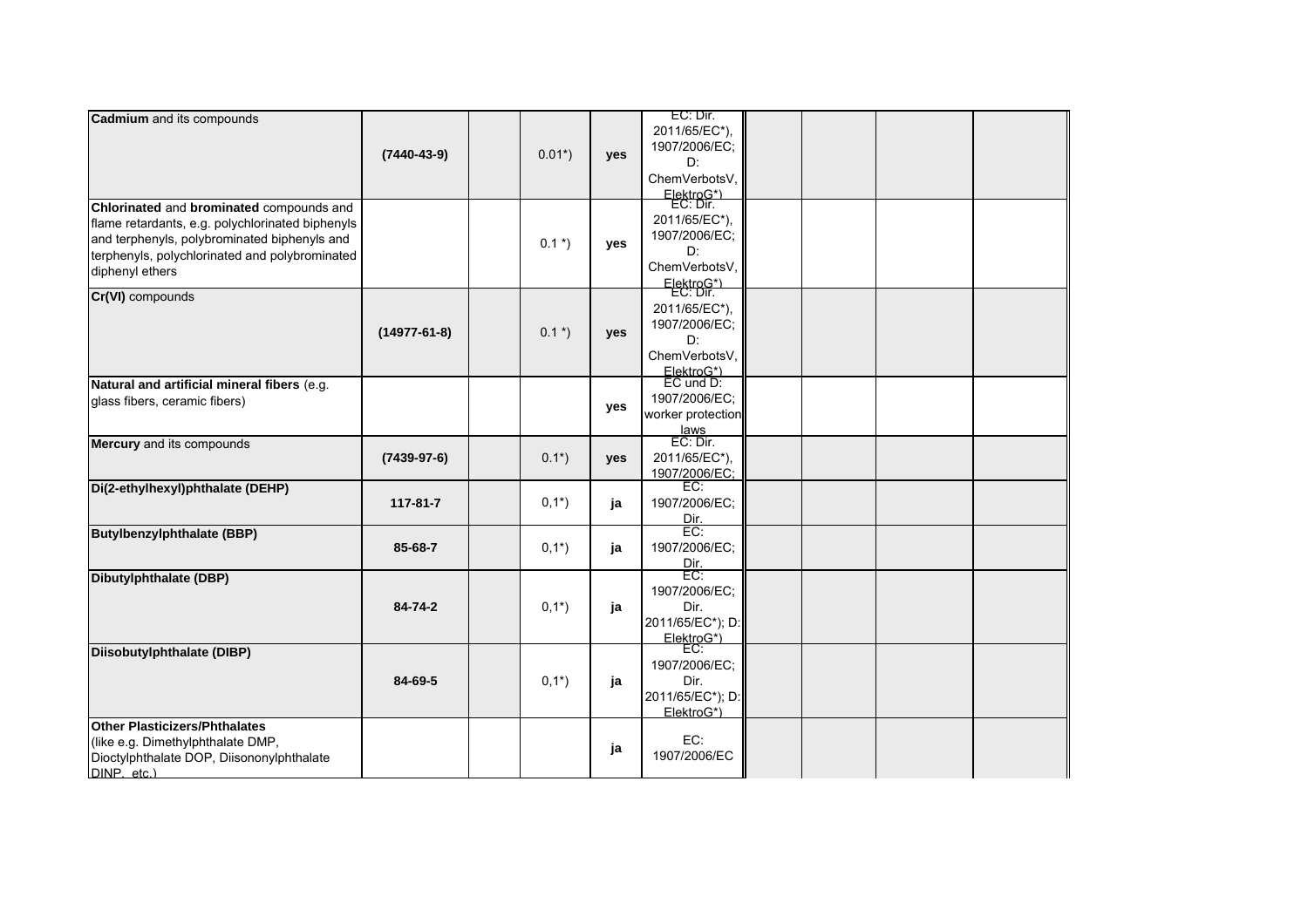| <b>REACH candidate list of substances of very</b> |       |     | $-\sim$            |  |  |
|---------------------------------------------------|-------|-----|--------------------|--|--|
| high concern (SVHC), latest issue acc. to         | \ 4 * | ves | ∟∪<br>1907/2006/EC |  |  |
| <b>Iclause 33 of the REACH directive</b>          |       |     |                    |  |  |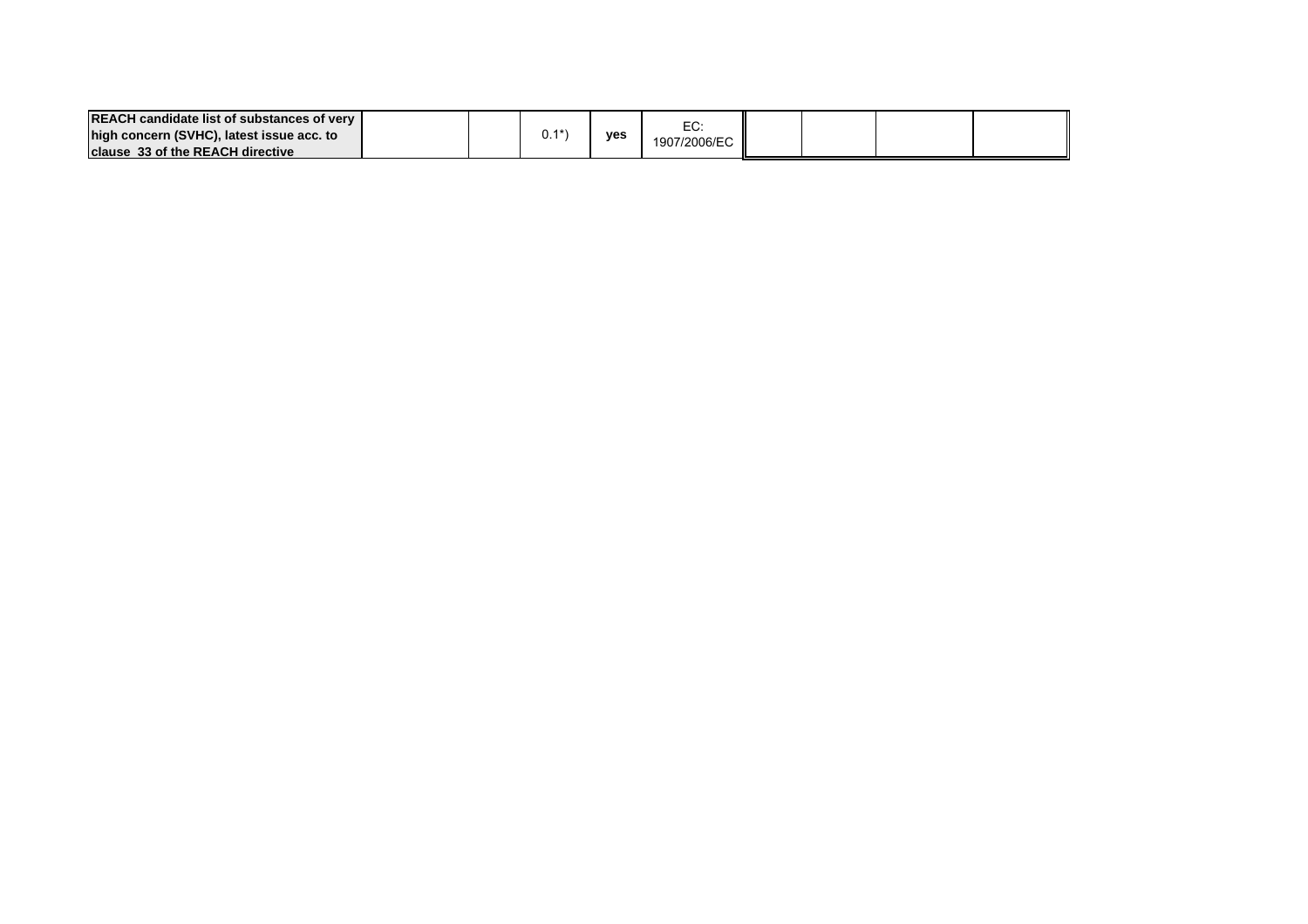# **Coatings**

## **Assemblies Overview**

**Definition:**<br>Coatings applied to any material, e.g. vapor deposits (PVD, CVD, etc.), galvanically applied coatings, lacquer coatings, etc.

| <b>Supplier data</b>                                        |  |
|-------------------------------------------------------------|--|
| Name of the contact                                         |  |
| Department                                                  |  |
| Email address                                               |  |
| Phone                                                       |  |
| Fax                                                         |  |
| Post code and city                                          |  |
| <b>Street</b>                                               |  |
|                                                             |  |
| Recipient (responsible purchasing department of Carl Zeiss) |  |
| Department                                                  |  |
|                                                             |  |
| Carl Zeiss cat. no.:                                        |  |
| Material ordered:                                           |  |
| Carl Zeiss material number (SAP):                           |  |

| Overview                                                                                                                              |                   |                          |                                          |                            |                                                                            |                                |                                         |                                                                                     | To be completed by supplier                                                                                                                                                                                                    |  |
|---------------------------------------------------------------------------------------------------------------------------------------|-------------------|--------------------------|------------------------------------------|----------------------------|----------------------------------------------------------------------------|--------------------------------|-----------------------------------------|-------------------------------------------------------------------------------------|--------------------------------------------------------------------------------------------------------------------------------------------------------------------------------------------------------------------------------|--|
| <b>Substance</b>                                                                                                                      | CAST              | Bamego superior designed | Limit alle and rate.<br>concentration in | Intrigonous oracle all (8) | Ingleasing Support<br>Legal basis                                          | <b>Isameorial Registration</b> | Ingeland expert<br>contented (resimply) | Reserve Company (Maria de la Casa)<br>asa align and a content<br>nax Weight Depoted | Every miles of a decision of a distribution of a distribution of a distribution of a distribution of a distribution of a distribution of a distribution of a distribution of a distribution of a distribution of a distributio |  |
| Lead and its compounds                                                                                                                | $(7439-92-1)$     |                          | $0.1^*$                                  | yes                        | EC: Dir.<br>2011/65/EC*),<br>207/2006/EC; D<br>ChemVerbotsV,<br>ElektroG*) |                                |                                         |                                                                                     |                                                                                                                                                                                                                                |  |
| Cadmium und seine Verbindungen                                                                                                        | $(7440 - 43 - 9)$ |                          | $0.01^{*}$ )                             | yes                        | EC: Dir.<br>2011/65/EC*),<br>1907/2006/EC:<br>D: ElektroG*)                |                                |                                         |                                                                                     |                                                                                                                                                                                                                                |  |
| Polybrominated biphenyls (PBB) and<br>polybrominated biphenyl ethers (PBDE)                                                           |                   |                          | $0.1*$                                   | yes                        | EC: Dir.<br>2011/65/EC*),<br>1907/2006/EC;<br>D: ElektroG*)                |                                |                                         |                                                                                     |                                                                                                                                                                                                                                |  |
| Cr(VI) compounds                                                                                                                      | $(14977-61-8)$    |                          | $0.1*$                                   | yes                        | EC: Dir.<br>2011/65/EC*),<br>1907/2006/EC;<br>D: ElektroG*)                |                                |                                         |                                                                                     |                                                                                                                                                                                                                                |  |
| Mercury and its compounds                                                                                                             | $(7439-97-6)$     |                          | $0.1^*$                                  | yes                        | EC: Dir.<br>2011/65/EC*),<br>1907/2006/EC;<br>D: ElektroG*)                |                                |                                         |                                                                                     |                                                                                                                                                                                                                                |  |
| Di(2-ethylhexyl)phthalate (DEHP)                                                                                                      | 117-81-7          |                          | $0,1^{*}$                                | ja                         | EC:<br>1907/2006/EC;<br>Dir.<br>2011/65/EC*); D:<br>ElektroG*)             |                                |                                         |                                                                                     |                                                                                                                                                                                                                                |  |
| <b>Butylbenzylphthalate (BBP)</b>                                                                                                     | 85-68-7           |                          | $0,1^*$                                  | ja                         | EC:<br>1907/2006/EC;<br>Dir.<br>2011/65/EC*); D:<br>ElektroG*)             |                                |                                         |                                                                                     |                                                                                                                                                                                                                                |  |
| Dibutylphthalate (DBP)                                                                                                                | 84-74-2           |                          | $0,1^*$                                  | ja                         | EC:<br>1907/2006/EC;<br>Dir.<br>2011/65/EC*); D:<br>ElektroG*)             |                                |                                         |                                                                                     |                                                                                                                                                                                                                                |  |
| Diisobutylphthalate (DIBP)                                                                                                            | 84-69-5           |                          | $0,1^*$                                  | ja                         | EC:<br>1907/2006/EC;<br>Dir.<br>2011/65/EC*); D:<br>ElektroG*)             |                                |                                         |                                                                                     |                                                                                                                                                                                                                                |  |
| <b>Other Plasticizers/Phthalates</b><br>(like e.g. Dimethylphthalate DMP,<br>Dioctylphthalate DOP, Diisononylphthalate<br>DINP. etc.) |                   |                          |                                          | ja                         | EC:<br>1907/2006/EC                                                        |                                |                                         |                                                                                     |                                                                                                                                                                                                                                |  |
| REACH candidate list of substances of very<br>high concern (SVHC), latest issue acc. to<br>clause 33 of the REACH directive           |                   |                          | $0.1*)$                                  | yes                        | EC:<br>1907/2006/EC                                                        |                                |                                         |                                                                                     |                                                                                                                                                                                                                                |  |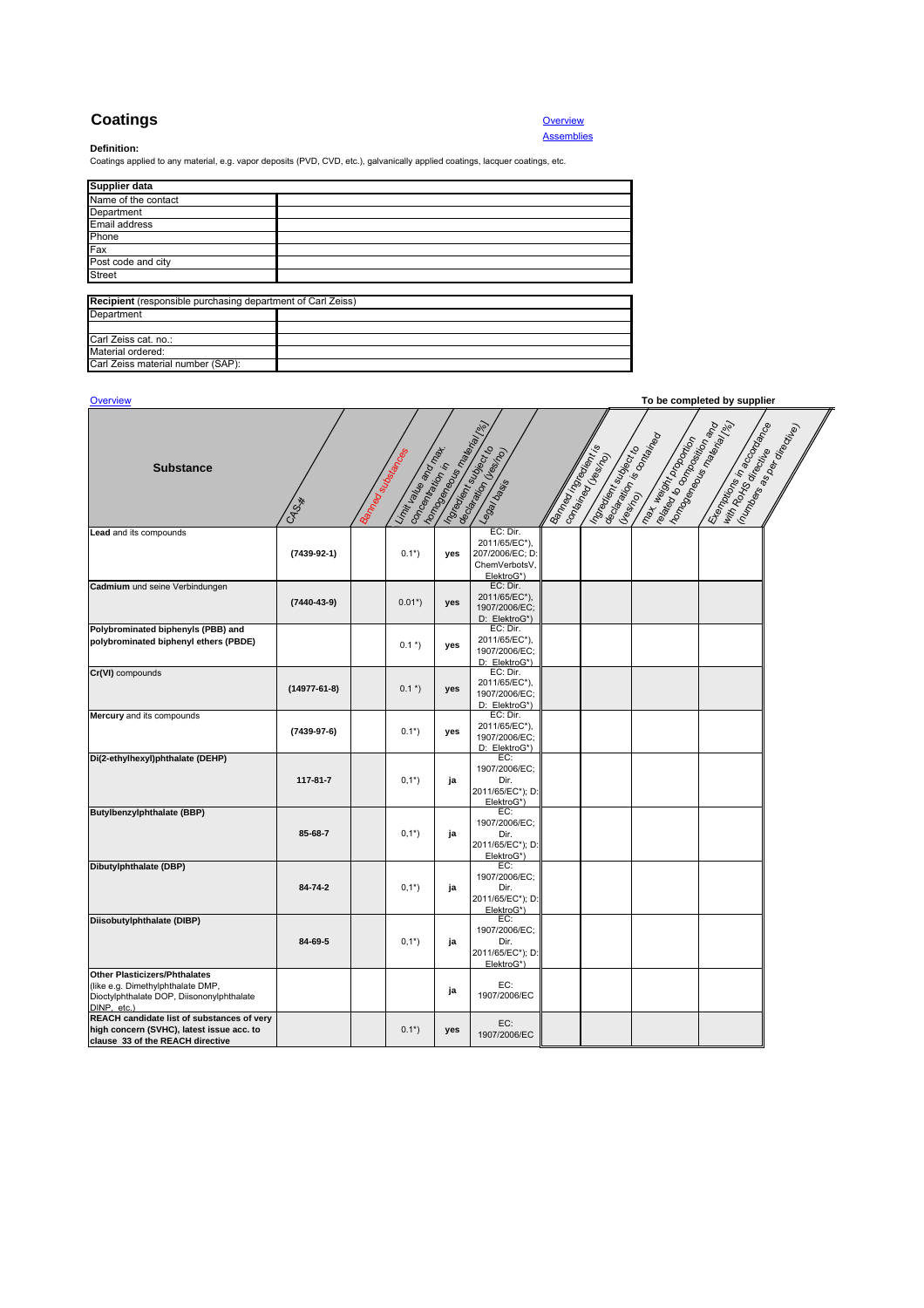## **Oils and lubricants**

**Definition:** - Oils and greases for lubrication

| Supplier data                                                |  |
|--------------------------------------------------------------|--|
| Name of the contact                                          |  |
| Department                                                   |  |
| Email address                                                |  |
| Phone                                                        |  |
| Fax                                                          |  |
| Post code and city                                           |  |
| <b>Street</b>                                                |  |
|                                                              |  |
| Recipient (responsible purchasing department of Carl Zeiss): |  |
| Department                                                   |  |
|                                                              |  |
| Carl Zeiss cat. no.:                                         |  |
| Material ordered:                                            |  |
| Carl Zeiss material number (SAP):                            |  |

| Overview                                                                                                                                                                                                                                 |                   |                   |                                           |                                                       |                                                                                              |                                           |                                             |                                             | To be completed by supplier |
|------------------------------------------------------------------------------------------------------------------------------------------------------------------------------------------------------------------------------------------|-------------------|-------------------|-------------------------------------------|-------------------------------------------------------|----------------------------------------------------------------------------------------------|-------------------------------------------|---------------------------------------------|---------------------------------------------|-----------------------------|
| <b>Substance</b>                                                                                                                                                                                                                         | CAS **            | Banned substances | Limit sales and rated<br>Concentration in | Introduction of the Hall (2)<br>1978 (Sepandary 1979) | asora di Casaro<br>Legay<br>Bay<br>Basis                                                     | Barned in Greenier<br>Conserved (Lessing) | lecasement and area and<br>I do ogen erdeor | (asaro compression)<br>nax weight broadcast | Esprences Indian Reserved - |
| <b>Antidegradents</b><br>on phenol and amine basis                                                                                                                                                                                       |                   |                   |                                           | yes                                                   |                                                                                              |                                           |                                             |                                             |                             |
| Total content of aromatic compounds                                                                                                                                                                                                      |                   |                   |                                           | yes                                                   |                                                                                              |                                           |                                             |                                             |                             |
| Proportion of aromatic compounds in test oils                                                                                                                                                                                            |                   |                   | 10                                        | yes                                                   |                                                                                              |                                           |                                             |                                             |                             |
| Proportion of aromatic compounds in mineral oil products                                                                                                                                                                                 |                   |                   | $\mathbf 2$                               | yes                                                   |                                                                                              |                                           |                                             |                                             |                             |
| Barium and barium compounds related to<br>element                                                                                                                                                                                        | $(7440 - 39 - 3)$ |                   | 0.1                                       | yes                                                   |                                                                                              |                                           |                                             |                                             |                             |
| Benzotriazole and derivatives                                                                                                                                                                                                            | $95 - 14 - 7$     |                   |                                           | yes                                                   |                                                                                              |                                           |                                             |                                             |                             |
| Boron and boron compounds                                                                                                                                                                                                                | $(7440 - 42 - 8)$ |                   |                                           | yes                                                   |                                                                                              |                                           |                                             |                                             |                             |
| Lead and its compounds                                                                                                                                                                                                                   | $(7439 - 92 - 1)$ | $\mathbf x$       | $0.1^{*}$                                 |                                                       | EC: Dir. 76/769/EC;<br>Dir. 2011/65/EC*),<br>1907/2006/EC;<br>D: ChemVerbotsV,<br>ElektroG*) |                                           |                                             |                                             |                             |
| Chlorine (total chlorine)                                                                                                                                                                                                                | 7782-50-5         |                   | 0.001                                     | yes                                                   |                                                                                              |                                           |                                             |                                             |                             |
| Chlorinated and brominated compounds, e.g.<br>polychlorinated biphenyls and terphenyls,<br>pentachlorphenol, polybrominated biphenyls<br>and terphenyls, polychlorinated and<br>polybrominated diphenyl ethers, chlorinated<br>paraffins |                   | $\mathbf x$       | $0.1^{*}$                                 |                                                       | EC: 1907/2006/EC;<br>Dir. 76/769/EC; Dir.<br>2011/65/EG*);<br>D: ChemVerbotsV,<br>ElektroG*) |                                           |                                             |                                             |                             |
| Nitrosating agents<br>(nitrites, organic nitro compounds)                                                                                                                                                                                |                   | x                 |                                           |                                                       | D: TRGS611                                                                                   |                                           |                                             |                                             |                             |
| Polycyclic aromatic hydrocarbons<br>(PAHs)                                                                                                                                                                                               |                   | $\mathbf{x}$      |                                           |                                                       | EC: 1907/2006/EC;<br>Dir. 76/769/EC; D:<br>ChemVerbotsV                                      |                                           |                                             |                                             |                             |
| Sulfur-organic compounds                                                                                                                                                                                                                 |                   |                   |                                           | yes                                                   |                                                                                              |                                           |                                             |                                             |                             |
| <b>Sulfonates</b>                                                                                                                                                                                                                        |                   |                   |                                           | yes                                                   |                                                                                              |                                           |                                             |                                             |                             |
| <b>Heavy metals</b>                                                                                                                                                                                                                      |                   |                   | 0.1                                       | yes                                                   |                                                                                              |                                           |                                             |                                             |                             |
| (except Mo and Bi) relating to element                                                                                                                                                                                                   |                   |                   |                                           |                                                       |                                                                                              |                                           |                                             |                                             |                             |
| Dicresyl and tricresyl phosphates                                                                                                                                                                                                        |                   | $\mathbf{x}$      |                                           |                                                       |                                                                                              |                                           |                                             |                                             |                             |
| Zinc compounds, relating to element<br>Di(2-ethylhexyl)phthalate (DEHP)                                                                                                                                                                  | 117-81-7          |                   | 0.5<br>$0,1^{*}$                          | ja                                                    | EC: 1907/2006/EC;<br>Dir. 2011/65/EC*); D:<br>ElektroG*)                                     |                                           |                                             |                                             |                             |
| <b>Butylbenzylphthalate (BBP)</b>                                                                                                                                                                                                        | 85-68-7           |                   | $0,1^{*}$                                 | ja                                                    | EC: 1907/2006/EC;<br>Dir. 2011/65/EC*); D:<br>ElektroG*)                                     |                                           |                                             |                                             |                             |
| Dibutylphthalate (DBP)                                                                                                                                                                                                                   | 84-74-2           |                   | $0,1^{*}$                                 | ja                                                    | EC: 1907/2006/EC;<br>Dir. 2011/65/EC*); D:<br>ElektroG*)                                     |                                           |                                             |                                             |                             |
| Diisobutylphthalate (DIBP)                                                                                                                                                                                                               | 84-69-5           |                   | $0,1^{*}$                                 | ja                                                    | EC: 1907/2006/EC;<br>Dir. 2011/65/EC*); D:<br>ElektroG*)                                     |                                           |                                             |                                             |                             |
| <b>Other Plasticizers/Phthalates</b><br>(like e.g. Dimethylphthalate DMP,<br>Dioctylphthalate DOP, Diisononylphthalate<br>DINP. etc.)                                                                                                    |                   |                   |                                           | ja                                                    | EC: 1907/2006/EC                                                                             |                                           |                                             |                                             |                             |
| REACH candidate list of substances of very<br>high concern (SVHC), latest issue acc. to<br>clause 33 of the REACH directive                                                                                                              |                   |                   | $0.1^{*}$                                 | yes                                                   | EC: 1907/2006/EC                                                                             |                                           |                                             |                                             |                             |

**Assemblies Overview**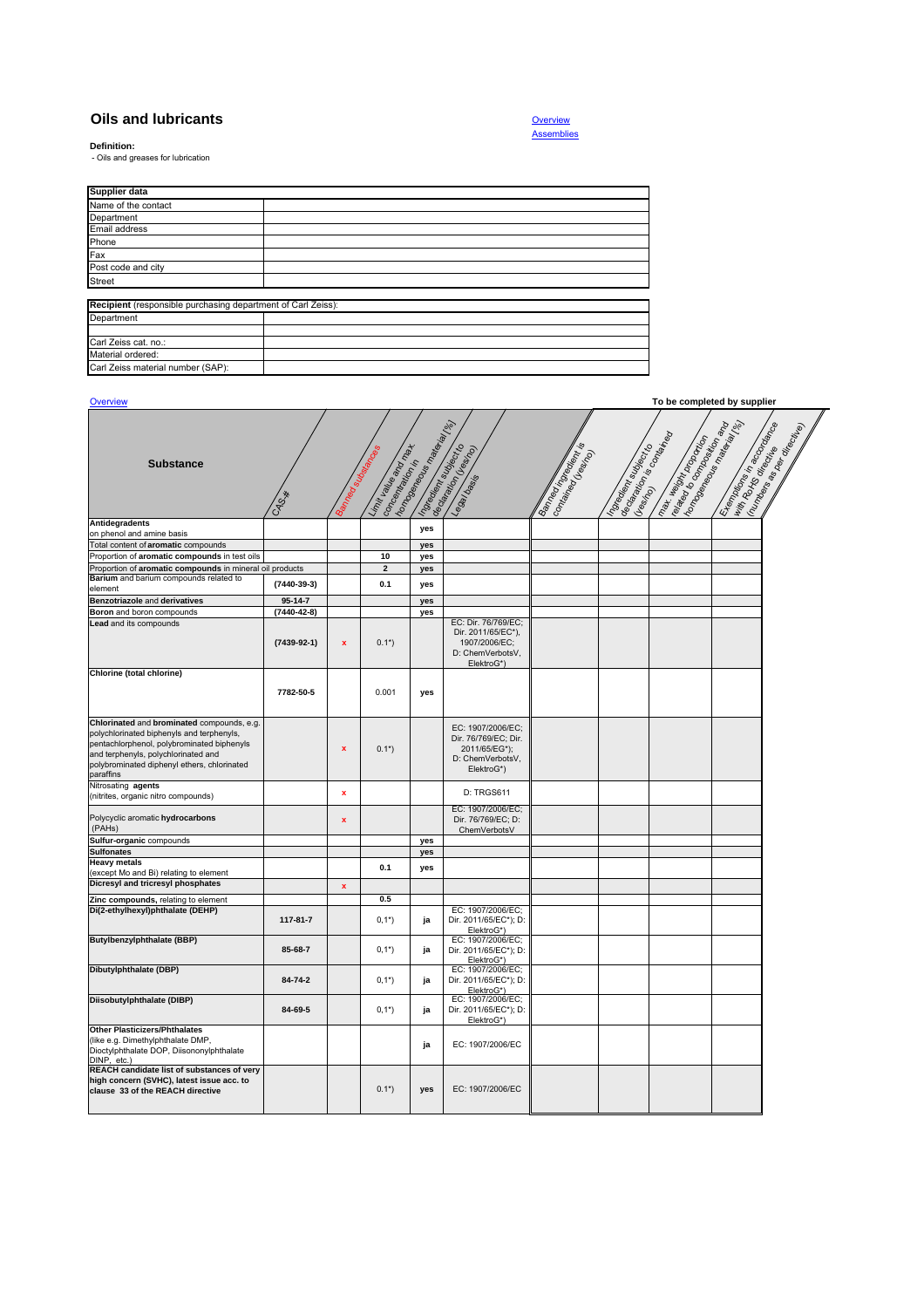# **Cooling agents**

## **Definition:**

Cooling agents (as component of chiller units of machines, plants, etc.)

| Supplier data                                                |  |
|--------------------------------------------------------------|--|
| Name of the contact                                          |  |
| Department                                                   |  |
| <b>Email address</b>                                         |  |
| Phone                                                        |  |
| Fax                                                          |  |
| Post code and city                                           |  |
| <b>Street</b>                                                |  |
|                                                              |  |
| Recipient (responsible purchasing department of Carl Zeiss): |  |
| Department                                                   |  |
|                                                              |  |
| Carl Zeiss cat. no.:                                         |  |
| Material ordered:                                            |  |
| Carl Zeiss material number (SAP):                            |  |

| <b>Overview</b>                                                                             |               |                 |                                        |                                                |                                                                                                             |                      |                                      |                                                                                                         | To be completed by supplier                                                                                                                                                                                                                                                     |                            |
|---------------------------------------------------------------------------------------------|---------------|-----------------|----------------------------------------|------------------------------------------------|-------------------------------------------------------------------------------------------------------------|----------------------|--------------------------------------|---------------------------------------------------------------------------------------------------------|---------------------------------------------------------------------------------------------------------------------------------------------------------------------------------------------------------------------------------------------------------------------------------|----------------------------|
| <b>Substance</b>                                                                            | CAS*          | Bamed subseques | Limit Bile Brotten<br>concentration in | Inmagement making in the<br>Interestion Review | deciation (resident<br>Legal bags                                                                           | Banney in Great Isla | Indiana Readan<br>consined (resident | <b>Reader of Companying Reader</b><br>acea <sub>dation is constructed</sub><br>max. Wellington promises | <b>I Proposition Control Capital Capital Capital Capital Capital Capital Capital Capital Capital Capital Capital Capital Capital Capital Capital Capital Capital Capital Capital Capital Capital Capital Capital Capital Capital</b><br>Esemployer Reader<br>With Role of River | (numbers as per directive) |
| Specification of major/minor components                                                     |               |                 |                                        |                                                | EU and D:                                                                                                   |                      |                                      |                                                                                                         |                                                                                                                                                                                                                                                                                 |                            |
| acc. to safety data sheet                                                                   |               |                 |                                        | yes                                            | Occupational safety<br>legislation                                                                          |                      |                                      |                                                                                                         |                                                                                                                                                                                                                                                                                 |                            |
| Chlorofluorocarbons (CFCs) and other<br>ozone-depleting substances such as listed<br>below: |               | x               |                                        | yes                                            | USA: US Clean Air<br>Act: EC:<br>1005/2009/EC;<br>517/2014/EC; D:<br>ChemOzon-SchichtV.<br>ChemKlimaSchutzV |                      |                                      |                                                                                                         |                                                                                                                                                                                                                                                                                 |                            |
| 1,1,1,2-Tetrachloro-2,2-difluoroethane                                                      | 76-11-9       |                 |                                        |                                                |                                                                                                             |                      |                                      |                                                                                                         |                                                                                                                                                                                                                                                                                 |                            |
| 1,1,1-Trichloro-2,2,2-trifluoroethane                                                       | 354-58-5      |                 |                                        |                                                |                                                                                                             |                      |                                      |                                                                                                         |                                                                                                                                                                                                                                                                                 |                            |
| 1,1,2,2-Tetrachloro-1,2-difluoroethane                                                      | 76-12-0       |                 |                                        |                                                |                                                                                                             |                      |                                      |                                                                                                         |                                                                                                                                                                                                                                                                                 |                            |
| 1,1,2-Trichloro-1,2,2-trifluoroethane                                                       | $76 - 13 - 1$ |                 |                                        |                                                |                                                                                                             |                      |                                      |                                                                                                         |                                                                                                                                                                                                                                                                                 |                            |
| 1,1-Dichlorodifluoroethylene                                                                | 79-35-6       |                 |                                        |                                                |                                                                                                             |                      |                                      |                                                                                                         |                                                                                                                                                                                                                                                                                 |                            |
| 1,2-Dichloro-1,2-difluoroethylene                                                           | 598-88-9      |                 |                                        |                                                |                                                                                                             |                      |                                      |                                                                                                         |                                                                                                                                                                                                                                                                                 |                            |
| 1.2-Dichlorotetrafluoroethane                                                               | 76-14-2       |                 |                                        |                                                |                                                                                                             |                      |                                      |                                                                                                         |                                                                                                                                                                                                                                                                                 |                            |
| Chloropentafluoroethane                                                                     | 76-15-3       |                 |                                        |                                                |                                                                                                             |                      |                                      |                                                                                                         |                                                                                                                                                                                                                                                                                 |                            |
| Chlorotrifluoroethylene                                                                     | 79-38-9       |                 |                                        |                                                |                                                                                                             |                      |                                      |                                                                                                         |                                                                                                                                                                                                                                                                                 |                            |
| Chlorotrifluoromethane                                                                      | 75-72-9       |                 |                                        |                                                |                                                                                                             |                      |                                      |                                                                                                         |                                                                                                                                                                                                                                                                                 |                            |
| Dichlorodifluoroethylene                                                                    | 27156-03-2    |                 |                                        |                                                |                                                                                                             |                      |                                      |                                                                                                         |                                                                                                                                                                                                                                                                                 |                            |
| Dichlorodifluoromethane                                                                     | $75 - 71 - 8$ |                 |                                        |                                                |                                                                                                             |                      |                                      |                                                                                                         |                                                                                                                                                                                                                                                                                 |                            |
| Dichlorotetrafluoroethane                                                                   | 1320-37-2     |                 |                                        |                                                |                                                                                                             |                      |                                      |                                                                                                         |                                                                                                                                                                                                                                                                                 |                            |
| Ethane, 1,1-dichloro-1,2,2,2-tetrafluoro-                                                   | 374-07-2      |                 |                                        |                                                |                                                                                                             |                      |                                      |                                                                                                         |                                                                                                                                                                                                                                                                                 |                            |
| Ethane, pentachlorofluoro-                                                                  | 354-56-3      |                 |                                        |                                                |                                                                                                             |                      |                                      |                                                                                                         |                                                                                                                                                                                                                                                                                 |                            |
| Ethane, tetrachlorodifluoro-                                                                | 28605-74-5    |                 |                                        |                                                |                                                                                                             |                      |                                      |                                                                                                         |                                                                                                                                                                                                                                                                                 |                            |
| Trichlorofluoroethylene                                                                     | 359-29-5      |                 |                                        |                                                |                                                                                                             |                      |                                      |                                                                                                         |                                                                                                                                                                                                                                                                                 |                            |
| Trichlorofluoromethane                                                                      | 75-69-4       |                 |                                        |                                                |                                                                                                             |                      |                                      |                                                                                                         |                                                                                                                                                                                                                                                                                 |                            |
| Trichlorotrifluoroethane                                                                    | 26523-64-8    |                 |                                        |                                                |                                                                                                             |                      |                                      |                                                                                                         |                                                                                                                                                                                                                                                                                 |                            |
| REACH candidate list of substances of very                                                  |               |                 |                                        |                                                |                                                                                                             |                      |                                      |                                                                                                         |                                                                                                                                                                                                                                                                                 |                            |
| high concern (SVHC), latest issue acc. to<br>clause 33 of the REACH directive               |               |                 | $0.1^{*}$                              | yes                                            | EC: 1907/2006/EC                                                                                            |                      |                                      |                                                                                                         |                                                                                                                                                                                                                                                                                 |                            |

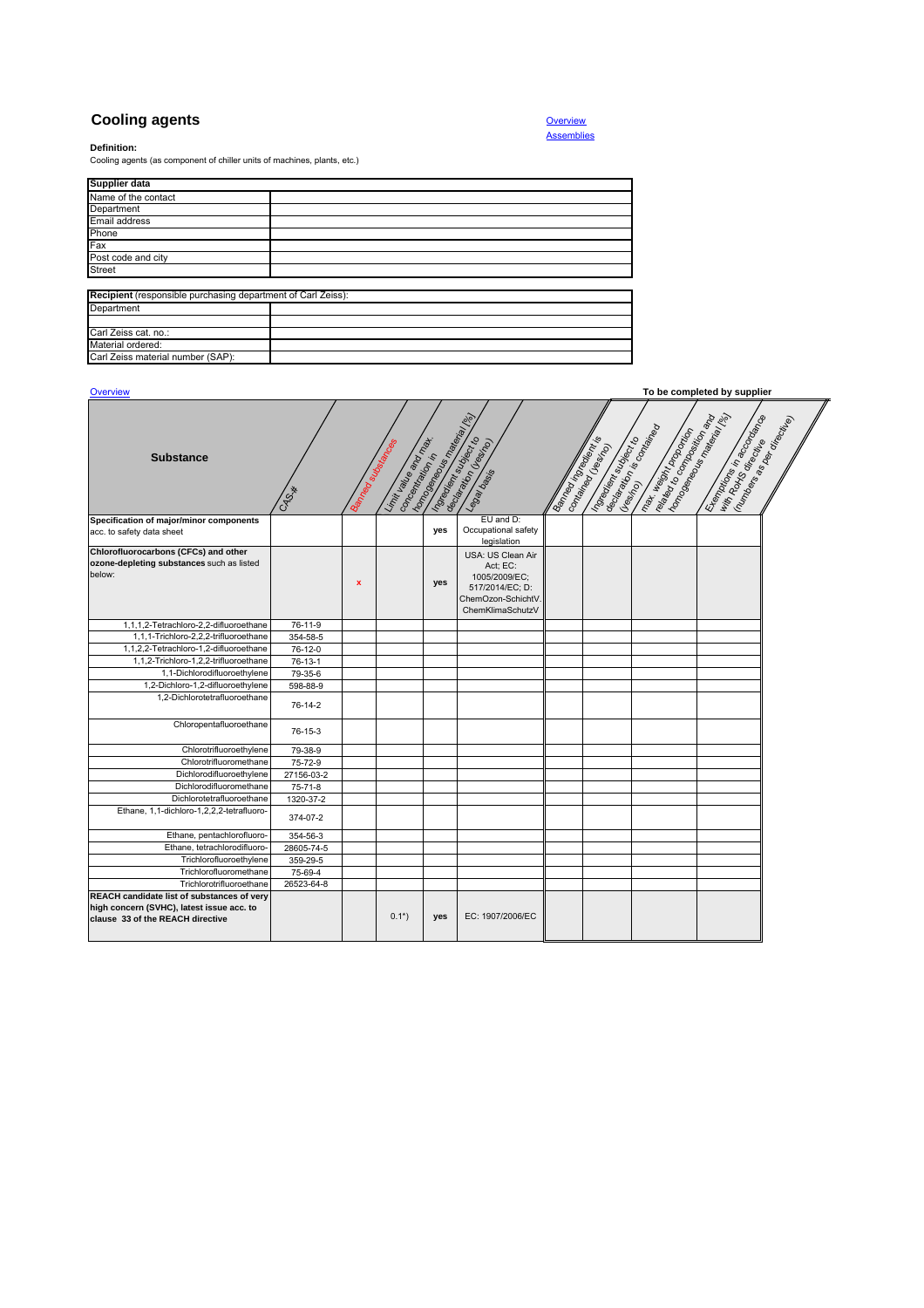# **Gases**

**Definition:** Technical gases and special gases as components of machines, plants, products

| Supplier data                                                |  |  |  |  |  |  |  |  |  |
|--------------------------------------------------------------|--|--|--|--|--|--|--|--|--|
| Name of the contact                                          |  |  |  |  |  |  |  |  |  |
| Department                                                   |  |  |  |  |  |  |  |  |  |
| Email address                                                |  |  |  |  |  |  |  |  |  |
| Phone                                                        |  |  |  |  |  |  |  |  |  |
| Fax                                                          |  |  |  |  |  |  |  |  |  |
| Post code and city                                           |  |  |  |  |  |  |  |  |  |
| <b>Street</b>                                                |  |  |  |  |  |  |  |  |  |
|                                                              |  |  |  |  |  |  |  |  |  |
| Recipient (responsible purchasing department of Carl Zeiss): |  |  |  |  |  |  |  |  |  |
| Department                                                   |  |  |  |  |  |  |  |  |  |
|                                                              |  |  |  |  |  |  |  |  |  |
| Carl Zeiss cat. no.:                                         |  |  |  |  |  |  |  |  |  |
| Material ordered:                                            |  |  |  |  |  |  |  |  |  |
| Carl Zeiss material number (SAP):                            |  |  |  |  |  |  |  |  |  |

| Overview                                                                                                                                     |           |                  |                                          |                                                  |                                                                                                                                |                 |                                             |                                                                                                      | To be completed by supplier                                                                                   |  |
|----------------------------------------------------------------------------------------------------------------------------------------------|-----------|------------------|------------------------------------------|--------------------------------------------------|--------------------------------------------------------------------------------------------------------------------------------|-----------------|---------------------------------------------|------------------------------------------------------------------------------------------------------|---------------------------------------------------------------------------------------------------------------|--|
| <b>Substance</b>                                                                                                                             | CASX      | Bamed & Motorces | Limit rate and ready<br>concentration in | Iomaeneous materiales (h.<br>Insegance Residence | declaration (restriction)<br>Legal design                                                                                      | Bameering Manus | I TOROKAN SUBSICI ID<br>contained (Lessier) | restar o communicação de la capital<br>eco <sub>ration is constructed</sub><br>max. Weight beginning | Espression and description of the contract of the contract of the contract of the contract of the contract of |  |
| Specification of primary/secondary                                                                                                           |           |                  |                                          | yes                                              | EU and D: Occupational                                                                                                         |                 |                                             |                                                                                                      |                                                                                                               |  |
| components acc. to safety data sheet<br><b>Bromomethane</b>                                                                                  | 74-83-9   | $\mathbf{x}$     |                                          | yes                                              | safety legislation<br>USA: US Clean Air Act;<br>EC: 1005/2009/EC;<br>517/2014/EC; D:<br>ChemOzon-SchichtV.<br>ChemKlimaSchutzV |                 |                                             |                                                                                                      |                                                                                                               |  |
| Fully and partially halogenated,<br>hydrochlorofluorocarbons and brominated<br>chlorofluorocarbons (CFS, HCFC and<br><b>BCFC)</b> and halons |           |                  |                                          | yes                                              | USA: US Clean Air Act;<br>EC: 1005/2009/EC;<br>517/2014/EC: D:<br>ChemOzon-SchichtV.<br>ChemKlimaSchutzV                       |                 |                                             |                                                                                                      |                                                                                                               |  |
| Sulfur hexafluoride                                                                                                                          | 2551-62-4 |                  |                                          | yes                                              |                                                                                                                                |                 |                                             |                                                                                                      |                                                                                                               |  |
| Vinyl chloride (VC)                                                                                                                          | $75-01-4$ | x                |                                          |                                                  | EC: 1907/2006/EC; Dir.<br>76/769/EC; D:<br>ChemVerbotsV                                                                        |                 |                                             |                                                                                                      |                                                                                                               |  |
| REACH candidate list of substances of very<br>high concern (SVHC), latest issue acc. to<br>clause 33 of the REACH directive                  |           |                  | $0.1^{*}$                                | yes                                              | EC: 1907/2006/EC                                                                                                               |                 |                                             |                                                                                                      |                                                                                                               |  |

**Assemblies**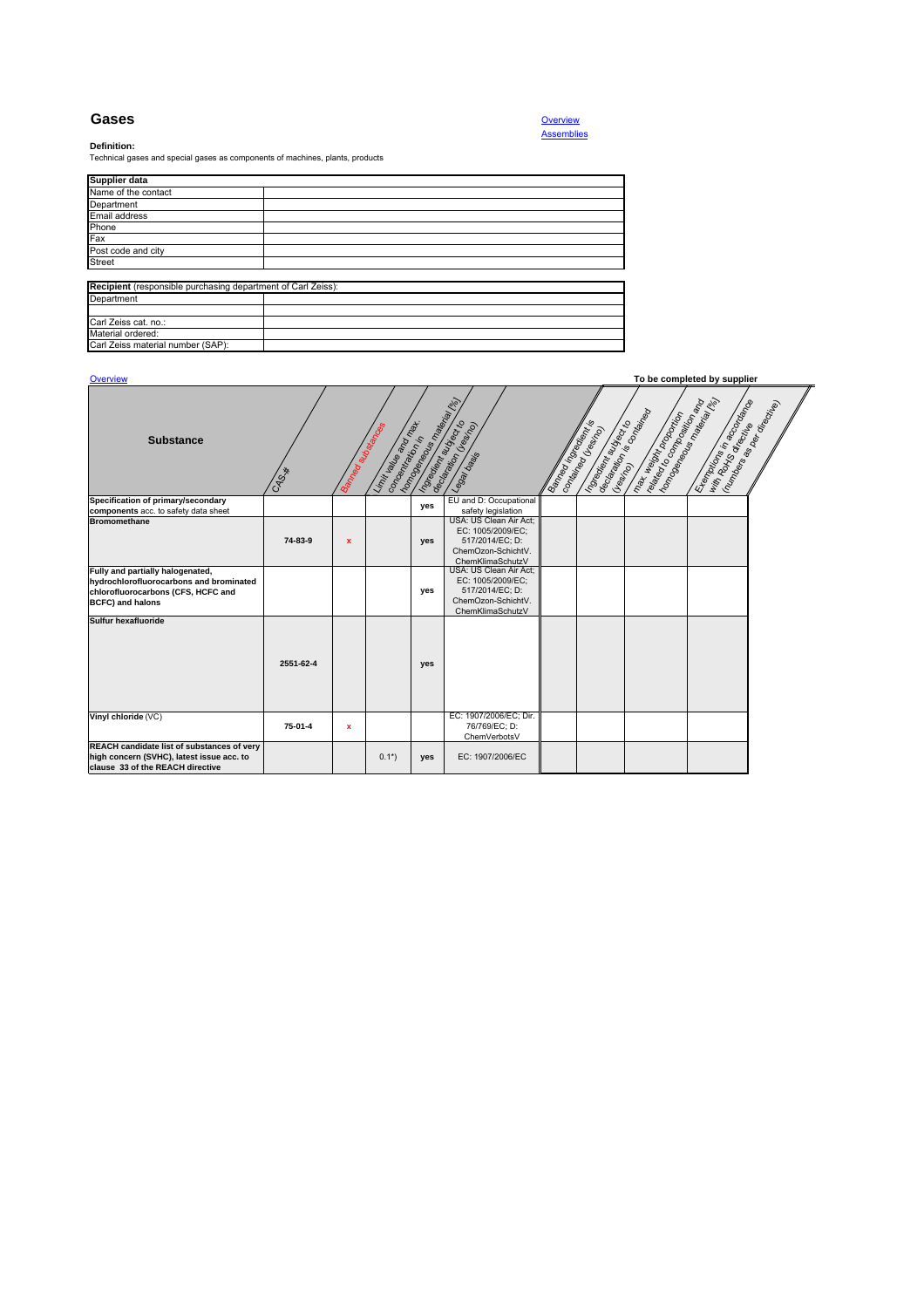## **Electrical and electronic components**

**Definition:** - Capacitors and performance capacitors - Resistors, transistors, thermistors, etc. - Tranformers - Insulations (e.g. cable insulations) - LEDs - Metallic contacts and connections

 - Solders Name of the contact Department mail address Phone ax t code and city treet epartment arl Zeiss cat. no. aterial ordered: Carl Zeiss material number (SAP): **Recipient** (responsible purchasing department of Carl Zeiss): **Supplier data**

Overview **To be completed by supplier Substance CASH Banded Substances**<br>Limit value and material for the substances<br>Limit of the substances of the substances of the substances of the substances of the substances of the substan<br>Limit of the substances of the substances of th Ingredient subject to the first subject to Banned in India<br>Contained in India<br>Contained in India Ingredient subject to the declaration is a subject to the declaration of the contained subject to the contained subject to the contained subject to the contained subject to the contained subject to the contained subject to max. weight proportion and the composition of the composition and and composition and and composition and compo<br>relation from the composition and composition and composition and composition and composition and composition<br> Exemption Conductive Conductive Conduction Conductive Conductive Conductive Conductive Conductive Conductive C<br>Exemption Conductive Conductive Conductive Conductive Conductive Conductive Conductive Conductive Conductive<br>Co **Astos**, asbestos materials and fil **x** EC: 1907/2006/EC; Dir. 76/769/EG; D: ChemVerbotsV EC and D: 1907/2006/EC; **Beryllium**  and its compounds **(7440-41-7) yes** Occupational safety legislation **Lead** and its compounds **(7439-92-1)** 0.1\*) **yes** EC: 1907/2006/EC; Dir. 2011/65/EC\*); D: ChemVerbotsV, ElektroG\*) **Cadmium** and its compounds **(7440-43-9)** 0.01\*) **yes** EC: 1907/2006/EC; Dir. 2011/65/EC\*); D: ElektroG\*) EC: 1907/2006/EC; Dir. 2011/65/EC\*); **Chromium(VI) (14977-61-8)** 0.1 \*) **yes** ElektroG<sup>\*</sup> **Chlorinated** compounds, e.g. polychlorinated biphenyls and terphenyls, pentachlorophenol, polychlorinated diphenyl ether **1336-36-3 and 61788-33-8 <sup>x</sup>** EC: 1907/2006/EC; Dir. 76/769/EC; D: ChemVerbotsV **Dimethylformamide 68-12-2 yes** EC: 1999/137/EC; 91/689/EC **Polybrominated biphenyls (PBB)** 0.1 \*) **yes** EC: 1907/2006/EC; Dir. 2011/65/EC\*); D: ElektroG\*) EC: 1907/2006/EC; Dir. **Polybrominated biphenyl ether (PBDE)** 0.1 \*) **yes** 2011/65/EC\*); D: ElektroG\*) **Natural and artificial mineral fibers**<br>with carcinogenic features acc. to EU<br>classification of Chmicals Act, Category 1, 2 or 3 **x** X **x EC: 1907/2006/EC Monomethyl-dibromo-diphenyl methane** (DBBT) **x** EC: 1907/2006/EC; Dir. 76/769/EC; D: ChemVerbotsV EC: 1907/2006/EC; Dir. 76/769/EC; **Monomethyl-dichloro-diphenyl methane** (Ugilec 121 or 21) **99688-47-8 x** D: ChemVerbotsV EC: 1907/2006/EC; Dir. **Monomethyl tetrachloro-diphenyl methane** (Ugilec141) **76253-60-6 x** 76/769/EC; D: ChemVerbotsV EC: 1907/2006/EC; Dir. **Mercury** and its compounds **(7439-97-6)** 0.1\*) **yes** 2011/65/EC\*); D: ElektroG\*) EC: 1907/2006/EC; Dir. 76/769/EC; **Polybrominated terphenyls** (PBT) **x** D: ChemVerbotsV **Radioactive substances** (concentration range, radiation type (α or β radiation) as well as the activity of radioactive elements, substances and compounds must be specified by the supplier.) **yes** EC and D: occup safety regulations; radiation protection ordinance **ur hexafl 2551-62-4 yes** USA: US Clean Air Act; EC: 1005/2009/EC; 517/2014/EC; D: ChemOzon-SchichtV. ChemKlimaSchutzV **Selenium** and its compounds **(7782-49-2) yes Thallium** and its compounds **(7440-28-0) yes** EC: 1907/2006/EC **Thorium oxide** (electrode material) **1314-20-1 yes** EC and D: occupational safety regulation; radiation protection ordinance **Di(2-ethylhexyl)phthalate (DEHP) 117-81-7** 0,1\*) **ja** EC: 1907/2006/EC; Dir. 2011/65/EC\*); D: ElektroG\*) **Butylbenzylphthalate (BBP) 85-68-7** 0,1\*) **ja** EC: 1907/2006/EC; Dir. 2011/65/EC\*); D: ElektroG\*) **Dibutylphthalate (DBP) 84-74-2** 0,1\*) **ja** EC: 1907/2006/EC; Dir. 2011/65/EC\*); D: ElektroG\*) **Diisobutylphthalate (DIBP) 84-69-5** 0,1\*) **ja** EC: 1907/2006/EC; Dir. 2011/65/EC\*); D: ElektroG\*) **Other Plasticizers/Phthalates**<br>(like e.g. Dimethylphthalate DMP, Dioctylphthalate **Discoversity of the Discoversity of Discoversity of the Discoversity of Discoversity of Discoversity of Discoversity of Discoversity of Di REACH candidate list of substances of very high concern (SVHC), latest issue acc. to clause 130 Substant**<br> **clause 33 of the REACH directive** 0.1\*) **yes** EC: 1907/2006/EC

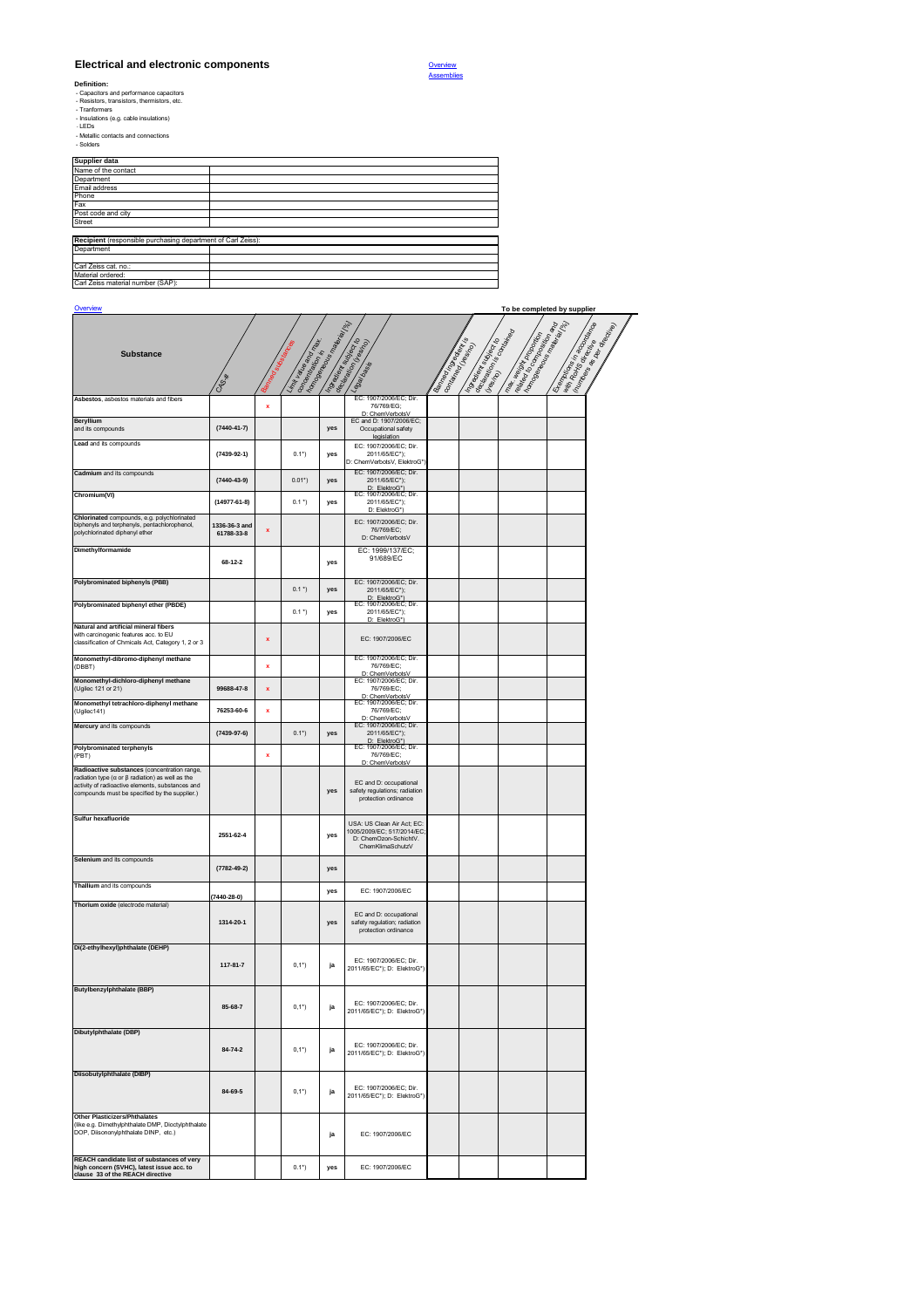## **Modules containing metal, glass, plastic, electrical/electronic components, etc.**

**Definition:** Complete modules as products that can contain metal, glass, plastic, electrical/electronic components,etc.

**Note:**<br>For assemblies, the list below only comprises bans and the permitted limit values for homogeneous material from<br><sup>1)</sup> For materials (metal, glass plastic), electrical/electronic components and operating supplies (e.

| Supplier data                                               |  |  |  |  |  |  |  |  |  |  |  |
|-------------------------------------------------------------|--|--|--|--|--|--|--|--|--|--|--|
| Name of the contact                                         |  |  |  |  |  |  |  |  |  |  |  |
| Department                                                  |  |  |  |  |  |  |  |  |  |  |  |
| Email address                                               |  |  |  |  |  |  |  |  |  |  |  |
| Phone                                                       |  |  |  |  |  |  |  |  |  |  |  |
| Fax                                                         |  |  |  |  |  |  |  |  |  |  |  |
| Post code and city                                          |  |  |  |  |  |  |  |  |  |  |  |
| <b>Street</b>                                               |  |  |  |  |  |  |  |  |  |  |  |
|                                                             |  |  |  |  |  |  |  |  |  |  |  |
| Recipient (responsible purchasing department of Carl Zeiss) |  |  |  |  |  |  |  |  |  |  |  |
| Department                                                  |  |  |  |  |  |  |  |  |  |  |  |
|                                                             |  |  |  |  |  |  |  |  |  |  |  |
| Carl Zeiss cat. no.:                                        |  |  |  |  |  |  |  |  |  |  |  |
| Materials ordered:                                          |  |  |  |  |  |  |  |  |  |  |  |
| Carl Zeiss material number (SAP)                            |  |  |  |  |  |  |  |  |  |  |  |

| Overview                                                                                                                           |                   |                  |                                                                                                                                                                                                                                      |     |                                                                           |                  |                                                                              | To be completed by supplier                                                                                    |                        |                                  |
|------------------------------------------------------------------------------------------------------------------------------------|-------------------|------------------|--------------------------------------------------------------------------------------------------------------------------------------------------------------------------------------------------------------------------------------|-----|---------------------------------------------------------------------------|------------------|------------------------------------------------------------------------------|----------------------------------------------------------------------------------------------------------------|------------------------|----------------------------------|
| <b>Substance</b>                                                                                                                   | CASX              | Bameg substances | <b>Immunes and Reading Contract of the Contract of Contract of Contract of Contract of Contract of Contract of Contract of Contract of Contract of Contract of Contract of Contract of Contract of Contract of Contract of Contr</b> |     | Imperience of the Second<br>Legal desire                                  | Bamaging Sealing | asawan is a management<br><b>Interference Address</b><br>Contained (Hespital | Teach de light and a strait of the data of the contract of the contract of the contract of the contract of the | España a desarrollação | (numbers as reserved the content |
| Lead and its compounds                                                                                                             | $(7439 - 92 - 1)$ |                  | $0.1^*$                                                                                                                                                                                                                              | yes | EC: 1907/2006/EC: Dir.<br>2011/65/EC*);<br>D: ChemVerbotsV.<br>ElektroG*) |                  |                                                                              |                                                                                                                |                        |                                  |
| Cadmium and its compounds                                                                                                          | $(7440 - 43 - 9)$ |                  | $0.01^*$                                                                                                                                                                                                                             | yes | EC: 1907/2006/EC; Dir.<br>2011/65/EC*);<br>D: ChemVerbotsV.<br>ElektroG*) |                  |                                                                              |                                                                                                                |                        |                                  |
| Chromium(VI)                                                                                                                       | $(14977-61-8)$    |                  | $0.1$ <sup>*</sup> )                                                                                                                                                                                                                 | yes | EC: 1907/2006/EC; Dir.<br>2011/65/EC*);<br>D: ChemVerbotsV.<br>ElektroG*) |                  |                                                                              |                                                                                                                |                        |                                  |
| Polybrominated biphenyls (PBB)                                                                                                     |                   |                  | $0.1*$                                                                                                                                                                                                                               | yes | EC: 1907/2006/EC; Dir.<br>2011/65/EC*);<br>D: ChemVerbotsV.<br>ElektroG*) |                  |                                                                              |                                                                                                                |                        |                                  |
| Polybrominated biphenyl ether (PBDE)                                                                                               |                   |                  | $0.1$ <sup>*</sup> )                                                                                                                                                                                                                 | yes | EC: 1907/2006/EC; Dir.<br>2011/65/EC*);<br>D: ChemVerbotsV,<br>ElektroG*) |                  |                                                                              |                                                                                                                |                        |                                  |
| Mercury and its compounds                                                                                                          | $(7439-97-6)$     |                  | $0.1^*$                                                                                                                                                                                                                              | yes | EC: 1907/2006/EC: Dir.<br>2011/65/EC*):<br>D: ChemVerbotsV,<br>FlektroG*) |                  |                                                                              |                                                                                                                |                        |                                  |
| Di(2-ethylhexyl)phthalate (DEHP)                                                                                                   | 117-81-7          |                  | $0,1^*$                                                                                                                                                                                                                              | ja  | EC: 1907/2006/EC: Dir.<br>2011/65/EC*); D:<br>ElektroG*)                  |                  |                                                                              |                                                                                                                |                        |                                  |
| <b>Butylbenzylphthalate (BBP)</b>                                                                                                  | 85-68-7           |                  | $0,1^*$                                                                                                                                                                                                                              | ja  | EC: 1907/2006/EC: Dir.<br>2011/65/EC*); D:<br>ElektroG*)                  |                  |                                                                              |                                                                                                                |                        |                                  |
| Dibutylphthalate (DBP)                                                                                                             | 84-74-2           |                  | $0,1^*$                                                                                                                                                                                                                              | ja  | EC: 1907/2006/EC; Dir.<br>2011/65/EC*); D:<br>ElektroG*)                  |                  |                                                                              |                                                                                                                |                        |                                  |
| Diisobutylphthalate (DIBP)                                                                                                         | 84-69-5           |                  | $0,1^*$                                                                                                                                                                                                                              | ja  | EC: 1907/2006/EC; Dir.<br>2011/65/EC*); D:<br>ElektroG*)                  |                  |                                                                              |                                                                                                                |                        |                                  |
| <b>Other Plasticizers/Phthalates</b><br>(like e.g. Dimethylphthalate DMP, Dioctylphthalate<br>DOP, Diisononylphthalate DINP, etc.) |                   |                  |                                                                                                                                                                                                                                      | ja  | EC: 1907/2006/EC                                                          |                  |                                                                              |                                                                                                                |                        |                                  |
| REACH candidate list of substances of very high concern (SVHC), latest issue acc.<br>to clause 33 of the REACH directive           |                   |                  | $0.1^*$                                                                                                                                                                                                                              | yes | EC: 1907/2006/EC                                                          |                  |                                                                              |                                                                                                                |                        |                                  |

| <b>Ingredients contained</b><br>(yes/no) | <sup>1)</sup> If ingredients are contained, please complete the<br>respective tables |
|------------------------------------------|--------------------------------------------------------------------------------------|
|                                          | <b>Metallic alloys</b>                                                               |
|                                          | Glass types, moncrystals, glass ceramics, ceramics                                   |
|                                          | Plastic (polymer materials)                                                          |
|                                          | <b>Batteries and accumulators</b>                                                    |
|                                          | <b>Adhesives (cured)</b>                                                             |
|                                          | Coatings                                                                             |
|                                          | <b>Oils and lubricants</b>                                                           |
|                                          | <b>Cooling agents</b>                                                                |
|                                          | Gases                                                                                |
|                                          | Electrical/electronic components                                                     |

Please complete yes/no field **Comp**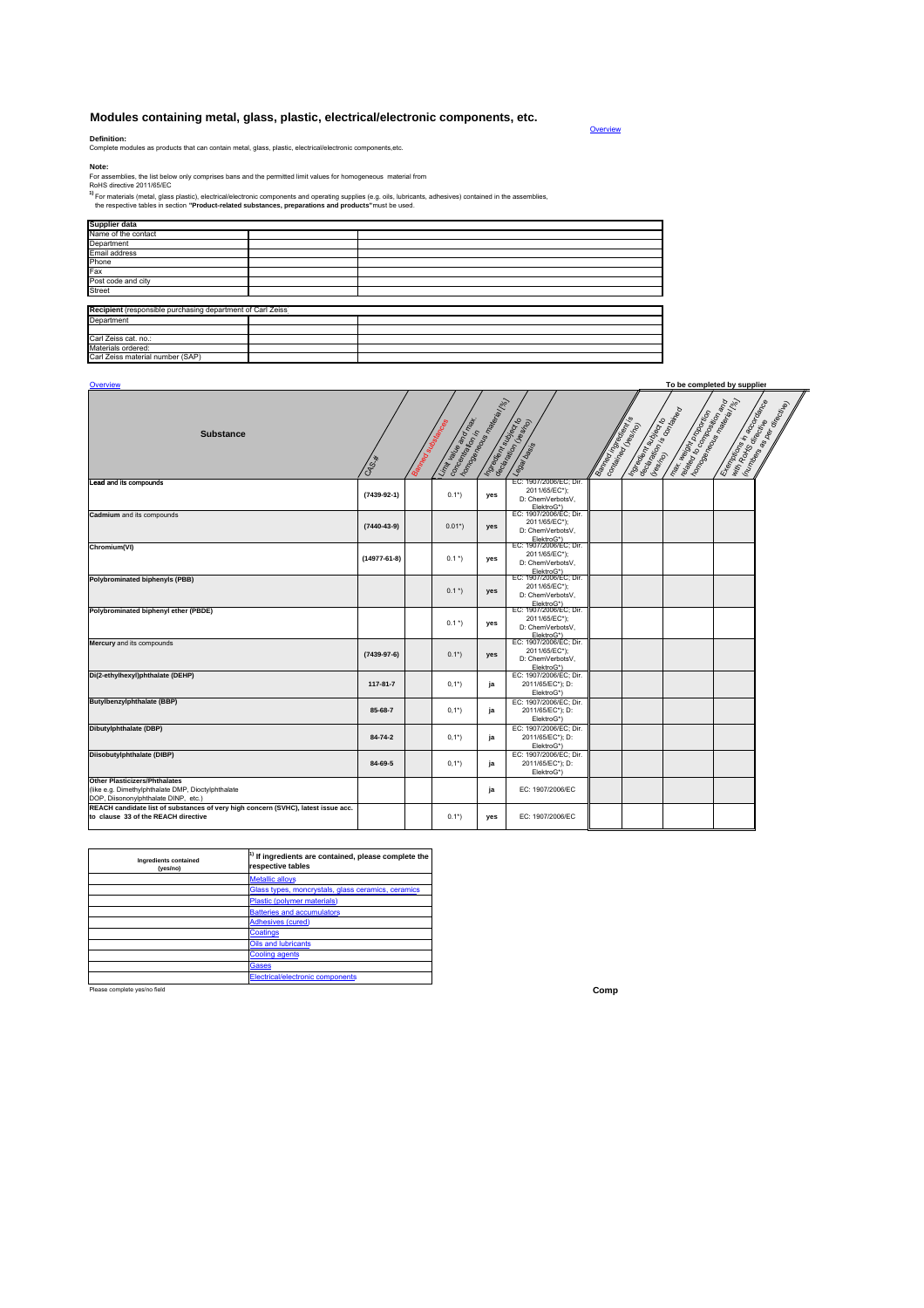## **Packaging materials**

## **Overview**

**Definition:**<br>Packaging materials (incl. wood, paper, cardboard, paperboard containers, fillers, plastc, etc.) for business and private customers

| Supplier data                                                |  |
|--------------------------------------------------------------|--|
| Name of the contact                                          |  |
| Department                                                   |  |
| Email address                                                |  |
| Phone                                                        |  |
| Fax                                                          |  |
| Post code and city                                           |  |
| <b>Street</b>                                                |  |
|                                                              |  |
| Recipient (responsible purchasing department of Carl Zeiss): |  |
| Department                                                   |  |
|                                                              |  |
| Carl Zeiss cat. no.:                                         |  |
| Material ordered:                                            |  |
| Carl Zeiss material number (SAP):                            |  |

| Overview                                                                                                                                                                                       |                   |                           |                                         |                                           |                                                                                                                                  |                                                                                                                                                                                                                                      |                                                                  |                                                                                                                                                                                                                                      | To be completed by supplier                                                                                                                                                                                                          |  |
|------------------------------------------------------------------------------------------------------------------------------------------------------------------------------------------------|-------------------|---------------------------|-----------------------------------------|-------------------------------------------|----------------------------------------------------------------------------------------------------------------------------------|--------------------------------------------------------------------------------------------------------------------------------------------------------------------------------------------------------------------------------------|------------------------------------------------------------------|--------------------------------------------------------------------------------------------------------------------------------------------------------------------------------------------------------------------------------------|--------------------------------------------------------------------------------------------------------------------------------------------------------------------------------------------------------------------------------------|--|
| Substance                                                                                                                                                                                      |                   |                           | Limit value and day<br>Gonceptiation in | Ion de Bosses<br>Serbour de Peas de Paris | s (Receiptive Receiptive Second)                                                                                                 | <b>Bantagripo Care de Care de Care de Care de Care de Care de Care de Care de Care de Care de Care de Care de Care de Care de Care de Care de Care de Care de Care de Care de Care de Care de Care de Care de Care de Care de Ca</b> | International Contractor of Contractor of<br>Gondance (Heaville) | <b>Tax. He strand to the community of the community of the community of the community of the community of the community of the community of the community of the community of the community of the community of the community of</b> | <b>Employed Registration Control Control Control Control Control Control Control Control Control Control Control Control Control Control Control Control Control Control Control Control Control Control Control Control Control</b> |  |
|                                                                                                                                                                                                | CAS **            |                           |                                         |                                           |                                                                                                                                  |                                                                                                                                                                                                                                      |                                                                  |                                                                                                                                                                                                                                      |                                                                                                                                                                                                                                      |  |
| Cumulative concentrations of Pb, Hg, Cr,<br>Cd                                                                                                                                                 |                   |                           | 0.01                                    | yes                                       | EC: Dir.<br>94/62/EC;                                                                                                            |                                                                                                                                                                                                                                      |                                                                  |                                                                                                                                                                                                                                      |                                                                                                                                                                                                                                      |  |
| Arsenic and its compounds                                                                                                                                                                      | $(7440 - 38 - 2)$ | $\bar{\mathbf{x}}$        |                                         |                                           | D: VerpackV<br>1907/2006/EC;<br>Dir. 76/769/EC;<br>D:                                                                            |                                                                                                                                                                                                                                      |                                                                  |                                                                                                                                                                                                                                      |                                                                                                                                                                                                                                      |  |
| Chlorinated and brominated compounds,<br>e.g. polychlorinated biphenyls and terphenyls,<br>pentachlorophenol, polybrominated biphenyls<br>and terphenyls, polychlorinated and<br>ظعم ابرومطونا |                   | $\mathbf x$               |                                         |                                           | ChemVerbotsV<br>1907/2006/EC;<br>Dir. 76/769/EC;<br>D:<br>ChemVerbotsV                                                           |                                                                                                                                                                                                                                      |                                                                  |                                                                                                                                                                                                                                      |                                                                                                                                                                                                                                      |  |
| Formaldehyde                                                                                                                                                                                   | $50 - 00 - 0$     |                           | $0.1$ ml/m <sup>3</sup>                 | yes                                       | 1907/2006/EC;<br>D:<br>ChemVerbotsV;<br>DIN EN ISO<br>14184-1:1999-<br>02 and DIN EN                                             |                                                                                                                                                                                                                                      |                                                                  |                                                                                                                                                                                                                                      |                                                                                                                                                                                                                                      |  |
| Chlorofluorocarbons (CFCs) and other<br>ozone-depleting substances; e.g. in foamed<br>plastic                                                                                                  |                   | $\boldsymbol{\mathsf{x}}$ |                                         | yes                                       | <del>os∧.<sup>7</sup>85 bear</del><br>Air Act; EC:<br>1005/2009/EC;<br>517/2014/EC; D<br>ChemOzon-<br>SchichtV.<br>ChemKlimaSchu |                                                                                                                                                                                                                                      |                                                                  |                                                                                                                                                                                                                                      |                                                                                                                                                                                                                                      |  |
| Hexachlorocyclohexane                                                                                                                                                                          | 58-89-9           | $\mathbf x$               |                                         |                                           | ŧ₩<br>1907/2006/EC;<br>Dir. 76/769/EC;<br>D:                                                                                     |                                                                                                                                                                                                                                      |                                                                  |                                                                                                                                                                                                                                      |                                                                                                                                                                                                                                      |  |
| Pentachlorophenol PCP                                                                                                                                                                          | $(87 - 86 - 5)$   | x                         |                                         |                                           | ChemVerbotsV<br>1907/2006/EC;<br>Dir. 76/769/EC;<br>D:                                                                           |                                                                                                                                                                                                                                      |                                                                  |                                                                                                                                                                                                                                      |                                                                                                                                                                                                                                      |  |
| Phenol                                                                                                                                                                                         | 108-95.2          | $\bar{\mathbf{x}}$        |                                         |                                           | m⊻erbots)<br>EC:<br>1907/2006/EC                                                                                                 |                                                                                                                                                                                                                                      |                                                                  |                                                                                                                                                                                                                                      |                                                                                                                                                                                                                                      |  |
| Mercury and its compounds                                                                                                                                                                      | $(7439-97-6)$     | x                         |                                         |                                           | EC:1907/2006/E<br>C; Dir.<br>76/769/EC D:<br>ChemVerbotsV                                                                        |                                                                                                                                                                                                                                      |                                                                  |                                                                                                                                                                                                                                      |                                                                                                                                                                                                                                      |  |
| Tar oils, particularly Creosote, Creosote oil,<br>destillates, coal tar, anthracene oil, tar acids,<br>etc.                                                                                    |                   | $\mathbf{x}$              |                                         |                                           | 1907/2006/EC;<br>Dir. 76/769/EC;<br>D:<br>ChemVerhots\                                                                           |                                                                                                                                                                                                                                      |                                                                  |                                                                                                                                                                                                                                      |                                                                                                                                                                                                                                      |  |
| Harmful organisms (insects, nematodes,<br>funai                                                                                                                                                |                   | $\overline{\mathbf{x}}$   |                                         |                                           |                                                                                                                                  |                                                                                                                                                                                                                                      |                                                                  |                                                                                                                                                                                                                                      |                                                                                                                                                                                                                                      |  |
| Di(2-ethylhexyl)phthalate (DEHP)                                                                                                                                                               | 117-81-7          |                           | $0,1^{*}$                               | ja                                        | EC.<br>1907/2006/EC;<br>Dir.<br>2011/65/EC*); D:                                                                                 |                                                                                                                                                                                                                                      |                                                                  |                                                                                                                                                                                                                                      |                                                                                                                                                                                                                                      |  |
| <b>Butylbenzylphthalate (BBP)</b>                                                                                                                                                              | 85-68-7           |                           | $0,1^{*}$                               | ja                                        | ElektroG*)<br>1907/2006/EC;<br>Dir.<br>2011/65/EC*); D:                                                                          |                                                                                                                                                                                                                                      |                                                                  |                                                                                                                                                                                                                                      |                                                                                                                                                                                                                                      |  |
| Dibutylphthalate (DBP)                                                                                                                                                                         | 84-74-2           |                           | $0,1^{*}$                               | ja                                        | ElektroG*)<br>1907/2006/EC;<br>Dir.<br>2011/65/EC*); D:<br>FlektroG*)                                                            |                                                                                                                                                                                                                                      |                                                                  |                                                                                                                                                                                                                                      |                                                                                                                                                                                                                                      |  |
| Diisobutylphthalate (DIBP)                                                                                                                                                                     | 84-69-5           |                           | $0,1^{*}$                               | ja                                        | 1907/2006/EC;<br>Dir.<br>2011/65/EC*); D:<br>FlektroG*                                                                           |                                                                                                                                                                                                                                      |                                                                  |                                                                                                                                                                                                                                      |                                                                                                                                                                                                                                      |  |
| <b>Other Plasticizers/Phthalates</b><br>(like e.g. Dimethylphthalate DMP,<br>Dioctylphthalate DOP, Diisononylphthalate<br><b>DINP</b>                                                          |                   |                           |                                         | ja                                        | EC:<br>1907/2006/EC                                                                                                              |                                                                                                                                                                                                                                      |                                                                  |                                                                                                                                                                                                                                      |                                                                                                                                                                                                                                      |  |
| REACH candidate list of substances of very<br>high concern (SVHC), latest issue acc. to<br>clause 33 of the REACH directive                                                                    |                   |                           | $0.1^{*}$ )                             | yes                                       | EC:<br>1907/2006/EC                                                                                                              |                                                                                                                                                                                                                                      |                                                                  |                                                                                                                                                                                                                                      |                                                                                                                                                                                                                                      |  |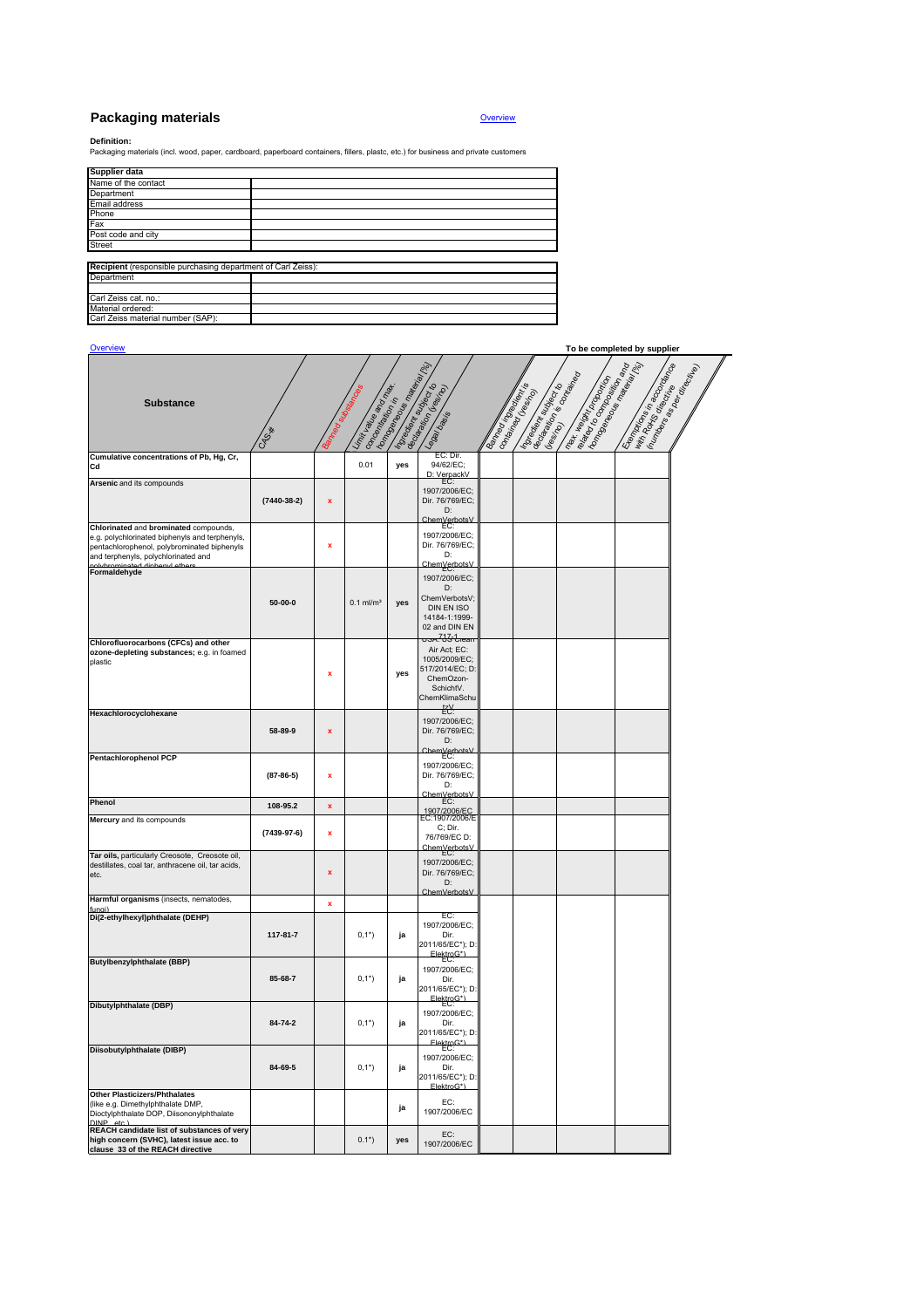# **Cooling lubricants and additives**

## **Definition:**

- Water-soluble cooling lubricants
- Oils and lubricants for material processing (metals, glass types, polymers)
- Cleaning agents for cooling lubricants and system cleaners
- Anti-foaming agents
- Preserving agents
- Biocides and fungicides
- Stabilizing agents
- Additive packages
- Emulsifier systems

| <b>Supplier data</b> |  |  |  |  |  |  |  |
|----------------------|--|--|--|--|--|--|--|
| Name of the contact  |  |  |  |  |  |  |  |
| Department           |  |  |  |  |  |  |  |
| Email address        |  |  |  |  |  |  |  |
| Phone                |  |  |  |  |  |  |  |
| Fax                  |  |  |  |  |  |  |  |
| Post code and city   |  |  |  |  |  |  |  |
| <b>Street</b>        |  |  |  |  |  |  |  |

| <b>Recipient</b> (responsible purchasing department of Carl Zeiss): |  |  |  |  |  |  |  |
|---------------------------------------------------------------------|--|--|--|--|--|--|--|
| Department                                                          |  |  |  |  |  |  |  |
|                                                                     |  |  |  |  |  |  |  |
| Carl Zeiss cat. no.:                                                |  |  |  |  |  |  |  |
| Material ordered:                                                   |  |  |  |  |  |  |  |
| Carl Zeiss material number (SAP):                                   |  |  |  |  |  |  |  |

| Overview                                                       |             |                   |                                         |                                           |                                 |                  |                       |                                           | To be completed by supplier |  |
|----------------------------------------------------------------|-------------|-------------------|-----------------------------------------|-------------------------------------------|---------------------------------|------------------|-----------------------|-------------------------------------------|-----------------------------|--|
| <b>Substance</b>                                               | <b>RSIX</b> | Bamed sure dances | Limit Pale and Mind<br>Concentration in | Interpretation of the Maritim (the Indian | Imperient subscription          | Bamed in page of | Ingregient subject to | max. treight properties of all all region |                             |  |
| $2 - \text{Methyl} - 2,3 -$<br>dihydroisothiazol - 3 - on      | 2682-20-4   |                   |                                         | yes                                       | EC: Dir. 98/8/EC;<br>D: BiozidG |                  |                       |                                           |                             |  |
| $2 - Octyl - 3 -$<br>2H - isothiazolon                         | 26530-20-1  |                   |                                         | yes                                       | EC: Dir. 98/8/EC;<br>D: BiozidG |                  |                       |                                           |                             |  |
| 5 - Chloro - 2 - methyl<br>$-2,3$ - dihydroisothiazol - 3 - on | 26172-55-4  |                   |                                         | <b>ves</b>                                | EC: Dir. 98/8/EC;<br>D: BiozidG |                  |                       |                                           |                             |  |
| <b>Acrylate</b>                                                |             |                   |                                         | yes                                       |                                 |                  |                       |                                           |                             |  |
| Nitrosating agents<br>(nitrites, organic nitro compounds)      |             | x                 |                                         |                                           | D: TRGS611                      |                  |                       |                                           |                             |  |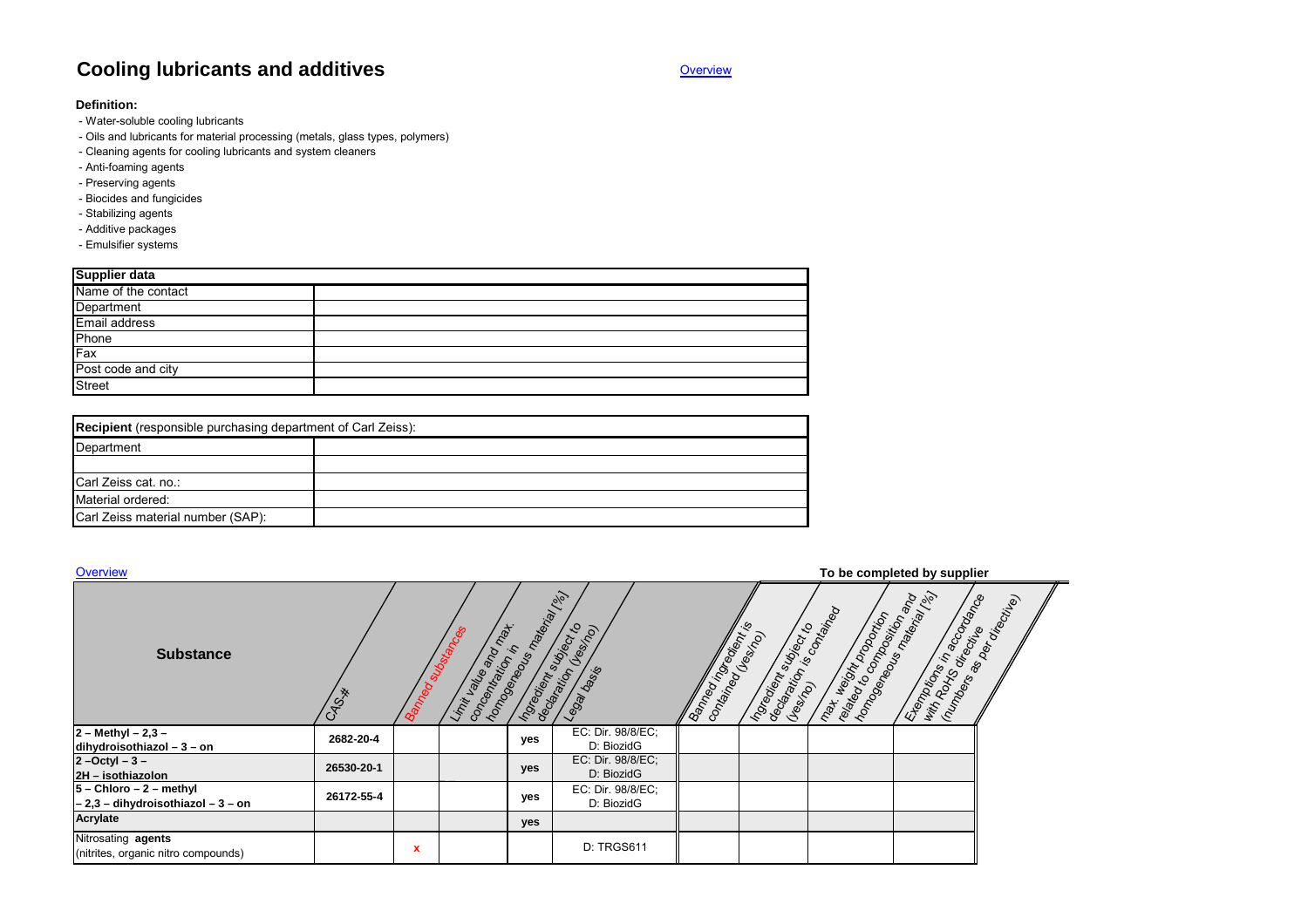| <b>Substance</b>                                                                                                                                                                                                |                   |                    | homogeneous material (18)<br>Ingression, superior de<br>Limit alle and range<br>Bamed substances<br>concentration in |     |                                                         |  | relation for the community of the community of the community of the community of the community of the community of<br>Exemption of the didney<br>With Royce Concern Concern Concern Concern Concern Concern Concern Concern Concern Concern Concern Concern Concern Concern Concern Concern Concern Concern Concern Concern Concern Concern Concern Concern Concern Concern Con<br>a eolarico de Carriage<br>max. Height population<br>Independent and desire<br><b>Isamedy Hoepen Riverside Redesigned Strategy Processor</b><br>Contented Lessier |  |  |  |
|-----------------------------------------------------------------------------------------------------------------------------------------------------------------------------------------------------------------|-------------------|--------------------|----------------------------------------------------------------------------------------------------------------------|-----|---------------------------------------------------------|--|-----------------------------------------------------------------------------------------------------------------------------------------------------------------------------------------------------------------------------------------------------------------------------------------------------------------------------------------------------------------------------------------------------------------------------------------------------------------------------------------------------------------------------------------------------|--|--|--|
|                                                                                                                                                                                                                 | CAS-*             |                    |                                                                                                                      |     | Legal basis                                             |  |                                                                                                                                                                                                                                                                                                                                                                                                                                                                                                                                                     |  |  |  |
| Amines, Amides and other nitrogen<br>compounds.                                                                                                                                                                 |                   |                    |                                                                                                                      | yes |                                                         |  |                                                                                                                                                                                                                                                                                                                                                                                                                                                                                                                                                     |  |  |  |
| Sum of secondary amines (e.g.<br>diethanolamine, piperazine)                                                                                                                                                    |                   |                    | 0.2                                                                                                                  |     |                                                         |  |                                                                                                                                                                                                                                                                                                                                                                                                                                                                                                                                                     |  |  |  |
| <b>Benzotriazole and</b><br>derivates                                                                                                                                                                           | $95 - 14 - 7$     |                    |                                                                                                                      | yes |                                                         |  |                                                                                                                                                                                                                                                                                                                                                                                                                                                                                                                                                     |  |  |  |
| <b>Biocides</b> (general)                                                                                                                                                                                       |                   |                    |                                                                                                                      | yes | EC: Dir. 98/8/EC;<br>D: BiozidG                         |  |                                                                                                                                                                                                                                                                                                                                                                                                                                                                                                                                                     |  |  |  |
| <b>Boron</b> and<br><b>Boron compounds</b>                                                                                                                                                                      | $(7440 - 42 - 8)$ |                    |                                                                                                                      | yes |                                                         |  |                                                                                                                                                                                                                                                                                                                                                                                                                                                                                                                                                     |  |  |  |
| Chlorinated and brominated compounds, e.g.<br>polychlorinated biphenyls and terphenyls,<br>pentachlorophenol, polybrominated biphenyls<br>and terphenyls, polychlorinated and<br>polybrominated diphenyl ethers |                   | $\mathbf x$        |                                                                                                                      |     | EC: 1907/2006/EC; Dir.<br>76/769/EC;<br>D: ChemVerbotsV |  |                                                                                                                                                                                                                                                                                                                                                                                                                                                                                                                                                     |  |  |  |
| Dibenzyl disulfide                                                                                                                                                                                              | 538-74-9          |                    |                                                                                                                      | yes |                                                         |  |                                                                                                                                                                                                                                                                                                                                                                                                                                                                                                                                                     |  |  |  |
| Ethylenediaminetetraacetic acid<br>(EDTA) and its salts                                                                                                                                                         | 60-00-4           | $\pmb{\mathsf{x}}$ |                                                                                                                      |     |                                                         |  |                                                                                                                                                                                                                                                                                                                                                                                                                                                                                                                                                     |  |  |  |
| <b>Anti-foaming agents</b>                                                                                                                                                                                      |                   |                    |                                                                                                                      | yes |                                                         |  |                                                                                                                                                                                                                                                                                                                                                                                                                                                                                                                                                     |  |  |  |
| Ethylenediamine                                                                                                                                                                                                 | 107-15-3          | $\mathbf x$        |                                                                                                                      |     |                                                         |  |                                                                                                                                                                                                                                                                                                                                                                                                                                                                                                                                                     |  |  |  |
| Formaldehyde                                                                                                                                                                                                    |                   |                    |                                                                                                                      |     | EC: 1907/2006/EC; Dir.                                  |  |                                                                                                                                                                                                                                                                                                                                                                                                                                                                                                                                                     |  |  |  |
|                                                                                                                                                                                                                 | $50-00-0$         | $\mathbf{x}$       |                                                                                                                      |     | 1849/2006/EC; EC: Dir.<br>76/769/EC;<br>D: ChemVerbotsV |  |                                                                                                                                                                                                                                                                                                                                                                                                                                                                                                                                                     |  |  |  |
| Formaldehyde deposit substances<br>(O-formals and N-formals                                                                                                                                                     |                   |                    |                                                                                                                      | yes | EC: Dir. 98/8/EC;<br>D: BiozidG                         |  |                                                                                                                                                                                                                                                                                                                                                                                                                                                                                                                                                     |  |  |  |
| <b>Total proportion of aromats</b><br>(related to base oil)                                                                                                                                                     |                   |                    | 10                                                                                                                   |     | EC: 1907/2006/EC; Dir.<br>76/769/EC;<br>D: ChemVerbotsV |  |                                                                                                                                                                                                                                                                                                                                                                                                                                                                                                                                                     |  |  |  |
| Base oil, incl. base oil viscosity                                                                                                                                                                              |                   |                    |                                                                                                                      | yes |                                                         |  |                                                                                                                                                                                                                                                                                                                                                                                                                                                                                                                                                     |  |  |  |
| <b>Halogen compounds</b><br>for which an increased AOX content in the<br>waste water is to be expected, e.g. 3-lod-2-<br>propinyl butylcarbamate                                                                |                   |                    |                                                                                                                      | yes | EC: 1907/2006/EC; Dir.<br>76/769/EC:<br>D: ChemVerbotsV |  |                                                                                                                                                                                                                                                                                                                                                                                                                                                                                                                                                     |  |  |  |
| <b>Hydracine</b>                                                                                                                                                                                                | 302-01-2          | $\mathbf x$        |                                                                                                                      |     |                                                         |  |                                                                                                                                                                                                                                                                                                                                                                                                                                                                                                                                                     |  |  |  |
| Mercaptobenzotriazole                                                                                                                                                                                           |                   |                    |                                                                                                                      | yes |                                                         |  |                                                                                                                                                                                                                                                                                                                                                                                                                                                                                                                                                     |  |  |  |
| Monoethanolamine                                                                                                                                                                                                | 141-43-5          |                    |                                                                                                                      | yes |                                                         |  |                                                                                                                                                                                                                                                                                                                                                                                                                                                                                                                                                     |  |  |  |
| <b>Morpholine and derivates</b><br>which can split morpholine                                                                                                                                                   | 110-91-8          |                    | 10 mg/L                                                                                                              |     |                                                         |  |                                                                                                                                                                                                                                                                                                                                                                                                                                                                                                                                                     |  |  |  |
| N - hydroxymethyl-                                                                                                                                                                                              |                   |                    |                                                                                                                      |     |                                                         |  |                                                                                                                                                                                                                                                                                                                                                                                                                                                                                                                                                     |  |  |  |
| chloracetamide                                                                                                                                                                                                  |                   |                    |                                                                                                                      | yes |                                                         |  |                                                                                                                                                                                                                                                                                                                                                                                                                                                                                                                                                     |  |  |  |
| N - methylol acetamide                                                                                                                                                                                          |                   |                    |                                                                                                                      | yes |                                                         |  |                                                                                                                                                                                                                                                                                                                                                                                                                                                                                                                                                     |  |  |  |
| Natrium pyrithione                                                                                                                                                                                              | 3811-73-2         |                    |                                                                                                                      | yes |                                                         |  |                                                                                                                                                                                                                                                                                                                                                                                                                                                                                                                                                     |  |  |  |
| Nitrilotriacetic acid (NTA) and its salts                                                                                                                                                                       | 139-13-9          | $\mathbf{x}$       |                                                                                                                      |     |                                                         |  |                                                                                                                                                                                                                                                                                                                                                                                                                                                                                                                                                     |  |  |  |
| Organic phosphorus compounds<br>(sum)                                                                                                                                                                           |                   |                    | $0.5\,$                                                                                                              | yes |                                                         |  |                                                                                                                                                                                                                                                                                                                                                                                                                                                                                                                                                     |  |  |  |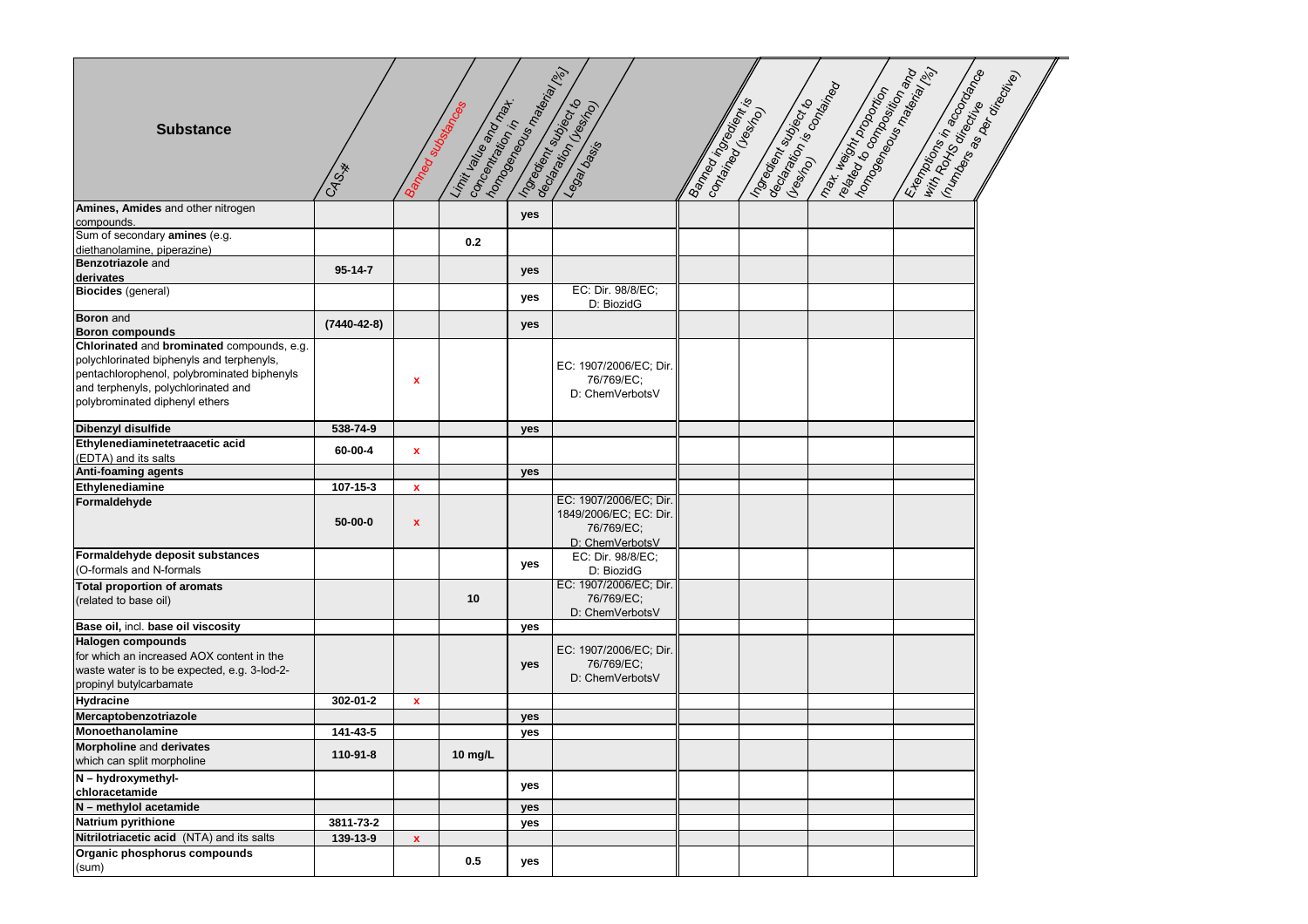| <b>Substance</b>                                                                                                            | CAS *          | Bamed substances | Limit value and value<br>Concentration in | homogeneous metallong<br>Ingelant subject to | degration (res. to<br>Legal dasis                       | Bamed its education is<br>contained (Essino) | Recastly record rating<br>Ingegraphy sugar | rested to control and the control of the control of the control of the control of the control of the control of the control of the control of the control of the control of the control of control of control of control of co<br>max. vesint popularity | Exemption of the Concept of Concept of the Concept of the Concept of the Concept of the Concept of the Concept of the Concept of the Concept of the Concept of the Concept of the Concept of the Concept of the Concept of the |  |
|-----------------------------------------------------------------------------------------------------------------------------|----------------|------------------|-------------------------------------------|----------------------------------------------|---------------------------------------------------------|----------------------------------------------|--------------------------------------------|----------------------------------------------------------------------------------------------------------------------------------------------------------------------------------------------------------------------------------------------------------|--------------------------------------------------------------------------------------------------------------------------------------------------------------------------------------------------------------------------------|--|
| Organic sulfur compounds<br>(sum)                                                                                           |                |                  | 0.1                                       | yes                                          |                                                         |                                              |                                            |                                                                                                                                                                                                                                                          |                                                                                                                                                                                                                                |  |
| <b>Phenol</b> and<br>cresol derivates                                                                                       |                |                  |                                           | yes                                          |                                                         |                                              |                                            |                                                                                                                                                                                                                                                          |                                                                                                                                                                                                                                |  |
| Phenols and phenol derivates<br>(sum)                                                                                       |                |                  | 0.1                                       |                                              |                                                         |                                              |                                            |                                                                                                                                                                                                                                                          |                                                                                                                                                                                                                                |  |
| Phenylnaphthylamines                                                                                                        |                |                  |                                           | <b>ves</b>                                   |                                                         |                                              |                                            |                                                                                                                                                                                                                                                          |                                                                                                                                                                                                                                |  |
| Polycyclic aromatic hydrocarbons (PAC,<br>PAH)                                                                              |                | $\mathbf{x}$     |                                           |                                              | EC: 1907/2006/EC; Dir.<br>76/769/EC;<br>D: ChemVerbotsV |                                              |                                            |                                                                                                                                                                                                                                                          |                                                                                                                                                                                                                                |  |
| Compounds containing heavy metal<br>(Sb, Ba, Pb, Cr, Co, Ni, Hg, Th, Zn, Sn)                                                |                | x                |                                           |                                              |                                                         |                                              |                                            |                                                                                                                                                                                                                                                          |                                                                                                                                                                                                                                |  |
| Silicones and siloxanes                                                                                                     |                | $\mathbf{x}$     |                                           |                                              |                                                         |                                              |                                            |                                                                                                                                                                                                                                                          |                                                                                                                                                                                                                                |  |
| <b>TolyItriazoles</b>                                                                                                       | 29385-43-1     |                  |                                           | yes                                          |                                                         |                                              |                                            |                                                                                                                                                                                                                                                          |                                                                                                                                                                                                                                |  |
| Triethanolamine                                                                                                             | $102 - 71 - 6$ |                  |                                           | yes                                          |                                                         |                                              |                                            |                                                                                                                                                                                                                                                          |                                                                                                                                                                                                                                |  |
| <b>Tricresyl phosphate</b>                                                                                                  | 1330-78-5      | $\mathbf{x}$     |                                           |                                              |                                                         |                                              |                                            |                                                                                                                                                                                                                                                          |                                                                                                                                                                                                                                |  |
| REACH candidate list of substances of very<br>high concern (SVHC), latest issue acc. to<br>clause 33 of the REACH directive |                |                  | $0.1^{*}$                                 | yes                                          | EC: 1907/2006/EC                                        |                                              |                                            |                                                                                                                                                                                                                                                          |                                                                                                                                                                                                                                |  |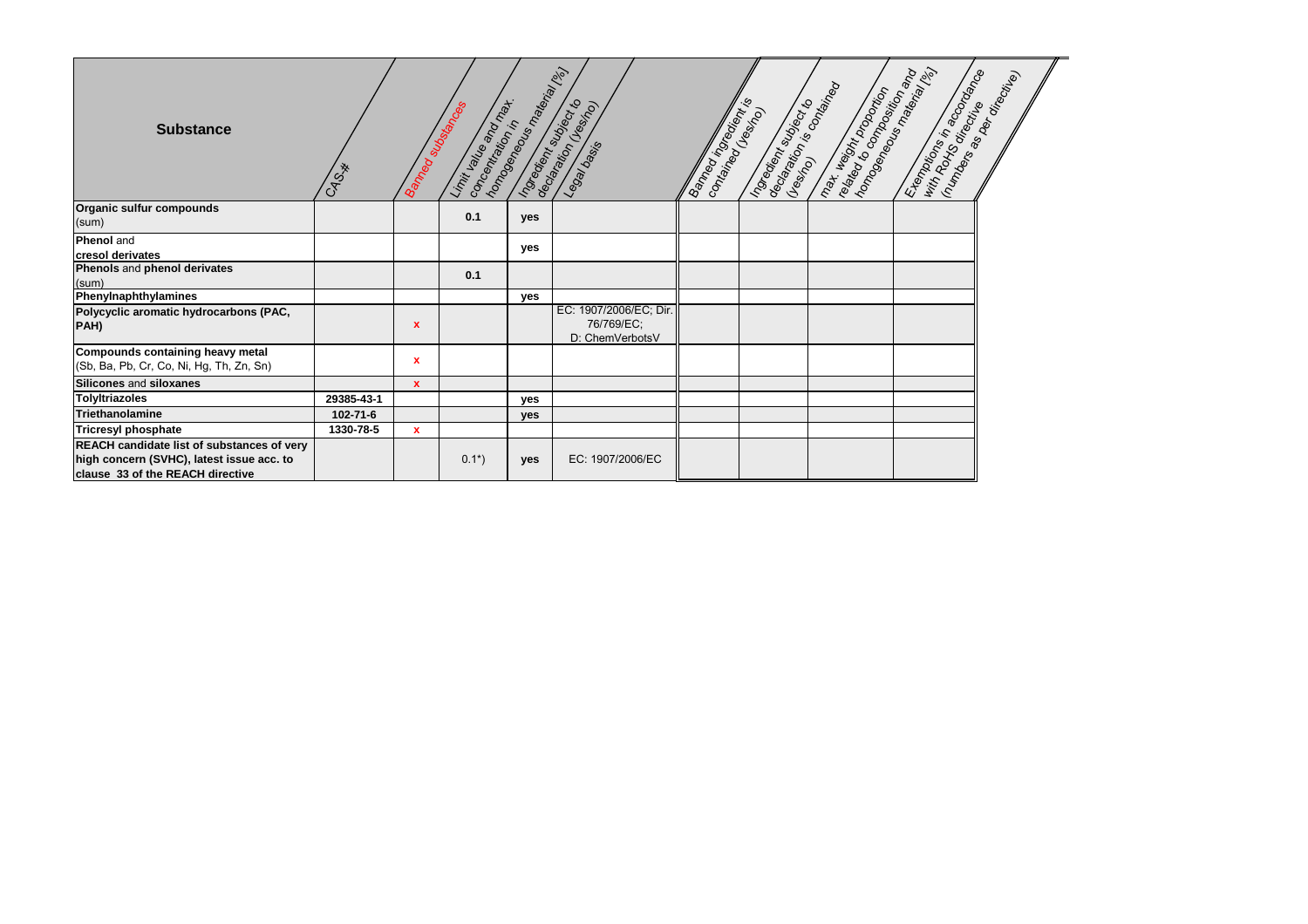# **Dyes and lacquers**

## Overview

## **Definition:**

- Lacquers and their base materials and formula components

- Auxiliary materials in lacquers (fillers, additives, organic solents as diluent)

| <b>Supplier data</b> |  |
|----------------------|--|
| Name of the contact  |  |
| Department           |  |
| Email address        |  |
| Phone                |  |
| Fax                  |  |
| Post code and city   |  |
| <b>Street</b>        |  |

| <b>Recipient</b> (responsible purchasing department of Carl Zeiss): |  |  |  |  |  |  |
|---------------------------------------------------------------------|--|--|--|--|--|--|
| Department                                                          |  |  |  |  |  |  |
|                                                                     |  |  |  |  |  |  |
| Carl Zeiss cat. no.:                                                |  |  |  |  |  |  |
| Material ordered:                                                   |  |  |  |  |  |  |
| Carl Zeiss material number (SAP):                                   |  |  |  |  |  |  |

| Overview                                                                                                                                                          |               |                   |                                         |                                                     |                                                                                              |                  |                                              |                                                                              | To be completed by supplier                              |  |
|-------------------------------------------------------------------------------------------------------------------------------------------------------------------|---------------|-------------------|-----------------------------------------|-----------------------------------------------------|----------------------------------------------------------------------------------------------|------------------|----------------------------------------------|------------------------------------------------------------------------------|----------------------------------------------------------|--|
| <b>Substance</b>                                                                                                                                                  | CAS-*         | Banned substances | Limit rates and man<br>Concentration in | 16 mages readers a reading<br>Ingegraphy subject to | declaration (resp.)<br>Legal basis                                                           | Banneoi foologin | Ingegraphy superior to<br>lantaineoi (Issin) | Rated to concrete the and<br>ecandronis Construction<br>max. Height property | l omogene de réalissier<br>Esmailorgi a de Conception de |  |
| Aromatic amines and aromatic<br>nitrogen compounds (2-naphthylamine and its<br>salts, 4-aminobiphenyl and its salts, benzidine<br>and its salts. 4-nitrobiphenyl) |               | x                 |                                         |                                                     | EC: 1907/2006/EC; Dir.<br>76/769/EC;<br>D: ChemVerbotsV                                      |                  |                                              |                                                                              |                                                          |  |
| Arsenic and its compounds                                                                                                                                         | $(7440-38-2)$ | $\mathbf{x}$      |                                         |                                                     | EC: 1907/2006/EC; Dir.<br>76/769/EC;<br>D: ChemVerbotsV                                      |                  |                                              |                                                                              |                                                          |  |
| Azo dyes<br>which can form secondary amines                                                                                                                       |               |                   |                                         | yes                                                 | EC: 1907/2006/EC; Dir.<br>76/769/EC;<br>D: ChemVerbotsV                                      |                  |                                              |                                                                              |                                                          |  |
| <b>Lead</b> and its compounds                                                                                                                                     | $(7439-92-1)$ | $\mathbf{x}$      | $0.1^*$                                 |                                                     | EC: 1907/2006/EC; Dir.<br>76/769/EC; Dir.<br>2011/65/EC*);<br>D: ChemVerbotsV,<br>ElektroG*) |                  |                                              |                                                                              |                                                          |  |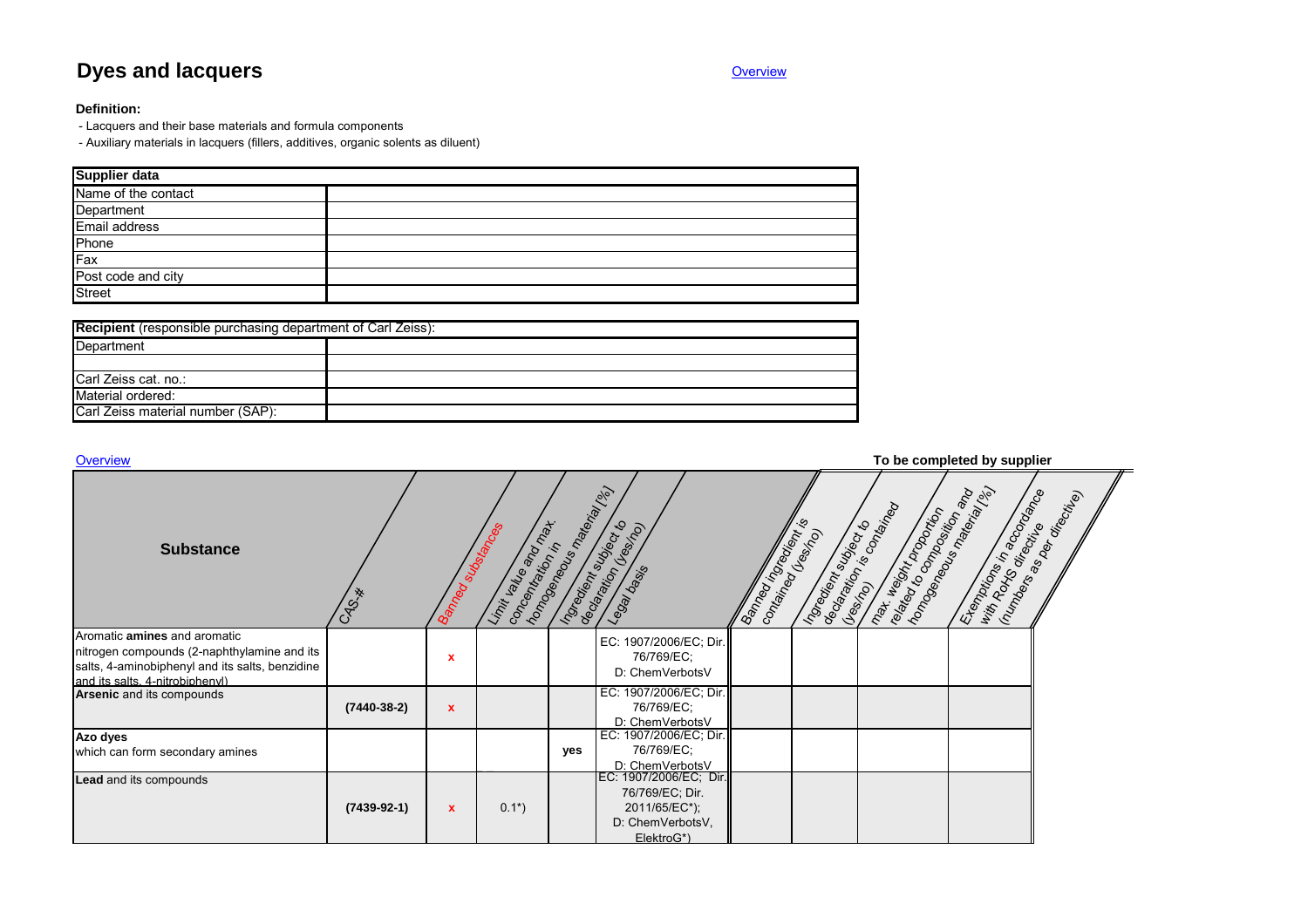| <b>Substance</b>                                                                                                                                                                                                  | CAS-*             | Bamed subsequences        | oncentration in the range of<br>Limit balle and China |     | Ingear Manager La<br>Legal desire                                                            | Baneo in Gregorian is | Ingegraphy superior of | Region in the Magnus of<br>Recisation is in this image<br>nax weight property | <b>I omgewering the film of the film of the film of the film of the film of the film of the film of the film of t</b><br>Exemptions in accordance International Registration |  |
|-------------------------------------------------------------------------------------------------------------------------------------------------------------------------------------------------------------------|-------------------|---------------------------|-------------------------------------------------------|-----|----------------------------------------------------------------------------------------------|-----------------------|------------------------|-------------------------------------------------------------------------------|------------------------------------------------------------------------------------------------------------------------------------------------------------------------------|--|
| <b>Cadmium</b> and its compounds                                                                                                                                                                                  | $(7440 - 43 - 9)$ | $\pmb{\mathsf{x}}$        | $0.01^{*}$                                            |     | EC: 1907/2006/EC; Dir.<br>76/769/EC; Dir.<br>2011/65/EC*);<br>D: ChemVerbotsV,<br>ElektroG*) |                       |                        |                                                                               |                                                                                                                                                                              |  |
| Aliphatic chlorohydrocarbons<br>(e.g. tetrachlorohydrocarbon, methylene<br>chloride, chloroform, trichlorethane,<br>trichloroethylene, tetrachlorethane, etc.)                                                    |                   | x                         |                                                       |     | EC: 1907/2006/EC; Dir.<br>76/769/EC;<br>D: ChemVerbotsV                                      |                       |                        |                                                                               |                                                                                                                                                                              |  |
| Chlorinated and brominated compounds and<br>flame retardants, e.g. polychlorinated<br>biphenyls and terphenyls, polybrominated<br>biphenyls and terphenyls, polychlorinated and<br>polybrominated diphenyl ethers |                   | x                         | $0.1*)$                                               |     | EC: Dir. 76/769/EC, Dir.<br>2011/65/EC*);<br>D: ChemVerbotsV,<br>ElektroG*)                  |                       |                        |                                                                               |                                                                                                                                                                              |  |
| Cr(VI) compounds<br>(e.g. strontium chromate and zinc chromate)                                                                                                                                                   | $(14977-61-8)$    | x                         | $0.1*)$                                               | yes | EC: 1907/2006/EC; Dir.<br>2011/65/EC*); D:<br>ElektroG*)                                     |                       |                        |                                                                               |                                                                                                                                                                              |  |
| Hexachlorocyclohexane                                                                                                                                                                                             | 58-89-9           | x                         |                                                       |     | EC: 1907/2006/EC; Dir.<br>76/769/EG;<br>D: ChemVerbotsV                                      |                       |                        |                                                                               |                                                                                                                                                                              |  |
| <b>Colophony (rosin)</b> in resins (from 1 %)                                                                                                                                                                     |                   |                           |                                                       | yes |                                                                                              |                       |                        |                                                                               |                                                                                                                                                                              |  |
| Chlorinated cresols                                                                                                                                                                                               |                   | $\boldsymbol{\mathsf{x}}$ |                                                       |     |                                                                                              |                       |                        |                                                                               |                                                                                                                                                                              |  |
| Used solvents (VOCs)                                                                                                                                                                                              |                   |                           |                                                       | yes | EC: 2010/75/EC;<br>1999/13/EC;<br>D: 31. BlmSchV,<br>ChemVOCFarbV                            |                       |                        |                                                                               |                                                                                                                                                                              |  |
| Methylenedianiline                                                                                                                                                                                                | 101-61-1          | x                         |                                                       |     | EC: 1907/2006/EC                                                                             |                       |                        |                                                                               |                                                                                                                                                                              |  |
| Pentachlorophenol (PCP)                                                                                                                                                                                           | $(87 - 86 - 5)$   | x                         |                                                       |     | EC: 1907/2006/EC; Dir.<br>76/769/EC;<br>D: ChemVerbotsV                                      |                       |                        |                                                                               |                                                                                                                                                                              |  |
| Mercury and its compounds                                                                                                                                                                                         | $(7439-97-6)$     | x                         | $0.1^*$                                               |     | EC: 1907/2006/EC; Dir.<br>76/769/EC; Dir.<br>2011/65/EC*);<br>D: ChemVerbotsV,<br>ElektroG*) |                       |                        |                                                                               |                                                                                                                                                                              |  |
| <b>Irritating</b> and sensitizing substances (e.g.<br>certain components of curing agents, UV<br>lacquers, etc.)                                                                                                  |                   |                           |                                                       | yes |                                                                                              |                       |                        |                                                                               |                                                                                                                                                                              |  |
| Heavy metals and their compounds<br>(Ni, Co, Zn, Sn)                                                                                                                                                              |                   |                           |                                                       | yes | EC: 1907/2006/EC; Dir.<br>76/769/EC;<br>D: ChemVerbotsV                                      |                       |                        |                                                                               |                                                                                                                                                                              |  |
| <b>Toluene</b>                                                                                                                                                                                                    | 108-88-3          |                           | 0.1                                                   | yes | EC: 1907/2006/EC; Dir.<br>76/769/EC;<br>D: ChemVerbotsV                                      |                       |                        |                                                                               |                                                                                                                                                                              |  |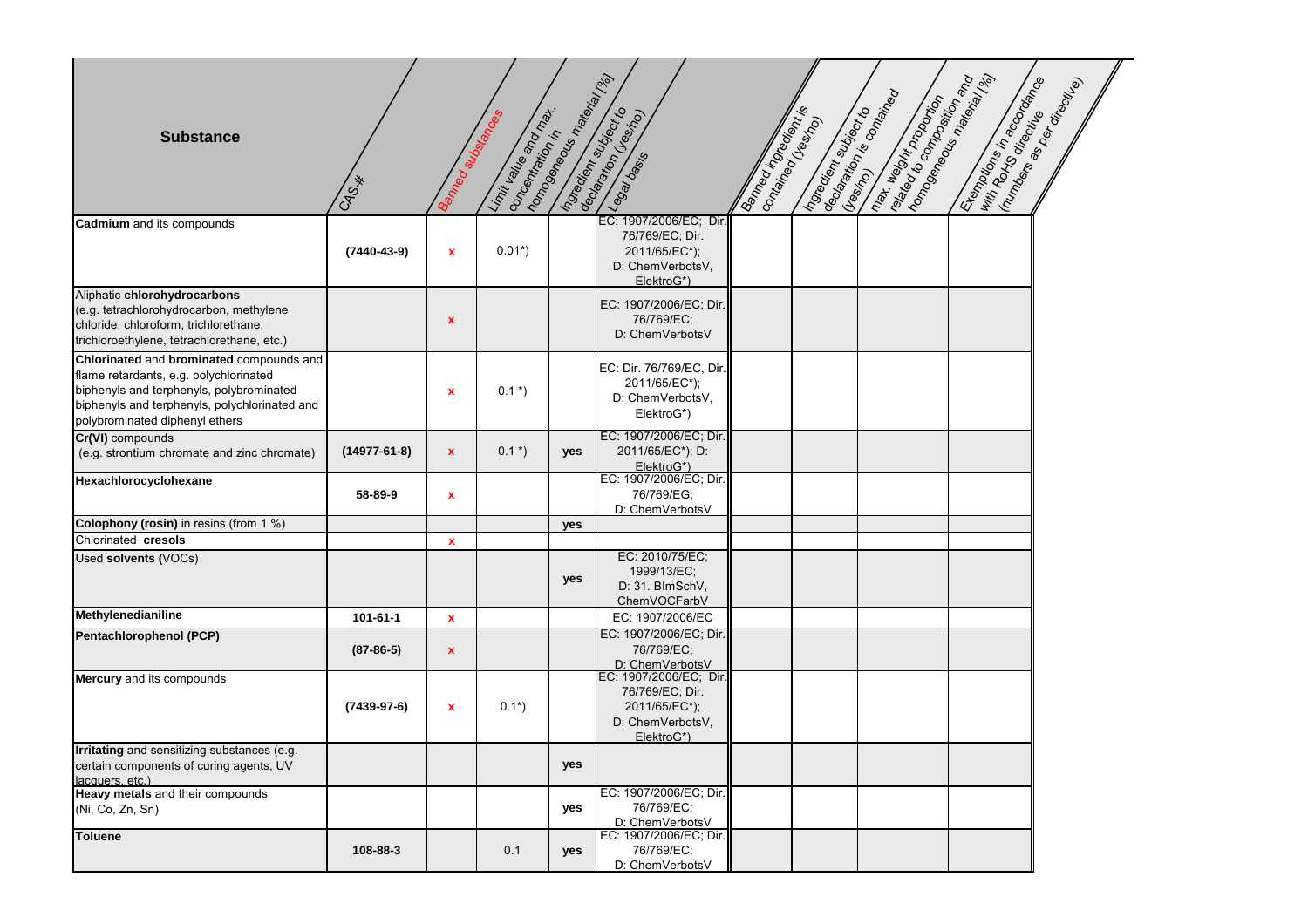| <b>Substance</b>                                                                                                                      | CAS-*    | Bamed subsequences | on centralian in Magical Registration<br>Limit Bile Brother |     | Ingean Mariento<br>Legal desire                          | Bames in Breadents | Ingegraphy superiors<br>lon <sub>taineo</sub> : (1 <sub>692)</sub> | Refer to Controlling Indian Allen<br>nat weight one of them | Exemptions in accordance of |  |
|---------------------------------------------------------------------------------------------------------------------------------------|----------|--------------------|-------------------------------------------------------------|-----|----------------------------------------------------------|--------------------|--------------------------------------------------------------------|-------------------------------------------------------------|-----------------------------|--|
| Vinyl chloride (VC)                                                                                                                   | 75-01-4  | $\pmb{\mathsf{x}}$ |                                                             |     | EC: 1907/2006/EC; Dir<br>76/769/EC;<br>D: ChemVerbotsV   |                    |                                                                    |                                                             |                             |  |
| Di(2-ethylhexyl)phthalate (DEHP)                                                                                                      | 117-81-7 |                    | $0,1^{*}$                                                   | ja  | EC: 1907/2006/EC; Dir.<br>2011/65/EC*); D:<br>ElektroG*) |                    |                                                                    |                                                             |                             |  |
| <b>Butylbenzylphthalate (BBP)</b>                                                                                                     | 85-68-7  |                    | $0,1^*$                                                     | ja  | EC: 1907/2006/EC; Dir.<br>2011/65/EC*); D:<br>ElektroG*) |                    |                                                                    |                                                             |                             |  |
| Dibutylphthalate (DBP)                                                                                                                | 84-74-2  |                    | $0,1^*$                                                     | ja  | EC: 1907/2006/EC; Dir.<br>2011/65/EC*); D:<br>ElektroG*) |                    |                                                                    |                                                             |                             |  |
| Diisobutylphthalate (DIBP)                                                                                                            | 84-69-5  |                    | $0,1^*$                                                     | ja  | EC: 1907/2006/EC; Dir.<br>2011/65/EC*); D:<br>ElektroG*) |                    |                                                                    |                                                             |                             |  |
| <b>Other Plasticizers/Phthalates</b><br>(like e.g. Dimethylphthalate DMP,<br>Dioctylphthalate DOP, Diisononylphthalate<br>DINP, etc.) |          |                    |                                                             | ja  | EC: 1907/2006/EC                                         |                    |                                                                    |                                                             |                             |  |
| <b>Organotin Compounds</b>                                                                                                            |          | $\mathbf x$        |                                                             |     | EC: 1907/2006/EC; Dir.<br>76/769/EC; D:<br>ChemVerbotsV  |                    |                                                                    |                                                             |                             |  |
| REACH candidate list of substances of very<br>high concern (SVHC), latest issue acc. to<br>clause 33 of the REACH directive           |          |                    | $0.1^*$                                                     | yes | EC: 1907/2006/EC                                         |                    |                                                                    |                                                             |                             |  |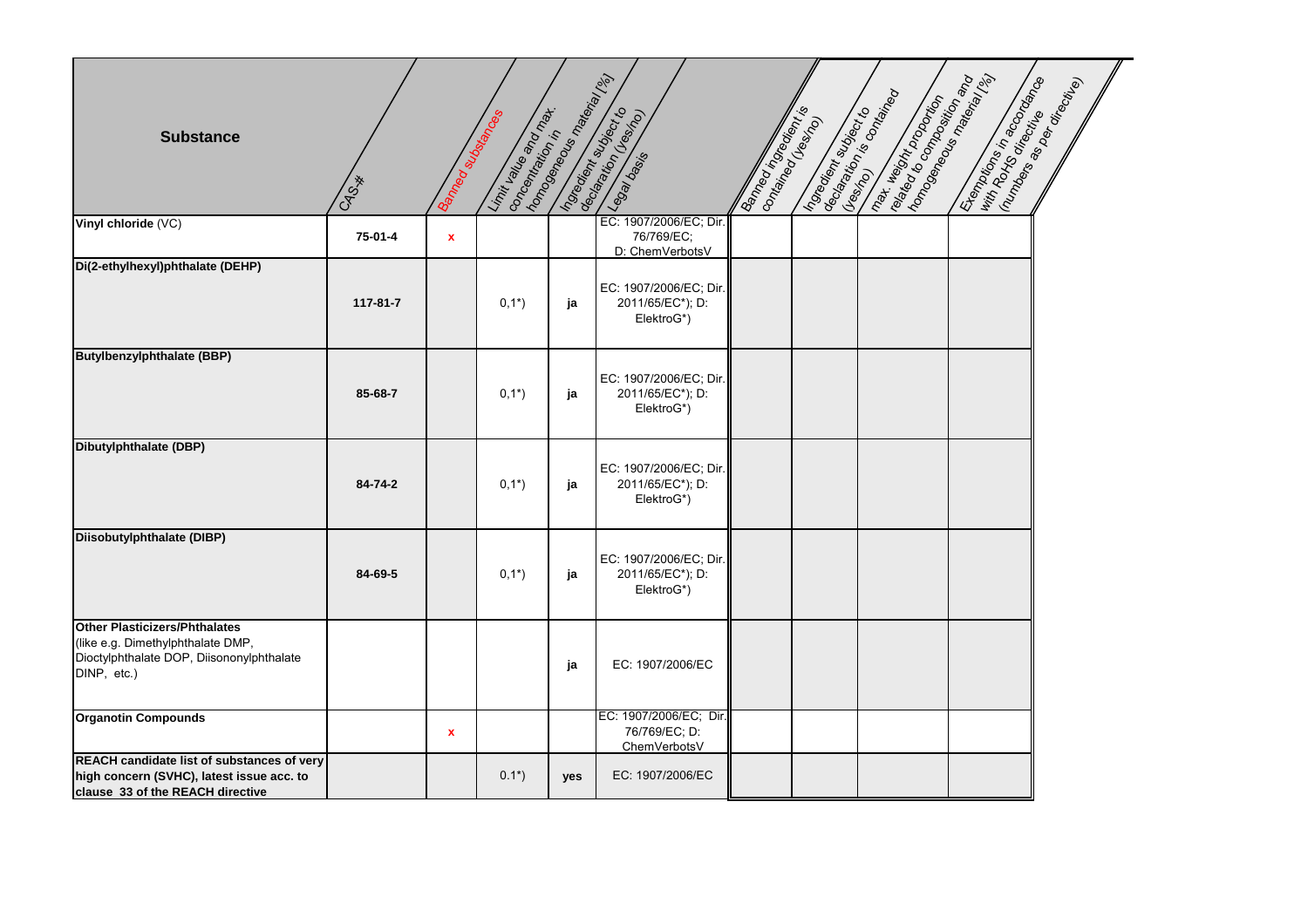## **Oils and lubricants**

**Definition:** - Oils and greases for lubrication



| Supplier data                                                |  |
|--------------------------------------------------------------|--|
| Name of the contact                                          |  |
| Department                                                   |  |
| Email address                                                |  |
| Phone                                                        |  |
| Fax                                                          |  |
| Post code and city                                           |  |
| <b>Street</b>                                                |  |
|                                                              |  |
| Recipient (responsible purchasing department of Carl Zeiss): |  |
| Department                                                   |  |
| Carl Zeiss cat. no.:                                         |  |
| Material ordered:                                            |  |
| Carl Zeiss material number (SAP):                            |  |

| Overview                                                                                                                                                                                                                           |                   |                    |                                         |                                                       |                                                                                              |                                                    |                                                          |                                                                                                                                                                                                                                | To be completed by supplier                                  |
|------------------------------------------------------------------------------------------------------------------------------------------------------------------------------------------------------------------------------------|-------------------|--------------------|-----------------------------------------|-------------------------------------------------------|----------------------------------------------------------------------------------------------|----------------------------------------------------|----------------------------------------------------------|--------------------------------------------------------------------------------------------------------------------------------------------------------------------------------------------------------------------------------|--------------------------------------------------------------|
| <b>Substance</b>                                                                                                                                                                                                                   | CAS-*             | Banned substances  | Limit side and rate<br>concentration in | Tomagement of the Real Procession<br>Ingeland Manager | decision (resign)<br>Legal basis                                                             | <b>Banned Hostings</b><br>considerable designation | <b>Ingreson</b><br>Geography Maper of Decimal Contractor | max. with production of the distribution of the distribution of the distribution of the contract of the contract of the contract of the contract of the contract of the contract of the contract of the contract of the contra | <b>Exemployment Residence</b><br>(Martiage Concerned Reader) |
| <b>Antidegradents</b><br>on phenol and amine basis                                                                                                                                                                                 |                   |                    |                                         | yes                                                   |                                                                                              |                                                    |                                                          |                                                                                                                                                                                                                                |                                                              |
| Total content of aromatic compounds                                                                                                                                                                                                |                   |                    |                                         | yes                                                   |                                                                                              |                                                    |                                                          |                                                                                                                                                                                                                                |                                                              |
| Proportion of aromatic compounds in test oils                                                                                                                                                                                      |                   |                    | 10                                      | yes                                                   |                                                                                              |                                                    |                                                          |                                                                                                                                                                                                                                |                                                              |
| Proportion of aromatic compounds in mineral oil products                                                                                                                                                                           |                   |                    | $\overline{\mathbf{c}}$                 | yes                                                   |                                                                                              |                                                    |                                                          |                                                                                                                                                                                                                                |                                                              |
| Barium and barium compounds related to element                                                                                                                                                                                     | $(7440 - 39 - 3)$ |                    | 0.1                                     | yes                                                   |                                                                                              |                                                    |                                                          |                                                                                                                                                                                                                                |                                                              |
| Benzotriazole and derivatives                                                                                                                                                                                                      | $95 - 14 - 7$     |                    |                                         | yes                                                   |                                                                                              |                                                    |                                                          |                                                                                                                                                                                                                                |                                                              |
| Boron and boron compounds                                                                                                                                                                                                          | $(7440 - 42 - 8)$ |                    |                                         | yes                                                   |                                                                                              |                                                    |                                                          |                                                                                                                                                                                                                                |                                                              |
| Lead and its compounds                                                                                                                                                                                                             | $(7439-92-1)$     | $\mathbf x$        | $0.1^{*}$                               |                                                       | EC: 1907/2006/EC;<br>Dir. 76/769/EC; Dir.<br>2011/65/EC*);<br>D: ChemVerbotsV,<br>ElektroG*) |                                                    |                                                          |                                                                                                                                                                                                                                |                                                              |
| Chlorine (total chlorine)                                                                                                                                                                                                          | 7782-50-5         |                    | 0.001                                   | yes                                                   |                                                                                              |                                                    |                                                          |                                                                                                                                                                                                                                |                                                              |
| Chlorinated and brominated compounds, e.g. polychlorinated<br>biphenyls and terphenyls, pentachlorphenol, polybrominated<br>biphenyls and terphenyls, polychlorinated and polybrominated<br>diphenyl ethers, chlorinated paraffins |                   | x                  | $0.1^{*}$                               |                                                       | EC: 1907/2006/EC;<br>Dir. 76/769/EC; Dir.<br>2002/95/EG*);<br>D: ChemVerbotsV,<br>ElektroG*) |                                                    |                                                          |                                                                                                                                                                                                                                |                                                              |
| Nitrosating agents<br>(nitrites, organic nitro compounds)                                                                                                                                                                          |                   | x                  |                                         |                                                       | D: TRGS611                                                                                   |                                                    |                                                          |                                                                                                                                                                                                                                |                                                              |
| Polycyclic aromatic hydrocarbons<br>(PAHs)                                                                                                                                                                                         |                   | x                  |                                         |                                                       | EC: 1907/2006/EC;<br>Dir. 76/769/EC; D:<br>ChemVerbotsV                                      |                                                    |                                                          |                                                                                                                                                                                                                                |                                                              |
| Sulfur-organic compounds                                                                                                                                                                                                           |                   |                    |                                         | yes                                                   |                                                                                              |                                                    |                                                          |                                                                                                                                                                                                                                |                                                              |
| <b>Sulfonates</b>                                                                                                                                                                                                                  |                   |                    |                                         | yes                                                   |                                                                                              |                                                    |                                                          |                                                                                                                                                                                                                                |                                                              |
| <b>Heavy metals</b><br>(except Mo and Bi) relating to element                                                                                                                                                                      |                   |                    | 0.1                                     | yes                                                   |                                                                                              |                                                    |                                                          |                                                                                                                                                                                                                                |                                                              |
| Dicresyl and tricresyl phosphates                                                                                                                                                                                                  |                   | $\pmb{\mathsf{x}}$ |                                         |                                                       |                                                                                              |                                                    |                                                          |                                                                                                                                                                                                                                |                                                              |
| Zinc compounds, relating to element                                                                                                                                                                                                |                   |                    | 0.5                                     |                                                       |                                                                                              |                                                    |                                                          |                                                                                                                                                                                                                                |                                                              |
| Di(2-ethylhexyl)phthalate (DEHP)                                                                                                                                                                                                   | 117-81-7          |                    | $0,1^{*}$                               | ja                                                    | EC: 1907/2006/EC;<br>Dir. 2011/65/EC*); D:<br>ElektroG*)                                     |                                                    |                                                          |                                                                                                                                                                                                                                |                                                              |
| <b>Butylbenzylphthalate (BBP)</b>                                                                                                                                                                                                  | 85-68-7           |                    | $0,1^{*}$                               | ja                                                    | EC: 1907/2006/EC;<br>Dir. 2011/65/EC*); D:<br>ElektroG*)                                     |                                                    |                                                          |                                                                                                                                                                                                                                |                                                              |
| Dibutylphthalate (DBP)                                                                                                                                                                                                             | 84-74-2           |                    | $0,1^{*}$                               | ja                                                    | EC: 1907/2006/EC;<br>Dir. 2011/65/EC*); D:                                                   |                                                    |                                                          |                                                                                                                                                                                                                                |                                                              |
| Diisobutylphthalate (DIBP)                                                                                                                                                                                                         | 84-69-5           |                    | $0,1^{*}$                               | ja                                                    | ElektroG*)<br>EC: 1907/2006/EC;<br>Dir. 2011/65/EC*); D:<br>ElektroG*)                       |                                                    |                                                          |                                                                                                                                                                                                                                |                                                              |
| <b>Other Plasticizers/Phthalates</b><br>(like e.g. Dimethylphthalate DMP, Dioctylphthalate DOP,<br>Diisononylphthalate DINP, etc.                                                                                                  |                   |                    |                                         | ja                                                    | EC: 1907/2006/EC                                                                             |                                                    |                                                          |                                                                                                                                                                                                                                |                                                              |
| REACH candidate list of substances of very high concern<br>(SVHC), latest issue acc. to clause 33 of the REACH<br>directive                                                                                                        |                   |                    | $0.1^{*}$                               | yes                                                   | EC: 1907/2006/EC                                                                             |                                                    |                                                          |                                                                                                                                                                                                                                |                                                              |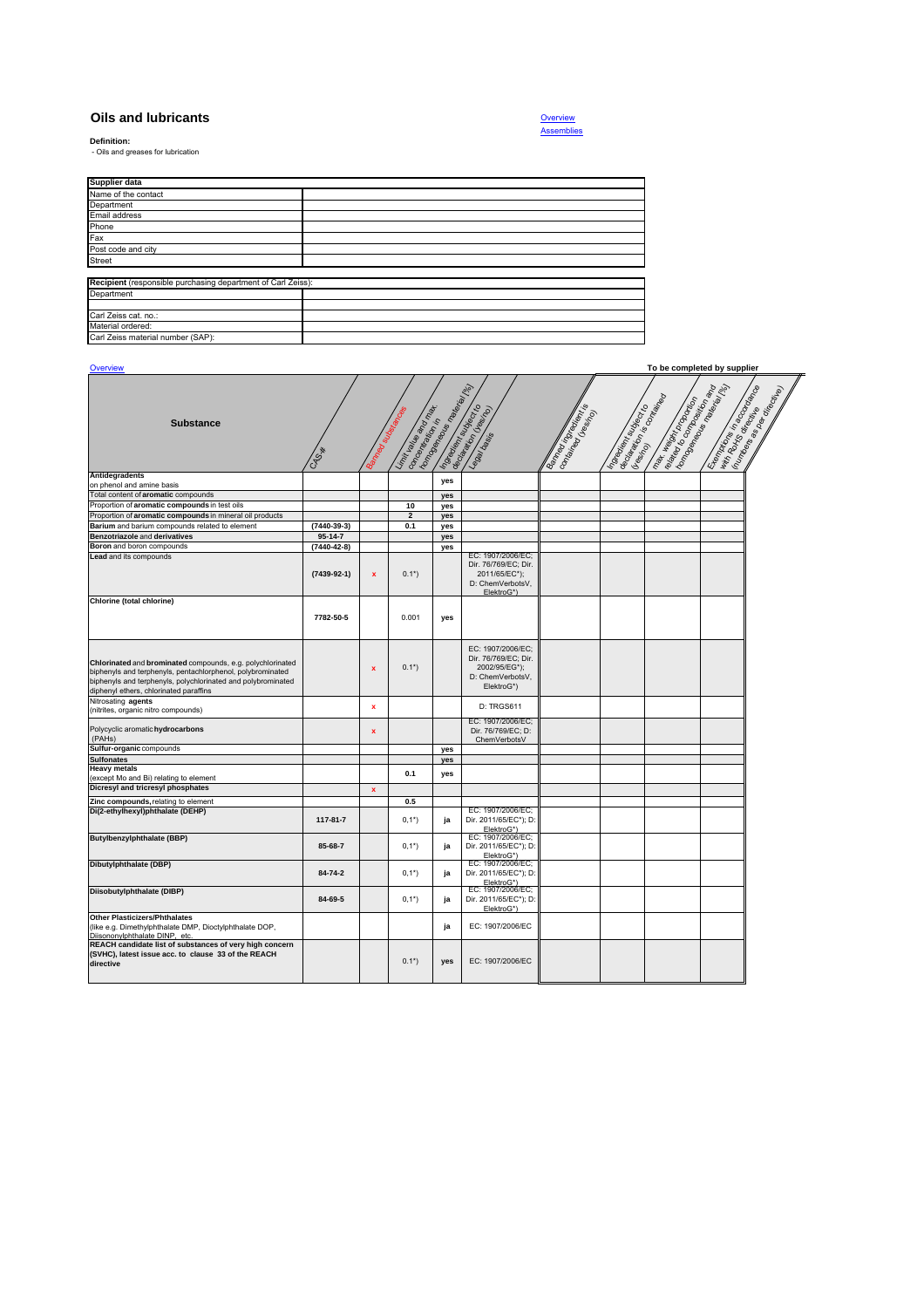## **Anti-corrosion agents**

- 
- 
- 
- **Definition:**<br>
 vater-soluble anti-corrosion agents<br>
 anti-corrosion lubricants<br>
 anti-corrosion emulsions<br>
 anti-corrosion film-forming solutions<br>
 VpCls (vapor phase corrosion inhibitors)<br>
Also applies to the follo
- 
- 
- 
- 
- 

| Supplier data                                                       |  |
|---------------------------------------------------------------------|--|
| Name of the contact                                                 |  |
| Department                                                          |  |
| Email address                                                       |  |
| Phone                                                               |  |
| Fax                                                                 |  |
| Post code and city                                                  |  |
| <b>Street</b>                                                       |  |
| <b>Recipient</b> (responsible purchasing department of Carl Zeiss): |  |
| Department                                                          |  |
| Carl Zeiss cat. no.:                                                |  |
| Material ordered:                                                   |  |
| Carl Zeiss material number (SAP):                                   |  |

| Overview                                                                                                                                                               |                             |                    |                                     |                                      |                                                                        |                                                 |                                        | To be completed by supplier                       |                                                                                                                                                |                                                                                                                          |
|------------------------------------------------------------------------------------------------------------------------------------------------------------------------|-----------------------------|--------------------|-------------------------------------|--------------------------------------|------------------------------------------------------------------------|-------------------------------------------------|----------------------------------------|---------------------------------------------------|------------------------------------------------------------------------------------------------------------------------------------------------|--------------------------------------------------------------------------------------------------------------------------|
| <b>Substance</b>                                                                                                                                                       | CAS **                      |                    | Limit also entrance<br>concepted on | I omegewere de mais de la procession | Ingreening and the Series                                              | <b>Samedia Magical Report</b><br>Condemondation | Ingeline my diamond of the contract of | Rando do Director<br>max. Meditorial participants | <b>Iomewith Boundary Report</b><br><b>Lemman River Recognition of the Price Price Price Price Price Price Price Price Price Price Price Pr</b> | <b>INTERFECTION AND RESIDENCE DESCRIPTION OF RESIDENCE DESCRIPTION OF RESIDENCE DESCRIPTION OF RESIDENCE DESCRIPTION</b> |
| Nitrosating agents<br>(nitrites, organic nitro compounds)                                                                                                              |                             | $\bar{\mathbf{x}}$ |                                     |                                      | D: TRGS611                                                             |                                                 |                                        |                                                   |                                                                                                                                                |                                                                                                                          |
| Amines, amides and other nitrogen                                                                                                                                      |                             |                    |                                     | yes                                  |                                                                        |                                                 |                                        |                                                   |                                                                                                                                                |                                                                                                                          |
| compounds<br>Sum of secondary amines                                                                                                                                   |                             |                    |                                     |                                      |                                                                        |                                                 |                                        |                                                   |                                                                                                                                                |                                                                                                                          |
| (e.g. diethanolamine, piperazine)                                                                                                                                      |                             |                    | 0.2                                 |                                      |                                                                        |                                                 |                                        |                                                   |                                                                                                                                                |                                                                                                                          |
| Total proportion of aromatic compounds<br>(related to base oil)                                                                                                        |                             |                    | 10                                  |                                      |                                                                        |                                                 |                                        |                                                   |                                                                                                                                                |                                                                                                                          |
| Benzo(a)pyrene                                                                                                                                                         | $50 - 32 - 8$               | $\bar{\mathbf{x}}$ |                                     |                                      | EC: 1907/2006/EC; Dir.<br>76/769/EC;<br>D: ChemVerbotsV                |                                                 |                                        |                                                   |                                                                                                                                                |                                                                                                                          |
| Benzotriazole and derivates                                                                                                                                            | 95-14-7                     |                    |                                     | yes                                  |                                                                        |                                                 |                                        |                                                   |                                                                                                                                                |                                                                                                                          |
| p-tert. butoxy benzoic acid                                                                                                                                            | $98 - 73 - 7$               | $\mathbf{x}$       |                                     |                                      |                                                                        |                                                 |                                        |                                                   |                                                                                                                                                |                                                                                                                          |
| p-tert. butyl benzoic acid<br>Chlorinated and brominated compounds,                                                                                                    | $98 - 73 - 3$               | $\mathbf{x}$       |                                     |                                      |                                                                        |                                                 |                                        |                                                   |                                                                                                                                                |                                                                                                                          |
| e.g. polychlorinated biphenyls and terphenyls,<br>pentachlorophenol, polybrominated biphenyls<br>and terphenyls, polychlorinated and<br>nolybrominated dinhenyl ethers |                             | $\mathbf{x}$       |                                     |                                      | EC: 1907/2006/EC; Dir.<br>76/769/EC;<br>D: ChemVerbotsV                |                                                 |                                        |                                                   |                                                                                                                                                |                                                                                                                          |
| Cr(VI) compounds                                                                                                                                                       | $(14977-61-8)$              | $\pmb{\mathsf{x}}$ | $0.1*$                              | yes                                  | EC: 1907/2006/EC; Dir.<br>2011/65/EC*);<br>D: ElektroG*)               |                                                 |                                        |                                                   |                                                                                                                                                |                                                                                                                          |
| Ethylenediamine                                                                                                                                                        | $107 - 15 - 3$              | $\pmb{\mathsf{x}}$ |                                     |                                      |                                                                        |                                                 |                                        |                                                   |                                                                                                                                                |                                                                                                                          |
| Ethylenediaminetetraacetic acid                                                                                                                                        | 60-00-4                     | $\mathbf x$        |                                     |                                      |                                                                        |                                                 |                                        |                                                   |                                                                                                                                                |                                                                                                                          |
| (EDTA) and its salts<br>Formaldehyde deposit substances                                                                                                                |                             |                    |                                     | yes                                  | EC: Dir. 98/8/EC;                                                      |                                                 |                                        |                                                   |                                                                                                                                                |                                                                                                                          |
| (O-formals, N-formals)<br><b>Halogen compounds</b>                                                                                                                     |                             |                    |                                     |                                      | D: BiozidG                                                             |                                                 |                                        |                                                   |                                                                                                                                                |                                                                                                                          |
| for which an increased AOX content in the<br>waste water is to be expected, e.g. 3-lod-2-                                                                              |                             |                    |                                     | yes                                  | EC: 1907/2006/EC; Dir.<br>76/769/EC;<br>D: ChemVerbotsV                |                                                 |                                        |                                                   |                                                                                                                                                |                                                                                                                          |
| propinyl butylcarbamate<br>Isothiazolinone (all derivates)                                                                                                             |                             |                    | 0.01                                |                                      |                                                                        |                                                 |                                        |                                                   |                                                                                                                                                |                                                                                                                          |
| Polycyclic aromatic hydrocarbons (PAC,<br>PAH)                                                                                                                         |                             | $\pmb{\mathsf{x}}$ |                                     |                                      | EC: 1907/2006/EC; Dir.<br>76/769/EC;                                   |                                                 |                                        |                                                   |                                                                                                                                                |                                                                                                                          |
| Mercaptobenzothiazole                                                                                                                                                  |                             |                    |                                     | yes                                  | D: ChemVerbotsV                                                        |                                                 |                                        |                                                   |                                                                                                                                                |                                                                                                                          |
| Monoethanolamine                                                                                                                                                       | 141-43-5                    |                    |                                     | yes                                  |                                                                        |                                                 |                                        |                                                   |                                                                                                                                                |                                                                                                                          |
| Morpholine and derivates<br>which can split morpholine                                                                                                                 | 110-91-8                    |                    | 10 mg/L                             |                                      |                                                                        |                                                 |                                        |                                                   |                                                                                                                                                |                                                                                                                          |
| Nitrilotriacetic acid (NTA) and its salts                                                                                                                              | 139-13-9                    | $\mathbf{x}$       |                                     |                                      |                                                                        |                                                 |                                        |                                                   |                                                                                                                                                |                                                                                                                          |
| Phenols and phenol derivates (sum)                                                                                                                                     | $(108-95-2)$                |                    | 0.1                                 | yes                                  | EC: 1907/2006/EC                                                       |                                                 |                                        |                                                   |                                                                                                                                                |                                                                                                                          |
| Organic phosphorus compounds<br>(sum)                                                                                                                                  |                             |                    | 0.5                                 | yes                                  |                                                                        |                                                 |                                        |                                                   |                                                                                                                                                |                                                                                                                          |
| Compounds containing heavy metal<br>(AS, Sb, Ba, Pb, Cr, Co, Ni, Hg, Th, Zn, Sn)                                                                                       |                             | $\pmb{\mathsf{x}}$ |                                     |                                      |                                                                        |                                                 |                                        |                                                   |                                                                                                                                                |                                                                                                                          |
| Organic sulfur compounds<br>(sum)                                                                                                                                      |                             |                    | 0.1                                 | yes                                  |                                                                        |                                                 |                                        |                                                   |                                                                                                                                                |                                                                                                                          |
| Silicones and siloxanes                                                                                                                                                |                             | $\mathbf x$        |                                     | ves                                  |                                                                        |                                                 |                                        |                                                   |                                                                                                                                                |                                                                                                                          |
| TolyItriazole                                                                                                                                                          | 29385-43-1                  |                    |                                     | ves                                  |                                                                        |                                                 |                                        |                                                   |                                                                                                                                                |                                                                                                                          |
| Triethanolamine<br><b>Tricresyl phosphate</b>                                                                                                                          | $102 - 71 - 6$<br>1330-78-5 | $\mathbf{x}$       |                                     | yes                                  |                                                                        |                                                 |                                        |                                                   |                                                                                                                                                |                                                                                                                          |
| Di(2-ethylhexyl)phthalate (DEHP)                                                                                                                                       | 117-81-7                    |                    | $0,1^{*}$                           | ja                                   | EC: 1907/2006/EC; Dir.<br>2011/65/EC*); D:                             |                                                 |                                        |                                                   |                                                                                                                                                |                                                                                                                          |
| <b>Butylbenzylphthalate (BBP)</b>                                                                                                                                      | 85-68-7                     |                    | $0,1^{*}$                           | ja                                   | ElektroG*)<br>EC: 1907/2006/EC; Dir.<br>2011/65/EC*); D:<br>ElektroG*) |                                                 |                                        |                                                   |                                                                                                                                                |                                                                                                                          |
| Dibutylphthalate (DBP)                                                                                                                                                 | 84-74-2                     |                    | $0,1^{*}$                           | ja                                   | EC: 1907/2006/EC; Dir.<br>2011/65/EC*); D:<br>ElektroG*)               |                                                 |                                        |                                                   |                                                                                                                                                |                                                                                                                          |
| Diisobutylphthalate (DIBP)                                                                                                                                             | 84-69-5                     |                    | $0,1^{*}$                           | ja                                   | EC: 1907/2006/EC; Dir.<br>2011/65/EC*); D:<br>ElektroG*)               |                                                 |                                        |                                                   |                                                                                                                                                |                                                                                                                          |
| <b>Other Plasticizers/Phthalates</b><br>(like e.g. Dimethylphthalate DMP,<br>Dioctylphthalate DOP, Diisononylphthalate<br>DINP. etc.                                   |                             |                    |                                     | ja                                   | EC: 1907/2006/EC                                                       |                                                 |                                        |                                                   |                                                                                                                                                |                                                                                                                          |
| REACH candidate list of substances of very<br>high concern (SVHC), latest issue acc. to<br>clause 33 of the REACH directive                                            |                             |                    | $0.1^{*}$                           | yes                                  | EC: 1907/2006/EC                                                       |                                                 |                                        |                                                   |                                                                                                                                                |                                                                                                                          |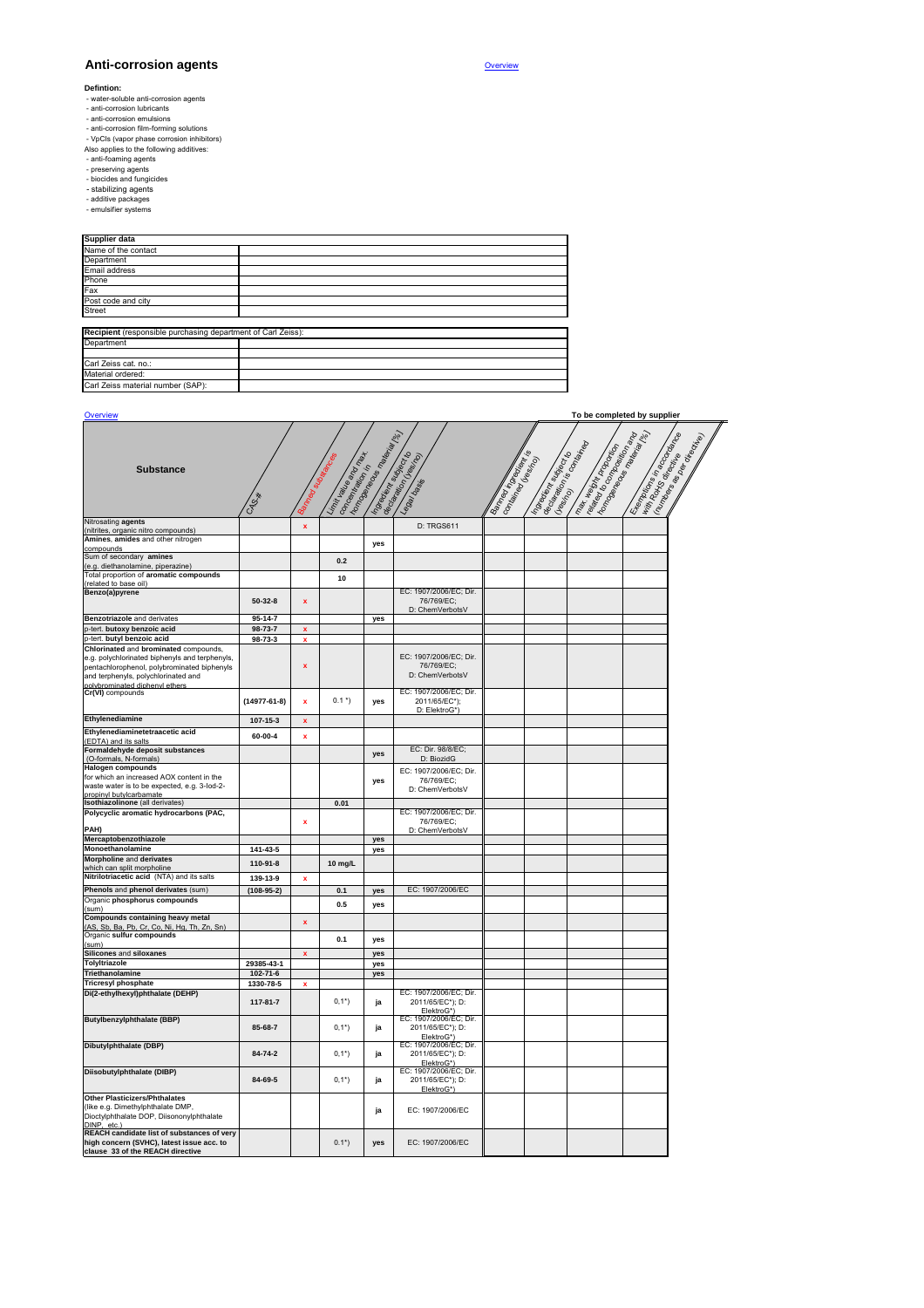# **Cleaning agents and solvents**

## Overview

## **Definition:**

- water-based cleaning agents

- organic cleaning agents/solvents

- additives to the respective cleaning agents.

| <b>Supplier data</b> |  |  |  |  |  |  |  |
|----------------------|--|--|--|--|--|--|--|
| Name of the contact  |  |  |  |  |  |  |  |
| Department           |  |  |  |  |  |  |  |
| Email address        |  |  |  |  |  |  |  |
| Phone                |  |  |  |  |  |  |  |
| Fax                  |  |  |  |  |  |  |  |
| Post code and city   |  |  |  |  |  |  |  |
| Street               |  |  |  |  |  |  |  |

| <b>Recipient</b> (responsible purchasing department of Carl Zeiss): |  |  |  |  |  |
|---------------------------------------------------------------------|--|--|--|--|--|
| Department                                                          |  |  |  |  |  |
|                                                                     |  |  |  |  |  |
| Carl Zeiss cat. no.:                                                |  |  |  |  |  |
| Material ordered:                                                   |  |  |  |  |  |
| Carl Zeiss material number (SAP):                                   |  |  |  |  |  |

| Overview                                                                          |               |                 |                                           |                      |                                      |                   |                                                         |                                                       | To be completed by supplier     |  |
|-----------------------------------------------------------------------------------|---------------|-----------------|-------------------------------------------|----------------------|--------------------------------------|-------------------|---------------------------------------------------------|-------------------------------------------------------|---------------------------------|--|
| <b>Substance</b>                                                                  | CASX          | Bamed sures and | Limit balle and China<br>Concentration in | 16 omgewere omgewere | International Cesingle<br>Legal dass | Bamed in Greening | ecamposition is a construction<br>Indeeping Maple Crypt | Rafed to community of the Mag<br>max. Height property | Esministrations (M. 26 Concess) |  |
| Alkaline components (inorganic, organic)                                          |               |                 |                                           | <b>ves</b>           |                                      |                   |                                                         |                                                       |                                 |  |
| Nitrosating agents<br>(nitrites, organic nitro compounds)                         |               | x               |                                           |                      |                                      |                   |                                                         |                                                       |                                 |  |
| Amines, amides<br>and other nitrogen compounds                                    |               |                 |                                           | yes                  |                                      |                   |                                                         |                                                       |                                 |  |
| Sum of secondary amines<br>(e.g. monoethanolamine, diethanolamine,<br>piperazine) |               |                 | 0.2                                       |                      |                                      |                   |                                                         |                                                       |                                 |  |
| <b>Benzol</b>                                                                     |               | $\mathbf{x}$    |                                           |                      |                                      |                   |                                                         |                                                       |                                 |  |
| <b>Benzotriazole</b> and derivates                                                | $95 - 14 - 7$ |                 |                                           | yes                  |                                      |                   |                                                         |                                                       |                                 |  |
| Boron and Boron compounds                                                         | (7440-42-8)   |                 |                                           | yes                  |                                      |                   |                                                         |                                                       |                                 |  |
| p-tert. butoxy benzoic acid                                                       | 98-73-7       | x               |                                           |                      |                                      |                   |                                                         |                                                       |                                 |  |
| p-tert. butyl benzoic acid                                                        | $98 - 73 - 3$ | $\mathbf{x}$    |                                           |                      |                                      |                   |                                                         |                                                       |                                 |  |
| Chloride and fluoride content                                                     |               |                 |                                           | yes                  |                                      |                   |                                                         |                                                       |                                 |  |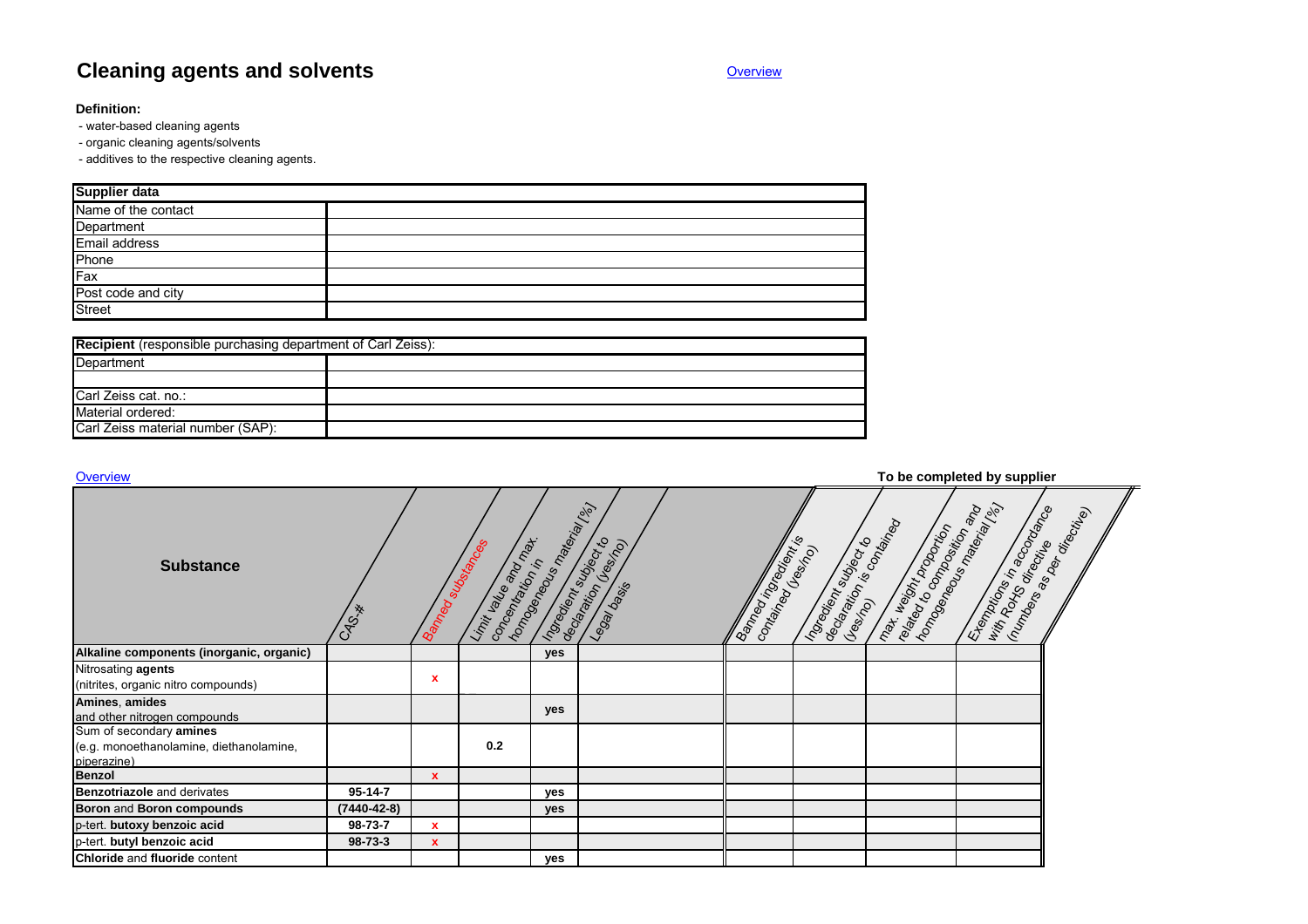| <b>Substance</b>                                                                                                                                                                                                                                                                                                      | CAS-*          | Bamed substances          | concentration in the right of the<br>Limit balle a not max | Ingegraphy superior of | decade dition (resimilation)<br>Legal basis                                                              | <b>Baned in Greening River</b><br>loma <sub>tived</sub> : (1697) | Recapation is considered<br>Ingegraphy superiors | Relation Control Manuscript<br>max. Weight proposed | Innovada Casarina<br>Es empirations in economics | Intrinsige Residences |
|-----------------------------------------------------------------------------------------------------------------------------------------------------------------------------------------------------------------------------------------------------------------------------------------------------------------------|----------------|---------------------------|------------------------------------------------------------|------------------------|----------------------------------------------------------------------------------------------------------|------------------------------------------------------------------|--------------------------------------------------|-----------------------------------------------------|--------------------------------------------------|-----------------------|
| Chlorinated and brominated compounds,                                                                                                                                                                                                                                                                                 |                |                           |                                                            |                        |                                                                                                          |                                                                  |                                                  |                                                     |                                                  |                       |
| e.g. polychlorinated biphenyls and terphenyls,<br>pentachlorophenol, polybrominated biphenyls<br>and terphenyls, polychlorinated and<br>nolybrominated diphenyl ethers                                                                                                                                                |                | $\mathbf{x}$              |                                                            |                        | EC: 1907/2006/EC; Dir.<br>76/769/EC;<br>D: ChemVerbotsV                                                  |                                                                  |                                                  |                                                     |                                                  |                       |
| Aliphatic CHCs<br>(tetrachloromethane, 1,1,2,2-<br>tetrachloroethane, 1,1,1,2-tetrachloroethane,<br>pentachloroethane, chloroform, 1,1,2-<br>trichloroethane, 1,1-dichloroethene, 1,1,1-<br>trichloroethane, tetrachlorocarbon, methylene<br>chloride, chloroform, trichloroethene (Tri),<br>tetrachloroethene (Per)) |                | $\mathbf x$               |                                                            |                        | EC: 1907/2006/EC; Dir.<br>76/769/EC;<br>D: ChemVerbotsV                                                  |                                                                  |                                                  |                                                     |                                                  |                       |
| Aromatic CHCs (e.g. 1,2,4 trichlorobenzol)                                                                                                                                                                                                                                                                            |                | $\boldsymbol{\mathsf{x}}$ |                                                            |                        | EC: 1907/2006/EC; Dir.<br>76/769/EC;<br>D: ChemVerbotsV                                                  |                                                                  |                                                  |                                                     |                                                  |                       |
| Aromatic and perfume substances                                                                                                                                                                                                                                                                                       |                |                           |                                                            | yes                    |                                                                                                          |                                                                  |                                                  |                                                     |                                                  |                       |
| Ethylenediamine                                                                                                                                                                                                                                                                                                       | $107 - 15 - 3$ | $\boldsymbol{\mathsf{x}}$ |                                                            |                        |                                                                                                          |                                                                  |                                                  |                                                     |                                                  |                       |
| Ethylenediaminetetraacetic acid<br>(EDTA) and ist salts                                                                                                                                                                                                                                                               | 60-00-4        | $\mathbf x$               |                                                            |                        |                                                                                                          |                                                                  |                                                  |                                                     |                                                  |                       |
| Chirofluorocarbons (CFCs) and other ozone-<br>depleting substances                                                                                                                                                                                                                                                    |                | $\mathbf x$               |                                                            | yes                    | USA: US Clean Air Act:<br>EC: 1005/2009/EC;<br>517/2014/EC; D:<br>ChemOzon-SchichtV.<br>ChemKlimaSchutzV |                                                                  |                                                  |                                                     |                                                  |                       |
| Information on other complexing agents                                                                                                                                                                                                                                                                                |                |                           |                                                            | yes                    |                                                                                                          |                                                                  |                                                  |                                                     |                                                  |                       |
| Information on other solvent components<br>(VOC)                                                                                                                                                                                                                                                                      |                |                           |                                                            | yes                    | EC: 2010/75/EC;<br>1999/13/EC;<br>D: 31. BlmSchV                                                         |                                                                  |                                                  |                                                     |                                                  |                       |
| Mercaptobenzotriazole                                                                                                                                                                                                                                                                                                 |                |                           |                                                            | yes                    |                                                                                                          |                                                                  |                                                  |                                                     |                                                  |                       |
| Monoethanolamine                                                                                                                                                                                                                                                                                                      | 141-43-5       |                           |                                                            | yes                    |                                                                                                          |                                                                  |                                                  |                                                     |                                                  |                       |
| Morpholine and derivates<br>that can split off morpholine                                                                                                                                                                                                                                                             | 110-91-8       |                           | 10 $mg/L$                                                  |                        |                                                                                                          |                                                                  |                                                  |                                                     |                                                  |                       |
| Nitrilotriacetic acid (NTA) and ist salts                                                                                                                                                                                                                                                                             | 139-13-9       | $\mathbf{x}$              |                                                            |                        |                                                                                                          |                                                                  |                                                  |                                                     |                                                  |                       |
| Nonylphenol and nonylphenol<br>ethoxylates                                                                                                                                                                                                                                                                            | 25154-52-3     | $\mathbf{x}$              |                                                            |                        | EC: 1907/2006/EC; Dir.<br>76/769/EC;<br>D: ChemVerbotsV                                                  |                                                                  |                                                  |                                                     |                                                  |                       |
| Phenol                                                                                                                                                                                                                                                                                                                | 108-95.2       | $\mathbf{x}$              |                                                            |                        | EC: 1907/2006/EC                                                                                         |                                                                  |                                                  |                                                     |                                                  |                       |
| O and C-substituting phenols                                                                                                                                                                                                                                                                                          |                |                           |                                                            | <b>ves</b>             |                                                                                                          |                                                                  |                                                  |                                                     |                                                  |                       |
| <b>Phophorus compounds</b>                                                                                                                                                                                                                                                                                            |                |                           |                                                            | yes                    |                                                                                                          |                                                                  |                                                  |                                                     |                                                  |                       |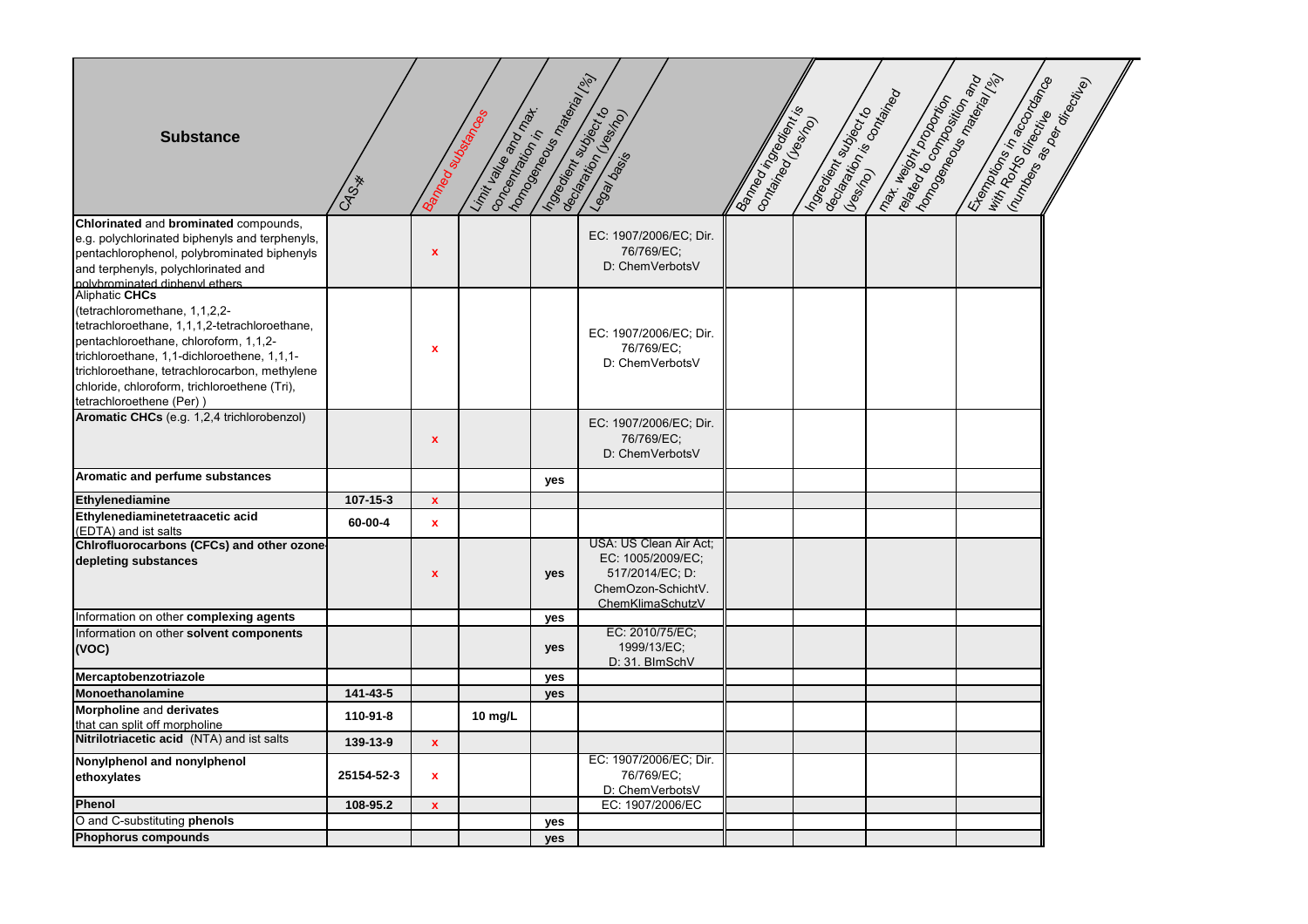| <b>Substance</b>                                                                              | CAS-*        | Bamed Subsequences | Limit balle a Morning<br>Concentration in | 16mg ee regtad<br>Ingegraphy superior to | deciation (reserved<br>Legal design                     | Banned in Greening<br>lamaries - Manco | ecamic and depth of the contract of<br>Ingegraphy support | readed to complementary and<br>max. Height property | 16mgeleer ook maritim (ng<br>Espringer Recorder des | Indiana Basic Cleaner |
|-----------------------------------------------------------------------------------------------|--------------|--------------------|-------------------------------------------|------------------------------------------|---------------------------------------------------------|----------------------------------------|-----------------------------------------------------------|-----------------------------------------------------|-----------------------------------------------------|-----------------------|
| <b>Plasticizers/Phthalates</b>                                                                |              |                    |                                           |                                          |                                                         |                                        |                                                           |                                                     |                                                     |                       |
| (Dibutyl phthalate DBP, butyl benzyl phthalate)<br>BBP, dimethyl phthalate DMP, Di-(2-ethyl)- |              |                    |                                           | yes                                      |                                                         |                                        |                                                           |                                                     |                                                     |                       |
| hexyl phthalate DEHP, dioctyl phthalate DOP,                                                  |              |                    |                                           |                                          |                                                         |                                        |                                                           |                                                     |                                                     |                       |
| diisononyl phthalate DINP etc.)                                                               |              |                    |                                           |                                          |                                                         |                                        |                                                           |                                                     |                                                     |                       |
| Acid components (inorganic, organic)                                                          |              |                    |                                           | yes                                      |                                                         |                                        |                                                           |                                                     |                                                     |                       |
| <b>Sulfur compounds</b>                                                                       |              |                    |                                           | yes                                      |                                                         |                                        |                                                           |                                                     |                                                     |                       |
| Compounds containing heavy metals<br>(Sb, Ba, Pb, Cr, Co, Ni, Hg, Th, Zn, Sn)                 |              | $\mathbf x$        |                                           |                                          |                                                         |                                        |                                                           |                                                     |                                                     |                       |
| Silicones and siloxanes                                                                       |              | x                  |                                           | yes                                      |                                                         |                                        |                                                           |                                                     |                                                     |                       |
| Anionic tensides                                                                              |              |                    |                                           | yes                                      |                                                         |                                        |                                                           |                                                     |                                                     |                       |
| Non-ionic tensides                                                                            |              |                    |                                           | yes                                      |                                                         |                                        |                                                           |                                                     |                                                     |                       |
| Tolytriazole                                                                                  | 29385-43-1   |                    |                                           | <b>ves</b>                               |                                                         |                                        |                                                           |                                                     |                                                     |                       |
| Triethanolamine                                                                               | 102-71-6     |                    |                                           | yes                                      |                                                         |                                        |                                                           |                                                     |                                                     |                       |
| Perfluorooctane sulfonates (PFOS)                                                             | $(335-67-1)$ | $\boldsymbol{x}$   |                                           |                                          | EC: 1907/2006/EC; Dir.<br>76/769/EC;<br>D: ChemVerbotsV |                                        |                                                           |                                                     |                                                     |                       |
| <b>REACH candidate list of substances of very</b>                                             |              |                    |                                           |                                          |                                                         |                                        |                                                           |                                                     |                                                     |                       |
| high concern (SVHC), latest issue acc. to                                                     |              |                    | $0.1^*$                                   | yes                                      | EC: 1907/2006/EC                                        |                                        |                                                           |                                                     |                                                     |                       |
| clause 33 of the REACH directive                                                              |              |                    |                                           |                                          |                                                         |                                        |                                                           |                                                     |                                                     |                       |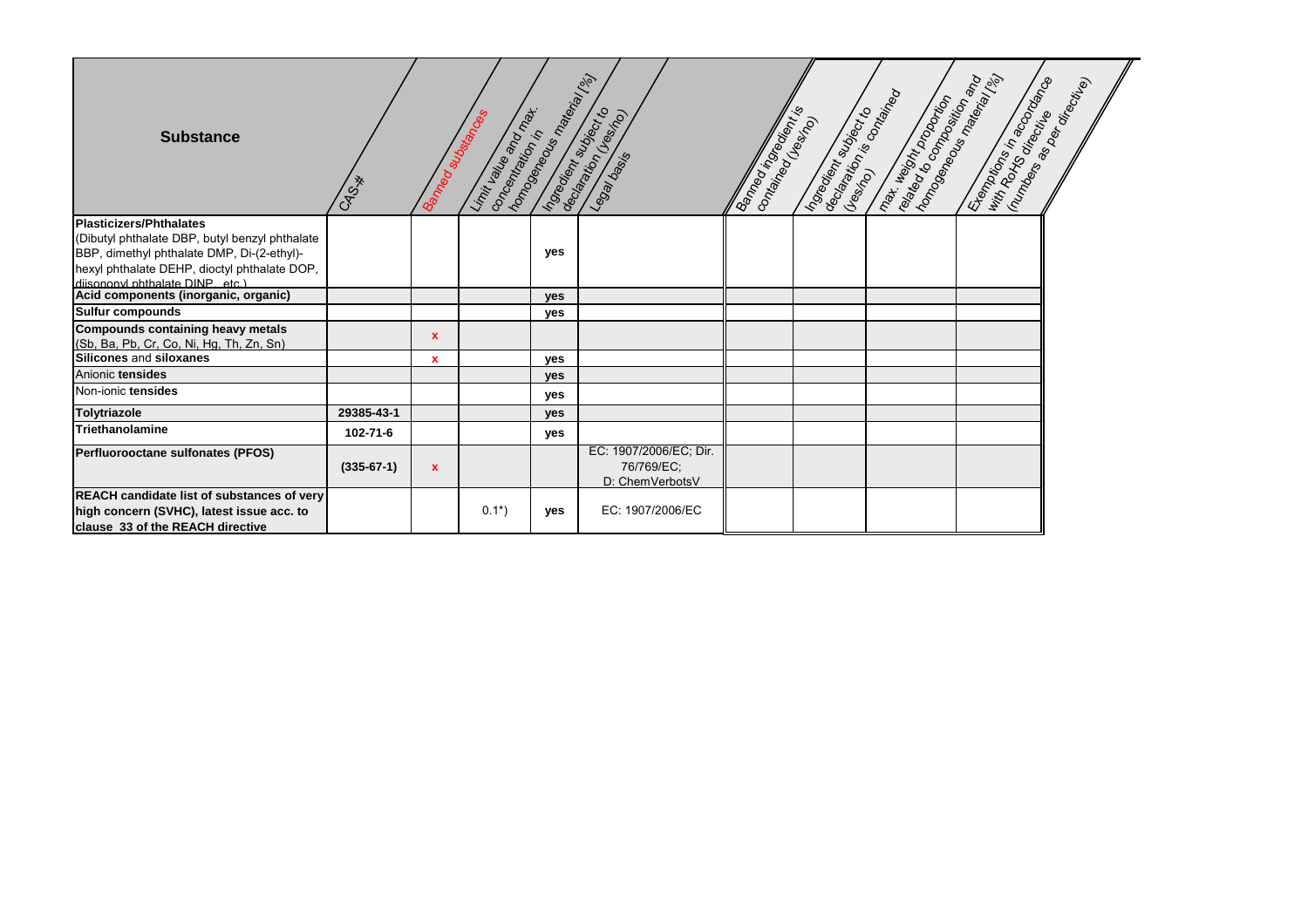## **Polishing agents**

**Overview** 

## **Definition:**

- Polishing agents as solids or suspension system for polishing metallic materials, glass and ceramics

- Polishing aids

| Supplier data                                                |  |
|--------------------------------------------------------------|--|
| Name of the contact                                          |  |
| Department                                                   |  |
| <b>Email address</b>                                         |  |
| Phone                                                        |  |
| Fax                                                          |  |
| Post code and city                                           |  |
| <b>Street</b>                                                |  |
|                                                              |  |
| Recipient (responsible purchasing department of Carl Zeiss): |  |
| Department                                                   |  |
|                                                              |  |
| Carl Zeiss cat. no.:                                         |  |
| Material ordered:                                            |  |
| Carl Zeiss material number (SAP):                            |  |

# **Overview To be completed by supplier**

| <b>Substance</b>                                                                                                                                                                                                                                      | CASX              | Bamedos Mostes | Limit alle and rack<br>concentration in | Innocenew orage in the<br>Ingegraphy | decision (residuo)<br>Legal bays                                                   | Banned in Greater is | aegaillants constants<br>Interestion and process<br>consideration (resident | relation for approximation of the contract of the contract of the contract of the contract of the contract of the contract of the contract of the contract of the contract of the contract of the contract of the contract of<br>max. Masing porontom | Exemption Recognization | With Royce of Recording Contractor |
|-------------------------------------------------------------------------------------------------------------------------------------------------------------------------------------------------------------------------------------------------------|-------------------|----------------|-----------------------------------------|--------------------------------------|------------------------------------------------------------------------------------|----------------------|-----------------------------------------------------------------------------|-------------------------------------------------------------------------------------------------------------------------------------------------------------------------------------------------------------------------------------------------------|-------------------------|------------------------------------|
| Antimony and its compounds                                                                                                                                                                                                                            | $(7440-36-0)$     |                |                                         | yes                                  | EU and D: waste<br>water legislation                                               |                      |                                                                             |                                                                                                                                                                                                                                                       |                         |                                    |
| AOX (adsorbable organic halogen<br>compounds)                                                                                                                                                                                                         |                   |                |                                         | yes                                  | EU and D: waste<br>water legislation                                               |                      |                                                                             |                                                                                                                                                                                                                                                       |                         |                                    |
| Arsenic and its compounds                                                                                                                                                                                                                             | $(7440-38-2)$     |                |                                         | yes                                  | EU and D: waste<br>water legislation                                               |                      |                                                                             |                                                                                                                                                                                                                                                       |                         |                                    |
| <b>Barium</b> and its compounds                                                                                                                                                                                                                       | $(7440-39-3)$     |                |                                         | yes                                  | EU and D: waste<br>water legislation                                               |                      |                                                                             |                                                                                                                                                                                                                                                       |                         |                                    |
| Lead and its compounds                                                                                                                                                                                                                                | $(7439-92-1)$     |                |                                         | yes                                  | EU and D: waste<br>water legislation                                               |                      |                                                                             |                                                                                                                                                                                                                                                       |                         |                                    |
| Cadmium and its compound                                                                                                                                                                                                                              | $(7440 - 43 - 9)$ |                |                                         | yes                                  | EU and D: waste<br>water legislation                                               |                      |                                                                             |                                                                                                                                                                                                                                                       |                         |                                    |
| Chromium and its compounds                                                                                                                                                                                                                            | $(7440 - 47 - 3)$ |                |                                         | yes                                  | EU and D: waste<br>water legislation                                               |                      |                                                                             |                                                                                                                                                                                                                                                       |                         |                                    |
| <b>Fluoride</b>                                                                                                                                                                                                                                       | $(7681 - 49 - 4)$ |                |                                         | yes                                  | EU and D: waste<br>water legislation                                               |                      |                                                                             |                                                                                                                                                                                                                                                       |                         |                                    |
| Complexing agents (e.g. EDTA, NTA)                                                                                                                                                                                                                    |                   |                |                                         | yes                                  | EU and D: waste<br>water legislation                                               |                      |                                                                             |                                                                                                                                                                                                                                                       |                         |                                    |
| <b>Copper</b> and its compounds                                                                                                                                                                                                                       | 7440-50-8         |                |                                         | yes                                  | EU and D: waste<br>water legislation                                               |                      |                                                                             |                                                                                                                                                                                                                                                       |                         |                                    |
| Nickel and its compounds                                                                                                                                                                                                                              | 7440-02-0         |                |                                         | yes                                  | EU and D: waste<br>water legislation                                               |                      |                                                                             |                                                                                                                                                                                                                                                       |                         |                                    |
| Contents of rare earth oxides (e.g. CeO <sub>2</sub> ,<br>$La2O3$ )                                                                                                                                                                                   |                   |                |                                         | yes                                  | EU and D: waste<br>water legislation                                               |                      |                                                                             |                                                                                                                                                                                                                                                       |                         |                                    |
| Silver and its compounds                                                                                                                                                                                                                              | $(7440 - 22 - 4)$ |                |                                         | yes                                  | EU and D: waste<br>water legislation                                               |                      |                                                                             |                                                                                                                                                                                                                                                       |                         |                                    |
| <b>Sulfate</b>                                                                                                                                                                                                                                        |                   |                |                                         | yes                                  | EU and D: waste<br>water legislation                                               |                      |                                                                             |                                                                                                                                                                                                                                                       |                         |                                    |
| Zinc and its compounds                                                                                                                                                                                                                                | $(7440-66-6)$     |                |                                         | yes                                  | EU and D: waste<br>water legislation                                               |                      |                                                                             |                                                                                                                                                                                                                                                       |                         |                                    |
| Specification of the main component of the<br>polishing agent, in connection with the dust<br>limit value, if required                                                                                                                                |                   |                |                                         | yes                                  | EU and D:<br>occupational safety<br>legislation                                    |                      |                                                                             |                                                                                                                                                                                                                                                       |                         |                                    |
| The concentration range, the radiation type<br>$(\alpha \text{ and } \beta \text{ radiation})$ and the radiation activity<br>or radioactive elements, substances and<br>compounds contained in polishing agents must<br>be specified by the supplier. |                   |                |                                         | yes                                  | EU und D:<br>occupational safety<br>legislation; radiation<br>protection ordinance |                      |                                                                             |                                                                                                                                                                                                                                                       |                         |                                    |
| REACH candidate list of substances of very<br>high concern (SVHC), latest issue acc. to<br>clause 33 of the REACH directive                                                                                                                           |                   |                | $0.1^*$                                 | yes                                  | EC: 1907/2006/EC                                                                   |                      |                                                                             |                                                                                                                                                                                                                                                       |                         |                                    |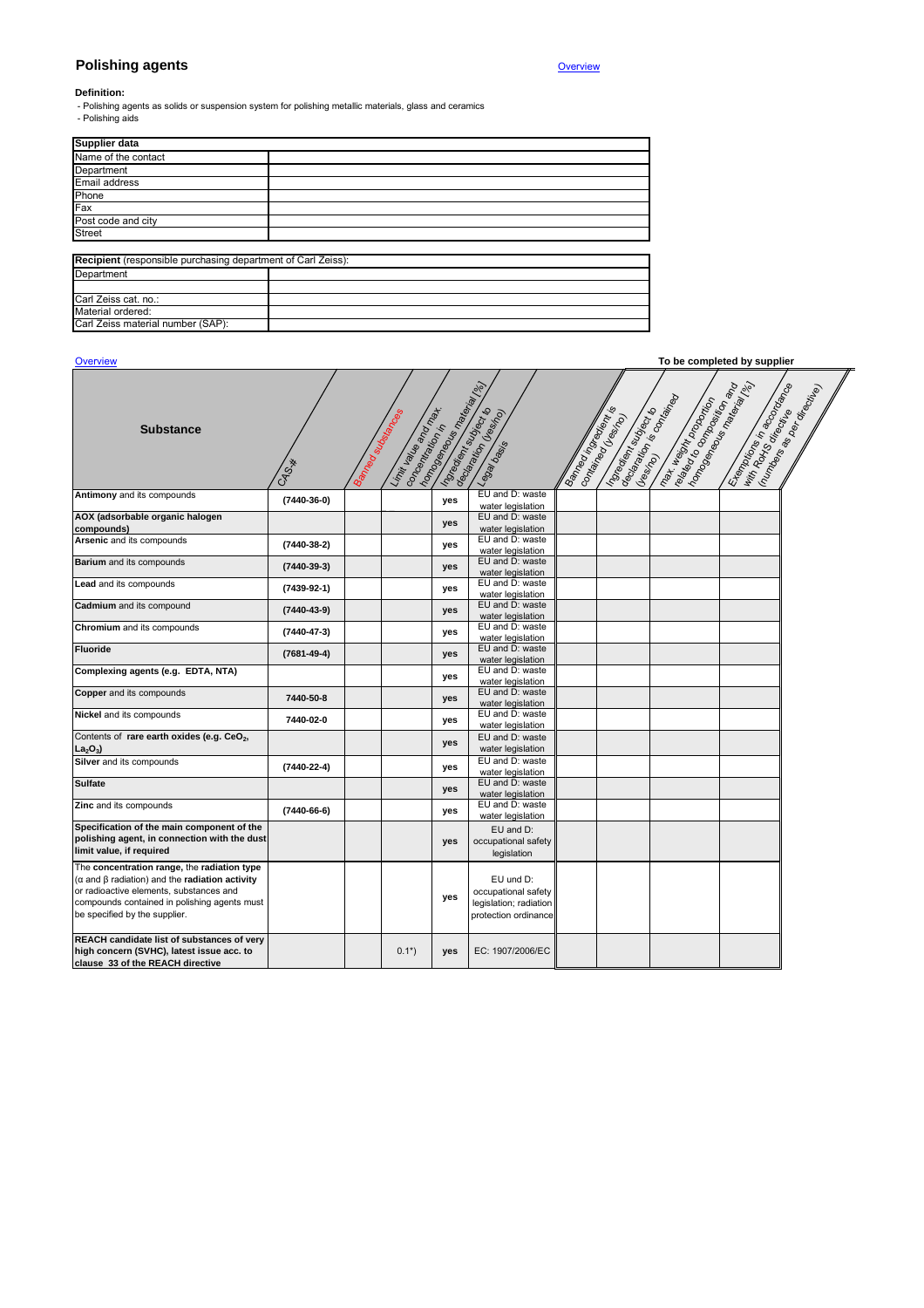## **Metal finishing chemicals**

**Overview** 

**Definition:**<br>- Substances and preparations for metal finishing processes

| Supplier data                                                |  |
|--------------------------------------------------------------|--|
|                                                              |  |
| Name of the contact                                          |  |
| Department                                                   |  |
| Email address                                                |  |
| Phone                                                        |  |
| Fax                                                          |  |
| Post code and city                                           |  |
| <b>Street</b>                                                |  |
|                                                              |  |
| Recipient (responsible purchasing department of Carl Zeiss): |  |
| Department                                                   |  |
|                                                              |  |
| Carl Zeiss cat. no.:                                         |  |
| Material ordered:                                            |  |
| Carl Zeiss material number (SAP):                            |  |

# Ov erview **Vom Lieferanten auszufüllen**

|                                                                                         |                   |             |                                        | Iomagement of the Capital Capital |                                                          |                    |                       | reservo de despito de la provincia de la    | Indiana Registration of the Cap II<br>Es engineering en de Castro de Castro | (ningage of degree of the pillar) |
|-----------------------------------------------------------------------------------------|-------------------|-------------|----------------------------------------|-----------------------------------|----------------------------------------------------------|--------------------|-----------------------|---------------------------------------------|-----------------------------------------------------------------------------|-----------------------------------|
|                                                                                         |                   |             |                                        |                                   | a francour en el de la partir de la                      |                    | Ingretial and Record  | accasion is considered<br>max. Hegy booking |                                                                             |                                   |
| <b>Substance</b>                                                                        |                   |             | Limit alle and day<br>Concepted Markin |                                   |                                                          | Banned in Breading | Condemand User (1991) |                                             |                                                                             |                                   |
|                                                                                         |                   |             |                                        |                                   |                                                          |                    |                       |                                             |                                                                             |                                   |
|                                                                                         | ICAS **           |             |                                        |                                   |                                                          |                    |                       |                                             |                                                                             |                                   |
| Alkaline components (inorganic, organic)                                                |                   |             |                                        |                                   | EC and D: waste                                          |                    |                       |                                             |                                                                             |                                   |
| Aluminumand its compounds                                                               |                   |             |                                        |                                   | water legislation<br>EC and D: waste                     |                    |                       |                                             |                                                                             |                                   |
| AOX (adsorbable organic halogen                                                         | $(7429 - 90 - 5)$ |             |                                        | yes                               | water legislation<br>EC und D: waste                     |                    |                       |                                             |                                                                             |                                   |
| compounds)<br>Arsenic and its compounds                                                 |                   |             |                                        | yes                               | water legislation                                        |                    |                       |                                             |                                                                             |                                   |
|                                                                                         | $(7440-38-2)$     |             |                                        | yes                               | EC and D: waste<br>water legislation                     |                    |                       |                                             |                                                                             |                                   |
|                                                                                         |                   |             |                                        |                                   |                                                          |                    |                       |                                             |                                                                             |                                   |
| Barium and its compounds                                                                |                   |             |                                        |                                   | EC and D: waste                                          |                    |                       |                                             |                                                                             |                                   |
|                                                                                         | $(7440-39-3)$     |             |                                        | yes                               | water legislation                                        |                    |                       |                                             |                                                                             |                                   |
| Lead and its compounds                                                                  |                   |             |                                        |                                   | EC and D: waste                                          |                    |                       |                                             |                                                                             |                                   |
|                                                                                         | $(7439-92-1)$     |             | $0,1^*$                                | yes                               | water legislation;<br>EC: 1907/2006/EC;                  |                    |                       |                                             |                                                                             |                                   |
|                                                                                         |                   |             |                                        |                                   | Dir. 2011/65/EC*);                                       |                    |                       |                                             |                                                                             |                                   |
| Cadmium and its compounds                                                               |                   |             |                                        |                                   | EC: ElektroG*)<br>EC: und D: waste<br>water legislation; |                    |                       |                                             |                                                                             |                                   |
|                                                                                         | (7440-43-9)       |             | $0,01^*$                               | yes                               | EC: 1907/2006/EC:<br>Dir. 76/769/EC, Dir                 |                    |                       |                                             |                                                                             |                                   |
|                                                                                         |                   |             |                                        |                                   | 2011/65/EC*); D:<br>ChemVerbotsV,                        |                    |                       |                                             |                                                                             |                                   |
| Free chlorine                                                                           | $(7647 - 14 - 5)$ |             |                                        |                                   | FlektroG*)                                               |                    |                       |                                             |                                                                             |                                   |
| Chromium                                                                                |                   |             |                                        |                                   | EC and D: waste                                          |                    |                       |                                             |                                                                             |                                   |
|                                                                                         | $(7440 - 47 - 3)$ |             |                                        | yes                               | water legislation                                        |                    |                       |                                             |                                                                             |                                   |
| Cr(VI)                                                                                  |                   |             |                                        |                                   | EC and D: waste<br>water legislation;                    |                    |                       |                                             |                                                                             |                                   |
|                                                                                         | $(14977-61-8)$    |             | $0,1$ <sup>*</sup> )                   | yes                               | EC: 1907/2006/EC;<br>Dir. 2011/65/EC*);                  |                    |                       |                                             |                                                                             |                                   |
| Cobalt and its compounds                                                                | $(7440 - 48 - 4)$ |             |                                        | yes                               | D: FlektroG*)<br>EC and D: waste                         |                    |                       |                                             |                                                                             |                                   |
| Cyanide, easily purgeable                                                               |                   |             |                                        |                                   | water legislation<br>EC and D: waste                     |                    |                       |                                             |                                                                             |                                   |
| Iron and its compounds                                                                  | $(143 - 33 - 9)$  |             |                                        | yes                               | water legislation<br>EC and D: waste                     |                    |                       |                                             |                                                                             |                                   |
| Fluoride                                                                                | $(7439 - 89 - 6)$ |             |                                        | yes                               | water legislation<br>EC and D: waste                     |                    |                       |                                             |                                                                             |                                   |
| Hydrocarbons (HC)                                                                       | $(7681 - 49 - 4)$ |             |                                        | yes                               | water legislation<br>EC and D: waste                     |                    |                       |                                             |                                                                             |                                   |
| Complexing agents (hard, e.g. EDTA, NTA)                                                |                   |             |                                        | yes                               | water legislation<br>EC and D: waste                     |                    |                       |                                             |                                                                             |                                   |
| Complexing agents (other, except EDTA,                                                  |                   | x           |                                        |                                   | water legislation<br>EC and D: waste                     |                    |                       |                                             |                                                                             |                                   |
| NTA)<br>Copper and its compounds                                                        |                   |             |                                        | yes                               | water legislation<br>EC and D: waste                     |                    |                       |                                             |                                                                             |                                   |
| Nickel and its compounds                                                                | $(7440 - 50 - 8)$ |             |                                        | yes                               | water legislation<br>EC and D: waste                     |                    |                       |                                             |                                                                             |                                   |
| Perfluorooctane sulfonate (PFOS)                                                        | $(7440 - 02 - 0)$ |             |                                        | yes                               | water legislation<br>EC: 1907/2006/EC                    |                    |                       |                                             |                                                                             |                                   |
|                                                                                         | $(335-67-1)$      | $\mathbf x$ |                                        | yes                               | Dir. 76/769/EC; D:                                       |                    |                       |                                             |                                                                             |                                   |
| Phosphorus and its compounds                                                            | $(7723 - 14 - 0)$ |             |                                        | yes                               | ChemVerbotsV<br>EC and D: waste                          |                    |                       |                                             |                                                                             |                                   |
| Mercury and its compounds                                                               |                   |             |                                        |                                   | water legislation;                                       |                    |                       |                                             |                                                                             |                                   |
|                                                                                         | $(7439-97-6)$     |             | $0.1^*$ )                              | yes                               | EC: 1907/2006/EC;<br>Dir. 2011/65/EC*);                  |                    |                       |                                             |                                                                             |                                   |
| Acid components (inorganic, organic)                                                    |                   |             |                                        | yes                               | D: ElektroG*)<br>EC and D: waste                         |                    |                       |                                             |                                                                             |                                   |
| Selenium and its compounds                                                              | $(7782 - 49 - 2)$ |             |                                        | yes                               | water legislation<br>EC and D: waste                     |                    |                       |                                             |                                                                             |                                   |
| Silver and its compounds                                                                |                   |             |                                        |                                   | water legislation                                        |                    |                       |                                             |                                                                             |                                   |
|                                                                                         | $(7440 - 22 - 4)$ |             |                                        | yes                               | EC and D: waste<br>water legislation                     |                    |                       |                                             |                                                                             |                                   |
| Nitrogen (from ammonium compounds)                                                      |                   |             |                                        |                                   | EC and D: waste                                          |                    |                       |                                             |                                                                             |                                   |
|                                                                                         | $(12125-02-9)$    |             |                                        | yes                               | water legislation                                        |                    |                       |                                             |                                                                             |                                   |
| Nitrogen (from nitrite)                                                                 |                   |             |                                        |                                   | EC and D: waste                                          |                    |                       |                                             |                                                                             |                                   |
|                                                                                         |                   |             |                                        | yes                               | water legislation                                        |                    |                       |                                             |                                                                             |                                   |
| Sulfide                                                                                 |                   |             |                                        |                                   |                                                          |                    |                       |                                             |                                                                             |                                   |
|                                                                                         |                   |             |                                        | yes                               | EC and D: waste<br>water legislation                     |                    |                       |                                             |                                                                             |                                   |
|                                                                                         |                   |             |                                        |                                   |                                                          |                    |                       |                                             |                                                                             |                                   |
| Tin and its compounds                                                                   |                   |             |                                        |                                   | EC and D: waste                                          |                    |                       |                                             |                                                                             |                                   |
|                                                                                         |                   |             |                                        |                                   | water legislation;                                       |                    |                       |                                             |                                                                             |                                   |
|                                                                                         | $(7440-31-5)$     |             |                                        | yes                               | EC: 1907/2006/EC;<br>Dir. 76/769/EC; D:                  |                    |                       |                                             |                                                                             |                                   |
| Zinc and its compounds                                                                  |                   |             |                                        |                                   | ChemVerbotsV                                             |                    |                       |                                             |                                                                             |                                   |
|                                                                                         |                   |             |                                        |                                   |                                                          |                    |                       |                                             |                                                                             |                                   |
|                                                                                         | $(7440 - 66 - 6)$ |             |                                        | yes                               | EC and D: waste<br>water legislation                     |                    |                       |                                             |                                                                             |                                   |
|                                                                                         |                   |             |                                        |                                   |                                                          |                    |                       |                                             |                                                                             |                                   |
| REACH candidate list of substances of very<br>high concern (SVHC), latest issue acc. to |                   |             | $0.1^*$                                | yes                               | EC: 1907/2006/EC                                         |                    |                       |                                             |                                                                             |                                   |
| clause 33 of the REACH directive                                                        |                   |             |                                        |                                   |                                                          |                    |                       |                                             |                                                                             |                                   |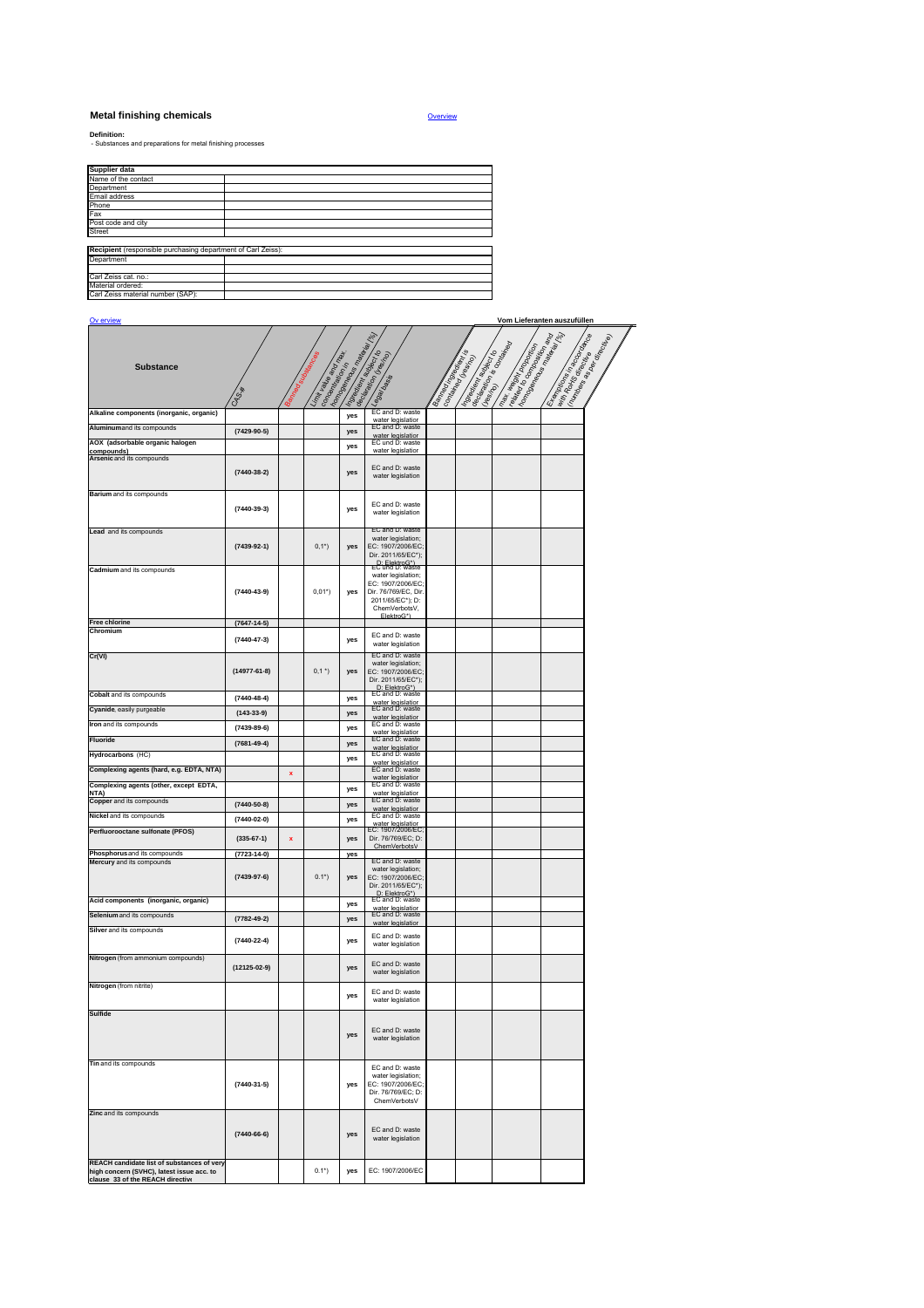# **Evaporation substances**

## **Definition:**

Evaporated materials (AR coatings, HR coatings)

| <b>Supplier data</b> |  |
|----------------------|--|
| Name of the contact  |  |
| Department           |  |
| Email address        |  |
| Phone                |  |
| Fax                  |  |
| Post code and city   |  |
| <b>Street</b>        |  |

| <b>Recipient</b> (responsible purchasing department of Carl Zeiss): |  |  |  |  |  |  |  |  |
|---------------------------------------------------------------------|--|--|--|--|--|--|--|--|
| Department                                                          |  |  |  |  |  |  |  |  |
|                                                                     |  |  |  |  |  |  |  |  |
| Carl Zeiss cat. no.:                                                |  |  |  |  |  |  |  |  |
| Material ordered:                                                   |  |  |  |  |  |  |  |  |
| Carl Zeiss material number (SAP):                                   |  |  |  |  |  |  |  |  |

| Overview                                                                                                                                                                                                                                                    |      |                  |                                          |                                                    |                                                                                          |                            |                                                  |                                                                                                                                                                                                                                                          | To be completed by supplier                             |  |
|-------------------------------------------------------------------------------------------------------------------------------------------------------------------------------------------------------------------------------------------------------------|------|------------------|------------------------------------------|----------------------------------------------------|------------------------------------------------------------------------------------------|----------------------------|--------------------------------------------------|----------------------------------------------------------------------------------------------------------------------------------------------------------------------------------------------------------------------------------------------------------|---------------------------------------------------------|--|
| <b>Substance</b>                                                                                                                                                                                                                                            | CASX | Bamed Substances | Limit ballea and day<br>Concentration in | homogeneous material res<br>Ingegraphy superior to | degrador (regime)<br>Legal design                                                        | Bamed right de de director | Improving Indian Region<br>lon <sub>taried</sub> | Rakey is comparison in the data of the data of the data of the data of the data of the data of the data of the data of the data of the data of the data of the data of the data of the data of the data of the data of the dat<br>max Height Proposition | Expression Recorder de<br>With Ports directive with the |  |
| The concentration range, the radiation type $(a)$<br>and $\beta$ radiation) and the radiation activity or<br>radioactive elements, substances and<br>compounds contained in evaporation<br>substances (e.g. $ThF_4$ ) must be specified by<br>the supplier. |      |                  |                                          | yes                                                | EU and D:<br>occupational<br>safety legislation;<br>radiation<br>protection<br>ordinance |                            |                                                  |                                                                                                                                                                                                                                                          |                                                         |  |
| Specification of the primary and secondary<br>components in accordance with the safety data<br>sheet.                                                                                                                                                       |      |                  |                                          | yes                                                | $EU$ and $D$ :<br>occupational<br>safety<br>legislation                                  |                            |                                                  |                                                                                                                                                                                                                                                          |                                                         |  |
| REACH candidate list of substances of very<br>high concern (SVHC), latest issue acc. to<br>clause 33 of the REACH directive                                                                                                                                 |      |                  | $0,1^*$                                  | yes                                                | EC:<br>1907/2006/EC                                                                      |                            |                                                  |                                                                                                                                                                                                                                                          |                                                         |  |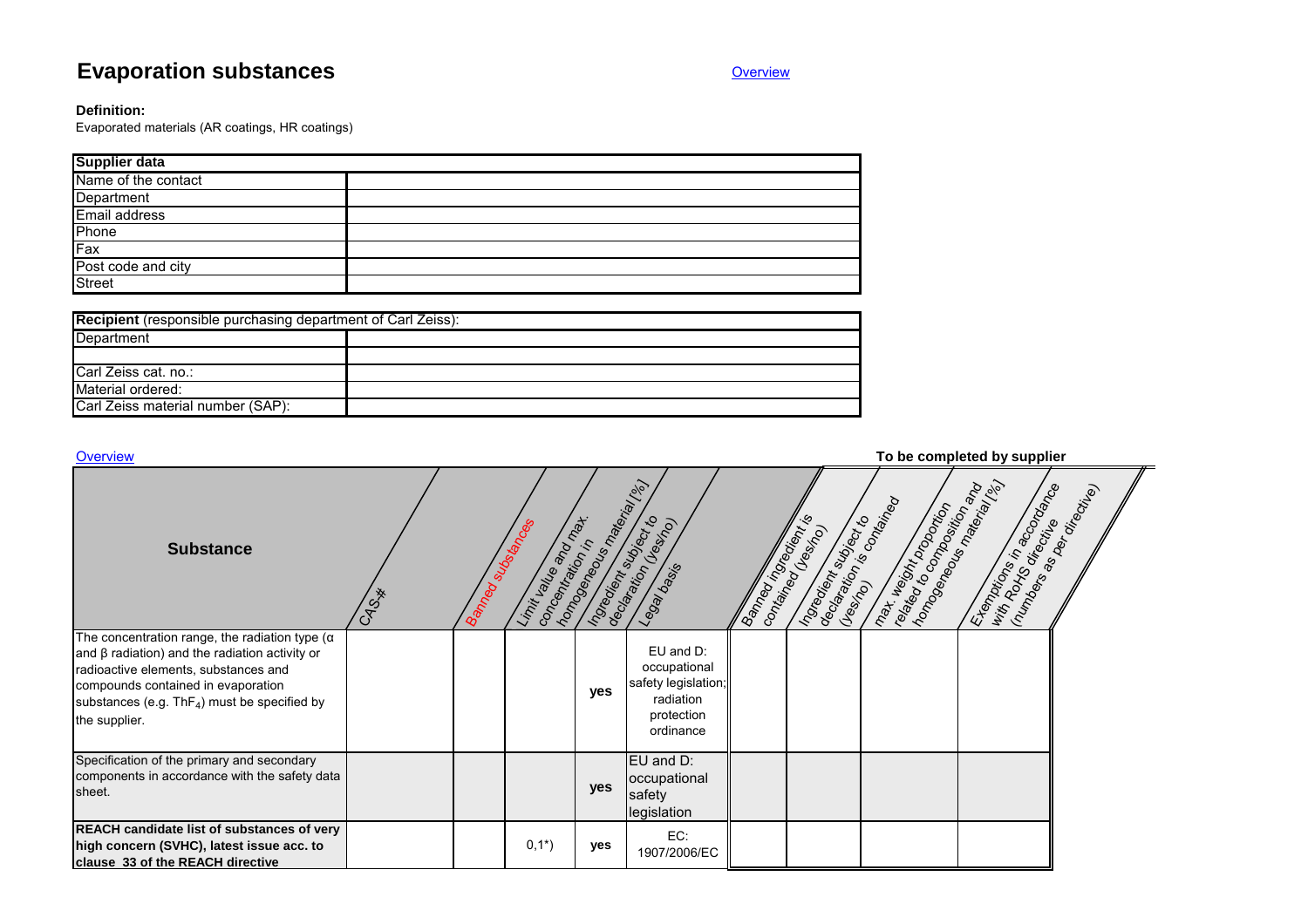# **Gases**

**Definition:** Technical gases and special gases as components of machines, plants, products

| Supplier data                                                |  |
|--------------------------------------------------------------|--|
| Name of the contact                                          |  |
| Department                                                   |  |
| Email address                                                |  |
| Phone                                                        |  |
| Fax                                                          |  |
| Post code and city                                           |  |
| <b>Street</b>                                                |  |
|                                                              |  |
| Recipient (responsible purchasing department of Carl Zeiss): |  |
| Department                                                   |  |
|                                                              |  |
| Carl Zeiss cat. no.:                                         |  |
| Material ordered:                                            |  |
| Carl Zeiss material number (SAP):                            |  |

| Overview                                                                                                                                     | To be completed by supplier |                  |                                         |                                               |                                                                                                                                |                   |                                         |                                                                                                                                                                                                                                                                                                    |                                                    |  |  |
|----------------------------------------------------------------------------------------------------------------------------------------------|-----------------------------|------------------|-----------------------------------------|-----------------------------------------------|--------------------------------------------------------------------------------------------------------------------------------|-------------------|-----------------------------------------|----------------------------------------------------------------------------------------------------------------------------------------------------------------------------------------------------------------------------------------------------------------------------------------------------|----------------------------------------------------|--|--|
| <b>Substance</b>                                                                                                                             | CASX                        | Bamed & Motorces | Limit site and rack<br>Concentration in | Iomaeneous materiales (h.<br>Insegal and Read | declaration (restriction)                                                                                                      | Bamed in Greening | Indeed en superior<br>Conderiged Magnus | Reserved Controller (See also de la Reserved de la Reserve de la Reserve de la Reserve de la Reserve de la Reserve de la Reserve de la Reserve de la Reserve de la Reserve de la Reserve de la Reserve de la Reserve de la Res<br>deca <sub>rtion is constructed</sub><br>max. Meditor proposition | Esemployer Recognition<br>Will Port of discharge - |  |  |
| Specification of primary/secondary                                                                                                           |                             |                  |                                         | yes                                           | EC and D: Occupational                                                                                                         |                   |                                         |                                                                                                                                                                                                                                                                                                    |                                                    |  |  |
| components acc. to safety data sheet<br><b>Bromomethane</b>                                                                                  | 74-83-9                     | $\mathbf{x}$     |                                         | yes                                           | safety legislation<br>USA: US Clean Air Act;<br>EC: 1005/2009/EG;<br>517/2014/EG; D:<br>ChemOzon-SchichtV.<br>ChemKlimaSchutzV |                   |                                         |                                                                                                                                                                                                                                                                                                    |                                                    |  |  |
| Fully and partially halogenated,<br>hydrochlorofluorocarbons and brominated<br>chlorofluorocarbons (CFS, HCFC and<br><b>BCFC)</b> and halons |                             |                  |                                         | yes                                           | USA: US Clean Air Act:<br>EC: 1005/2009/EG;<br>517/2014/EG; D:<br>ChemOzon-SchichtV.<br>ChemKlimaSchutzV                       |                   |                                         |                                                                                                                                                                                                                                                                                                    |                                                    |  |  |
| Sulfur hexafluoride                                                                                                                          | 2551-62-4                   |                  |                                         | yes                                           | USA: US Clean Air Act;<br>EC: 1005/2009/EG;<br>517/2014/EG; D:<br>ChemOzon-SchichtV.<br>ChemKlimaSchutzV                       |                   |                                         |                                                                                                                                                                                                                                                                                                    |                                                    |  |  |
| Vinyl chloride (VC)                                                                                                                          | $75-01-4$                   | $\mathbf{x}$     |                                         |                                               | EC: 1907/2006/EC; Dir.<br>76/769/EG;<br>D: ChemVerbotsV                                                                        |                   |                                         |                                                                                                                                                                                                                                                                                                    |                                                    |  |  |
| REACH candidate list of substances of very<br>high concern (SVHC), latest issue acc. to<br>clause 33 of the REACH directive                  |                             |                  | $0.1^{*}$                               | yes                                           | EC: 1907/2006/EC                                                                                                               |                   |                                         |                                                                                                                                                                                                                                                                                                    |                                                    |  |  |

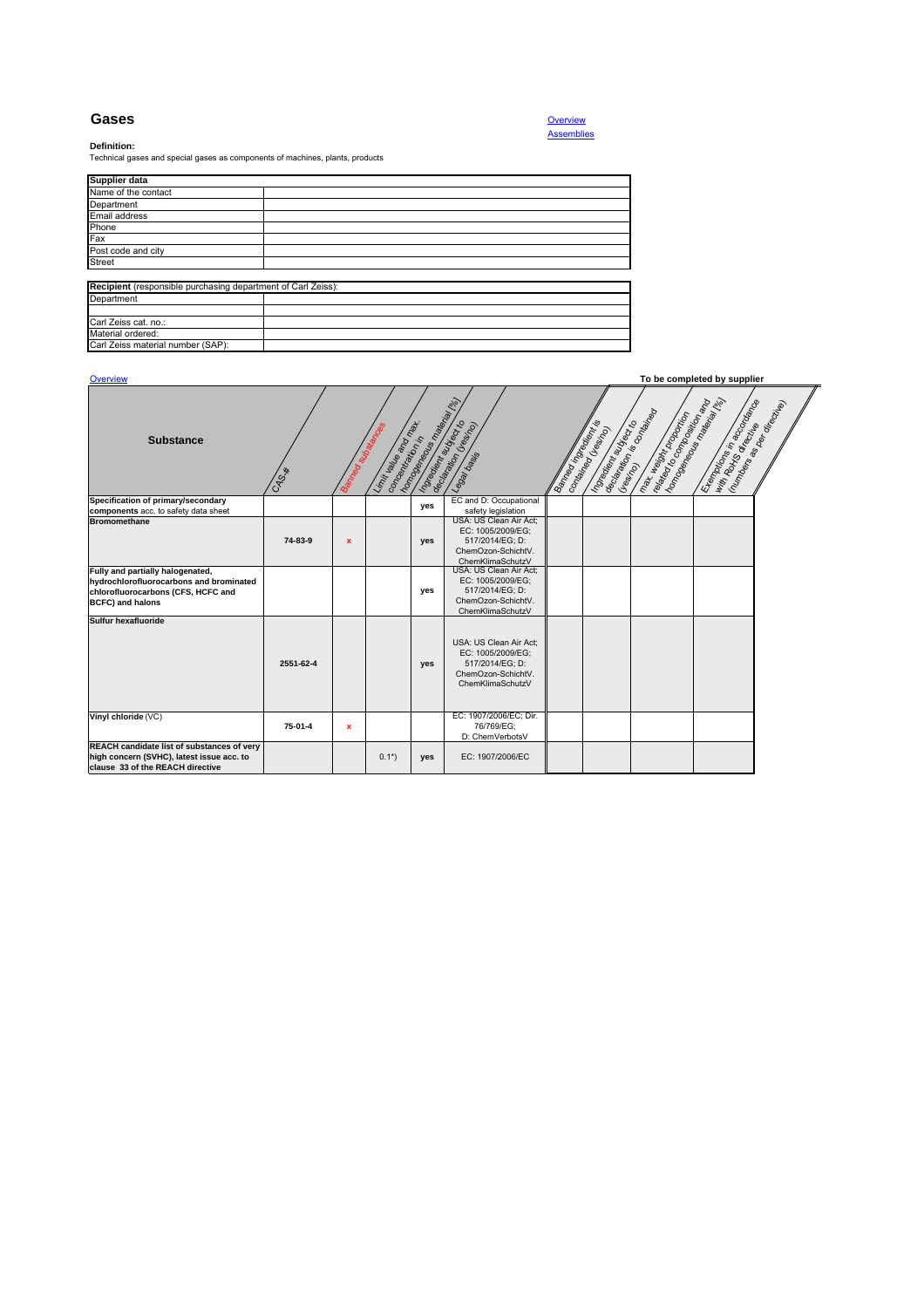# **Adhesives**

**Overview** 

## **Definition:**

One- and multi-component adhesives and adhesion systems , incl. UV-curing adhesives

| <b>Supplier data</b> |  |
|----------------------|--|
| Name of the contact  |  |
| Department           |  |
| Email address        |  |
| Phone                |  |
| Fax                  |  |
| Post code and city   |  |
| <b>Street</b>        |  |

| Recipient (responsible purchasing department of Carl Zeiss): |  |  |  |  |  |
|--------------------------------------------------------------|--|--|--|--|--|
| Department                                                   |  |  |  |  |  |
|                                                              |  |  |  |  |  |
| Carl Zeiss cat. no.:                                         |  |  |  |  |  |
| Material ordered:                                            |  |  |  |  |  |
| Carl Zeiss material number (SAP):                            |  |  |  |  |  |

**Overview** To be completed by supplier<br>
To be completed by supplier<br>
To be completed by supplier<br>
The state of the state of the state of the state of the state of the state of the state of the state of the state of the state of the s **Substance** $\frac{1}{3}$ **Specification of primary/secondary components** in accordance with safety data sheet**yes** EC and D: occupational safety legislation **Benzol 71-43-2 x** EC: 1907/2006/EC; Dir. 76/769/EC; D: ChemVerbotsV**Bisphenol A epoxy resins 25068-38-6 yes**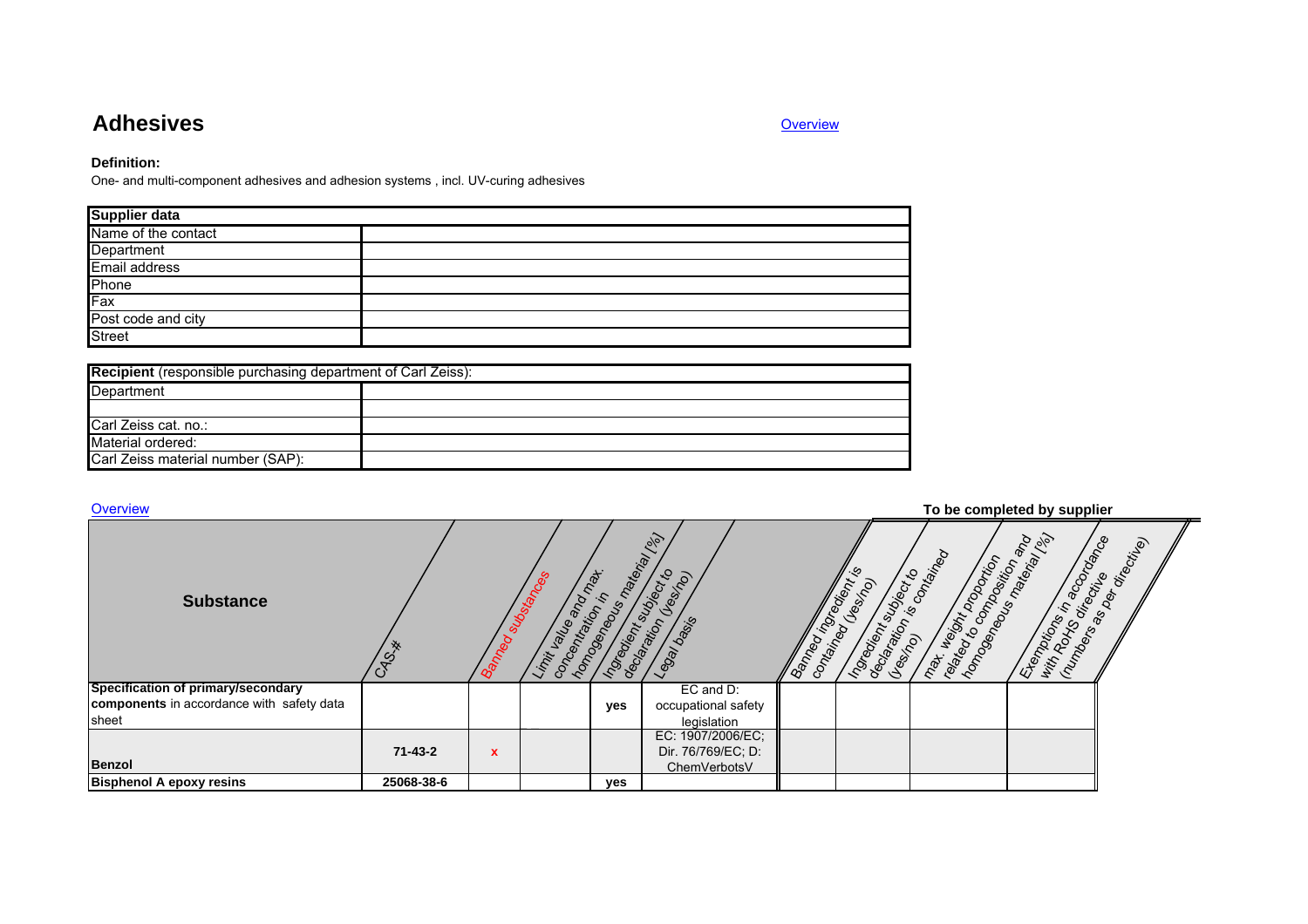| Lead and its compounds                           |                   |              |          |            | EC: 1907/2006/EC;     |  |  |
|--------------------------------------------------|-------------------|--------------|----------|------------|-----------------------|--|--|
|                                                  |                   |              |          |            | Dir. 76/769/EC: Dir.  |  |  |
|                                                  | $(7439 - 92 - 1)$ | $\mathbf{x}$ | $0.1^*$  |            | 2011/65/EC*); D:      |  |  |
|                                                  |                   |              |          |            | ChemVerbotsV,         |  |  |
|                                                  |                   |              |          |            | ElektroG*)            |  |  |
| <b>Cadmium</b> and its compounds                 |                   |              |          |            | EC: 1907/2006/EC;     |  |  |
|                                                  |                   |              |          |            | Dir. 76/769/EC, Dir.  |  |  |
|                                                  | $(7440 - 43 - 9)$ | $\mathbf{x}$ | $0.01*)$ |            | 2011/65/EC*); D:      |  |  |
|                                                  |                   |              |          |            | ChemVerbotsV,         |  |  |
|                                                  |                   |              |          |            | ElektroG*)            |  |  |
| Aliphatic chlorinated hydrocarbons               |                   |              |          |            | EC: 1907/2006/EC:     |  |  |
| (e.g. carbon tetrachloride, methylene chloride,  |                   |              |          |            |                       |  |  |
| chloroform, trichloroethane, trichloroethene,    |                   | $\mathbf{x}$ |          |            | Dir. 76/769/EC; D:    |  |  |
| tetrachlorethane etc.                            |                   |              |          |            | ChemVerbotsV          |  |  |
| Chlorinated and brominated compounds and         |                   |              |          |            | EC: 1907/2006/EC;     |  |  |
| flame retardants, e.g. polychlorinated biphenyls |                   |              |          |            | Dir.76/769/EC, Dir.   |  |  |
| and terphenyls, polybrominated biphenyls and     |                   | x            | $0.1*$   |            | 2011/65/EC*); D:      |  |  |
| terphenyls, polychlorinated and polybrominated   |                   |              |          |            | ChemVerbotsV,         |  |  |
| dinhenyl ethers                                  |                   |              |          |            | ElektroG*)            |  |  |
| Cr(VI) compounds                                 |                   |              |          |            | EC: 1907/2006/EC;     |  |  |
|                                                  | $(14977-61-8)$    | $\mathbf{x}$ | $0.1^*$  | <b>ves</b> | Dir. 2011/65/EC*); D: |  |  |
|                                                  |                   |              |          |            | ElektroG*)            |  |  |
| <b>Colophonium</b> in resins (from 1 %)          |                   |              |          | yes        |                       |  |  |
| Used solvents (VOCs)                             |                   |              |          |            | EC: 1999/13/EC: D:    |  |  |
|                                                  |                   |              |          | <b>ves</b> | 31. BlmSchV,          |  |  |
|                                                  |                   |              |          |            | ChemVOCFarbV          |  |  |
| Natural and artificial mineral fibers (e.g.      |                   |              |          | <b>ves</b> |                       |  |  |
| glass fibers, ceramic fibers)                    |                   |              |          |            |                       |  |  |
| Phenol                                           | 108-95-2          |              |          | <b>ves</b> |                       |  |  |
| Mercury and its compounds                        |                   |              |          |            | EC: Dir. 76/769/EC;   |  |  |
|                                                  | $(7439-97-6)$     | $\mathbf{x}$ | $0.1^*$  |            | Dir. 2011/65/EC*); D: |  |  |
|                                                  |                   |              |          |            | ChemVerbotsV,         |  |  |
| Irritating and sensitizing substances (e.g.      |                   |              |          |            |                       |  |  |
| certain components of curing agents, UV-         |                   |              |          | yes        |                       |  |  |
| lacquers. etc.)                                  |                   |              |          |            |                       |  |  |
| <b>Styrene</b>                                   | 98-83-9           |              |          | yes        | EC: 1907/2006/EC      |  |  |
| <b>Toluene</b>                                   |                   |              |          |            | EC: 1907/2006/EC;     |  |  |
|                                                  | 108-88-3          |              | 0.1      | <b>ves</b> | Dir. 76/769/EC; D:    |  |  |
|                                                  |                   |              |          |            | ChemVerbotsV          |  |  |
| Vinyl chloride (VC)                              |                   |              |          |            | EC: 1907/2006/EC;     |  |  |
|                                                  | 75-01-4           | x            |          |            | Dir. 76/769/EC; D:    |  |  |
|                                                  |                   |              |          |            | ChemVerbotsV          |  |  |
| Di(2-ethylhexyl)phthalate (DEHP)                 |                   |              |          |            | EC: 1907/2006/EC;     |  |  |
|                                                  | 117-81-7          |              | $0,1^*$  | ja         | Dir. 2011/65/EC*); D: |  |  |
|                                                  |                   |              |          |            | ElektroG*)            |  |  |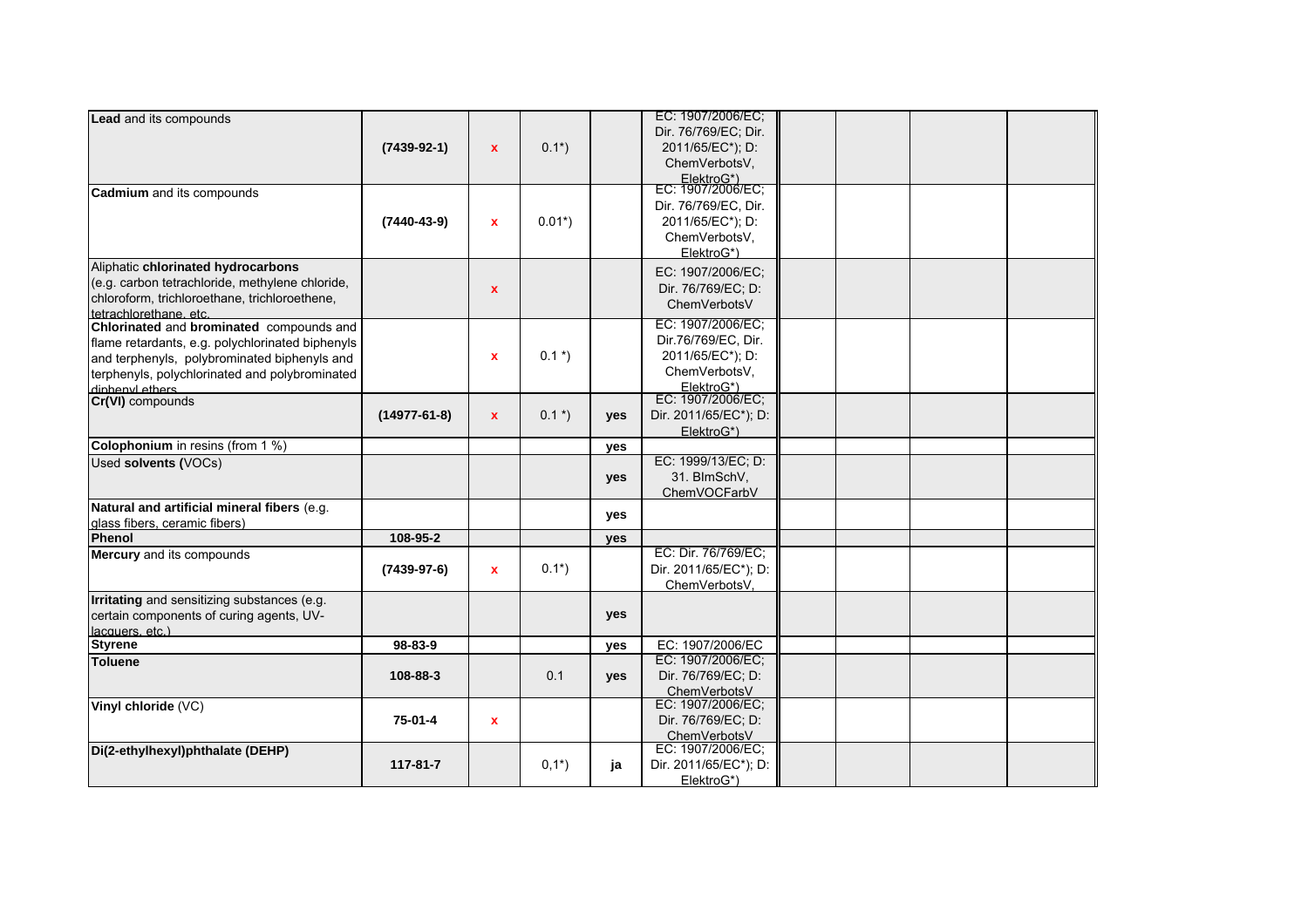| <b>Butylbenzylphthalate (BBP)</b>                 |         |   |         |     | EC: 1907/2006/EC;      |  |  |
|---------------------------------------------------|---------|---|---------|-----|------------------------|--|--|
|                                                   | 85-68-7 |   | $0,1^*$ | ja  | Dir. 2011/65/EC*); D:  |  |  |
|                                                   |         |   |         |     | ElektroG*)             |  |  |
| Dibutylphthalate (DBP)                            |         |   |         |     | EC: 1907/2006/EC;      |  |  |
|                                                   | 84-74-2 |   | $0,1^*$ | ja  | Dir. 2011/65/EC*); D:  |  |  |
|                                                   |         |   |         |     | ElektroG*)             |  |  |
| Diisobutylphthalate (DIBP)                        |         |   |         |     | EC: 1907/2006/EC:      |  |  |
|                                                   | 84-69-5 |   | $0,1^*$ | ia  | Dir. 2011/65/EC*); D:  |  |  |
|                                                   |         |   |         |     | ElektroG*)             |  |  |
| <b>IOther Plasticizers/Phthalates</b>             |         |   |         |     |                        |  |  |
| (like e.g. Dimethylphthalate DMP,                 |         |   |         |     | EC: 1907/2006/EC       |  |  |
| Dioctylphthalate DOP, Diisononylphthalate         |         |   |         | ja  |                        |  |  |
| DINP etc.)                                        |         |   |         |     |                        |  |  |
| Organic tin compounds                             |         |   |         |     | EC: Dir. 76/769/EC: D: |  |  |
|                                                   |         | x |         |     | ChemVerbotsV           |  |  |
| <b>REACH candidate list of substances of very</b> |         |   |         |     |                        |  |  |
| high concern (SVHC), latest issue acc. to         |         |   | $0.1^*$ | yes | EC: 1907/2006/EC       |  |  |
| <b>Iclause 33 of the REACH directive</b>          |         |   |         |     |                        |  |  |